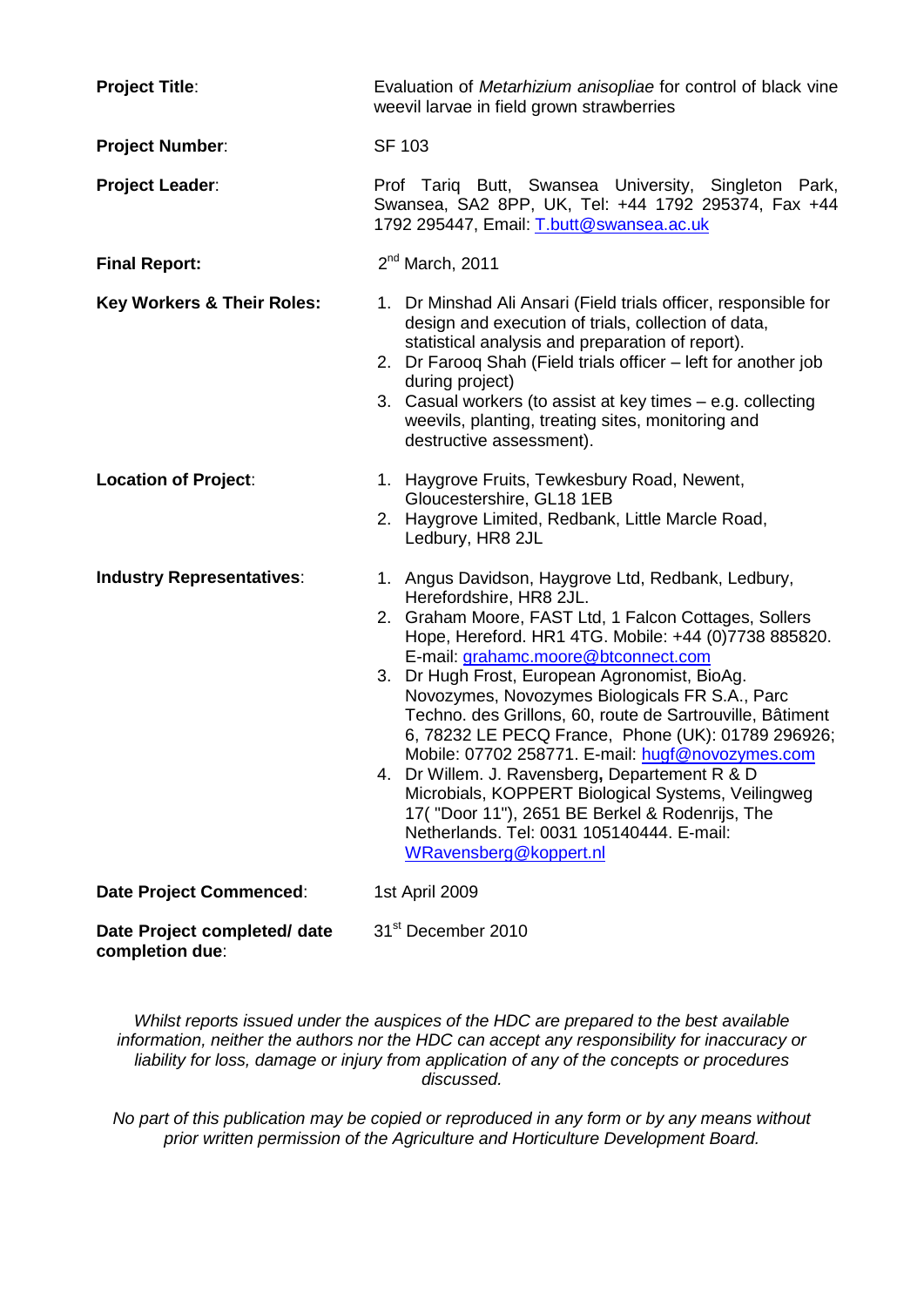"The results and conclusions in this report are based on an investigation conducted over a 20 month period. The conditions under which the experiments were carried out and the results have been reported in detail and with accuracy. However, because of the biological nature of the work it must be borne in mind that different circumstances and conditions could produce different results. Therefore, care must be taken with interpretation of the results, especially if they are used as the basis for commercial product recommendations".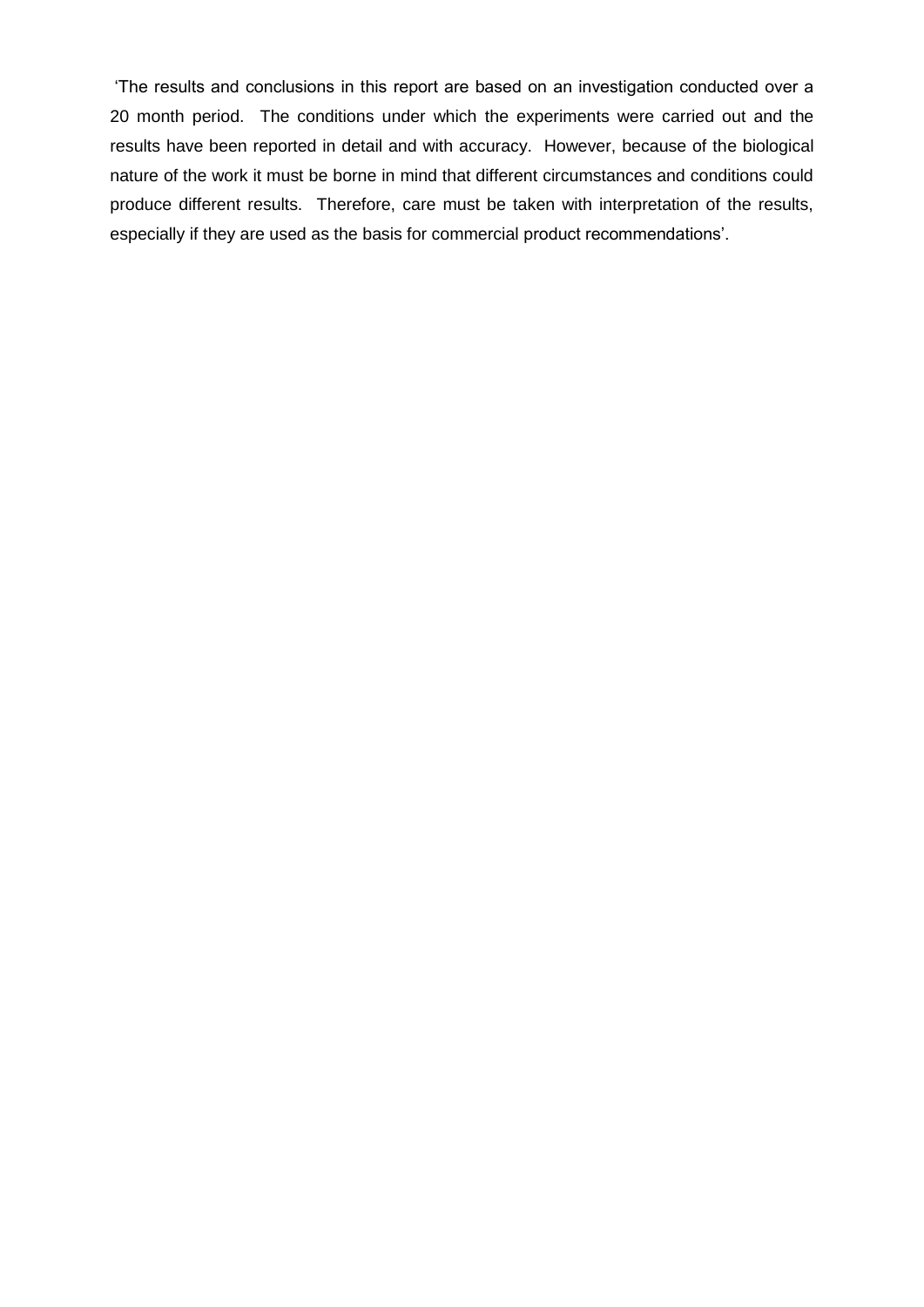# **Contents**

| <b>GROWER SUMMARY</b>                       |    |
|---------------------------------------------|----|
| Background and expected deliverables        | 1  |
| Summary of the project and main conclusions | 1  |
| <b>Financial benefits</b>                   | 2  |
| Action points for growers                   | 5  |
| <b>SCIENCE SECTION</b>                      | 6  |
| Introduction                                | 6  |
| <b>Material and Methods</b>                 | 7  |
| <b>Results</b>                              | 15 |
| <b>Discussion</b>                           | 34 |
| Conclusion                                  | 37 |
| <b>Technology Transfer</b>                  | 38 |
| References                                  | 38 |
|                                             |    |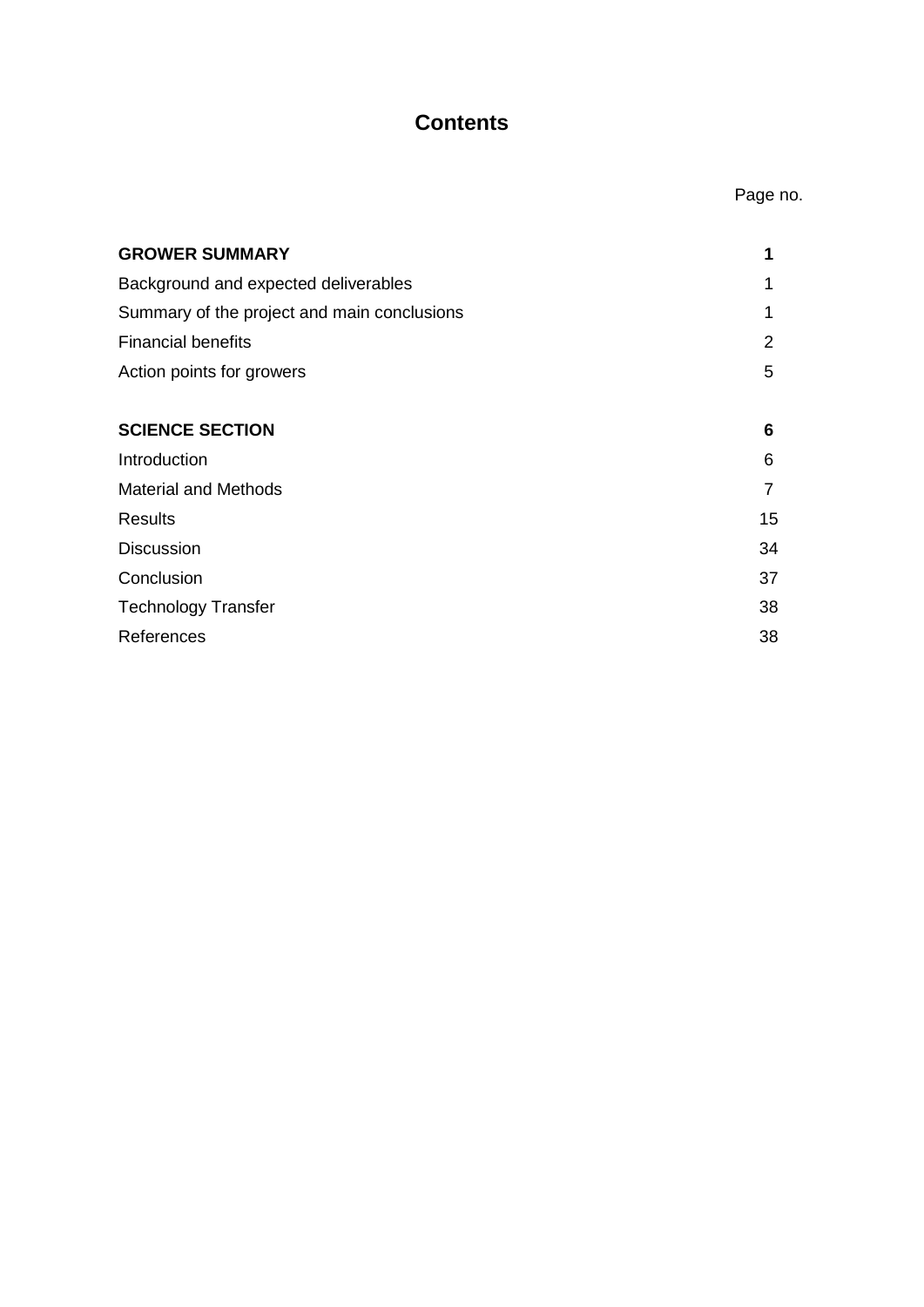# **GROWER SUMMARY**

# **Headline**

The insect-pathogenic fungus *Metarhizium anisopliae* is highly efficacious against black vine weevil larvae in sandy and clay loam soils.

## **Background and expected deliverables**

The black vine weevil (BVW), *Otiorhynchus sulcatus* (Coleoptera: Curculionidae) is a major pest of strawberries and other soft fruit (e.g. raspberries, blackcurrants). BVW spend part of their life cycle in soil feeding on plant roots. Targeting of the subterranean stages (larval stages) would significantly reduce crop damage and improve crop yield. A strain of the insect pathogenic fungus, *M. anisopliae* V275 (Novozymes F52 = BIPESCO 5), has already been identified which shows much promise as a biological alternative for the control of BVW larvae in hardy nursery stock and strawberries in soil-less media (HNS 133, HortLink project, HL 0171; Shah *et al*., 2007).

The overall aim of this project was to evaluate two formulations of *M. anisopliae* in controlling BVW larvae in field grown strawberries in different soil types in the UK. It offers a biological alternative to chemical insecticides that are currently at risk of being phased out or of resulting in chemical residues in the fruit. The specific objectives were to:

- 1. Determine the optimum dose of two formulations (granular and conidial powder) of *M. anisopliae* for BVW control in field grown strawberries.
- 2. Determine the efficacy *M. anisopliae* on a grower holding (i.e. commercial setting).

## **Summary of the project and main conclusions**

The objective of this study was to evaluate two formulations of the insect-pathogenic fungus, *Metarhizium anisopliae* Met 52, MAPP 15168, measured by infectivity against black vine weevil (BVW) larvae. The trials were conducted in field grown strawberries in sandy and clay loam soil at two different locations of Haygrove Fruits, Ledbury, Gloucestershire, UK in April 2009 and May 2010. The three application methods tested included a granular formulation (122 kg/ha) incorporated into soil before planting of strawberries commenced, a suspension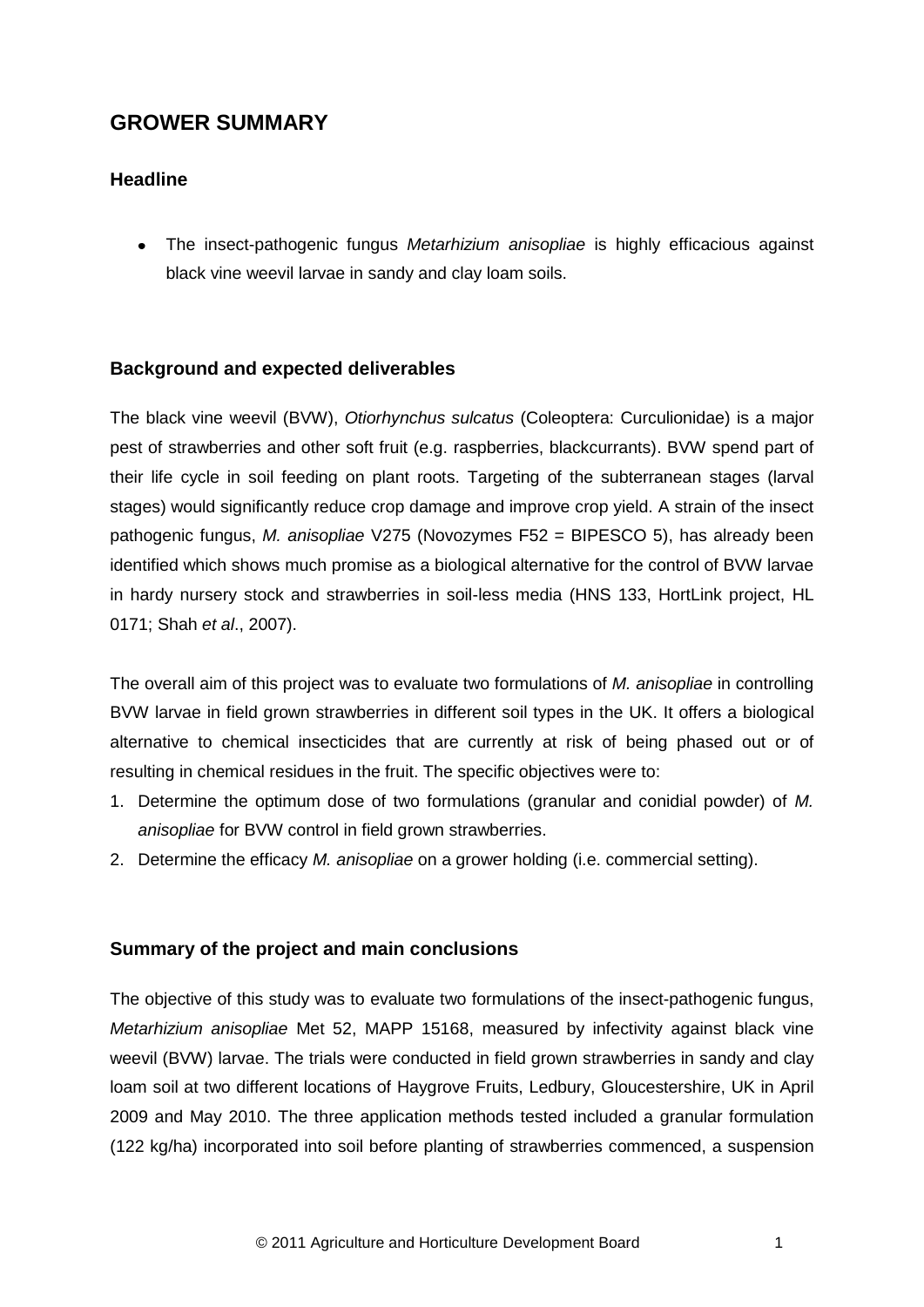formulation applied as a drench and the same suspension formulation used as a slurry treatment of the bare roots at planting. Fungal efficacy was then determined.

All three application methods were effective in controlling BVW in the different soil types and locations. The highest dose tested (1  $\times$  10<sup>14</sup> conidia/ha = 122 kg product/ha) provided significantly better control than the intermediate (1  $\times$  10<sup>13</sup> conidia/ha = 12 kg/ha) or low (1  $\times$  $10^{12}$  conidia/ha = 1.2 kg/ha) doses. BVW larval control at the high, intermediate and low doses was 71-96%, 40-75% and 6-11%, respectively. Premixing, drench or bare root treatment with *M. anisopliae* gave similar levels of BVW control. The high dose rate gave the best control irrespective of the application method or soil types. Significantly high larval control was achieved (78-97%) when chlorpyrifos was applied at planting rather than 8 weeks post planting (53%).

Additional studies were conducted to determine if entomopathogenic nematodes would increase the efficacy of *M. anisopliae*. Two doses of *Heterorhabditis bacteriophora* and *Steinernema kraussei* at the rate of 12,500 and 25,000 nematodes/plant were applied alone or the same doses were applied 5 months after plants were treated with *M. anisopliae* (1 × 10<sup>14</sup> conidia/ha). There were significant differences in BVW control between *M. anisopliae*  (88%) and *H. bacteriophora* (20-29%) or low dose of *S. kraussei* (39%) when applied alone. When used together, low dose of *S. kraussei* and *M. anisopliae* provided 100% control of the BVW larvae 6 weeks after nematode application. No significant differences were observed between the high dose of *S. kraussei* alone or in combination with *M. anisopliae*.

In conclusion, our preliminary observations suggest that Novozymes granular formulation of *M. anisopliae* can be premixed into soil or alternatively conidia can be applied as a drench or used as a slurry treatment of the bare roots. **Only the granular growing media incorporated method is currently commercially available**. When used at 122 kg product per hectare, *M. anisopliae* is efficacious in the prophylactic control of BVW larvae and offers an environmentally benign alternative to chemical pesticides.

### **Financial benefits**

An estimated cost comparison has been provided in Table 1 for control of BVW larvae in strawberry. The values in the table show that the cost of the granular formulation of the *Metarhizium* product is 2-3 times higher than the cost of the nematode product currently in use; however, the *Metarhizium* gives better results as indicated in this report. Both the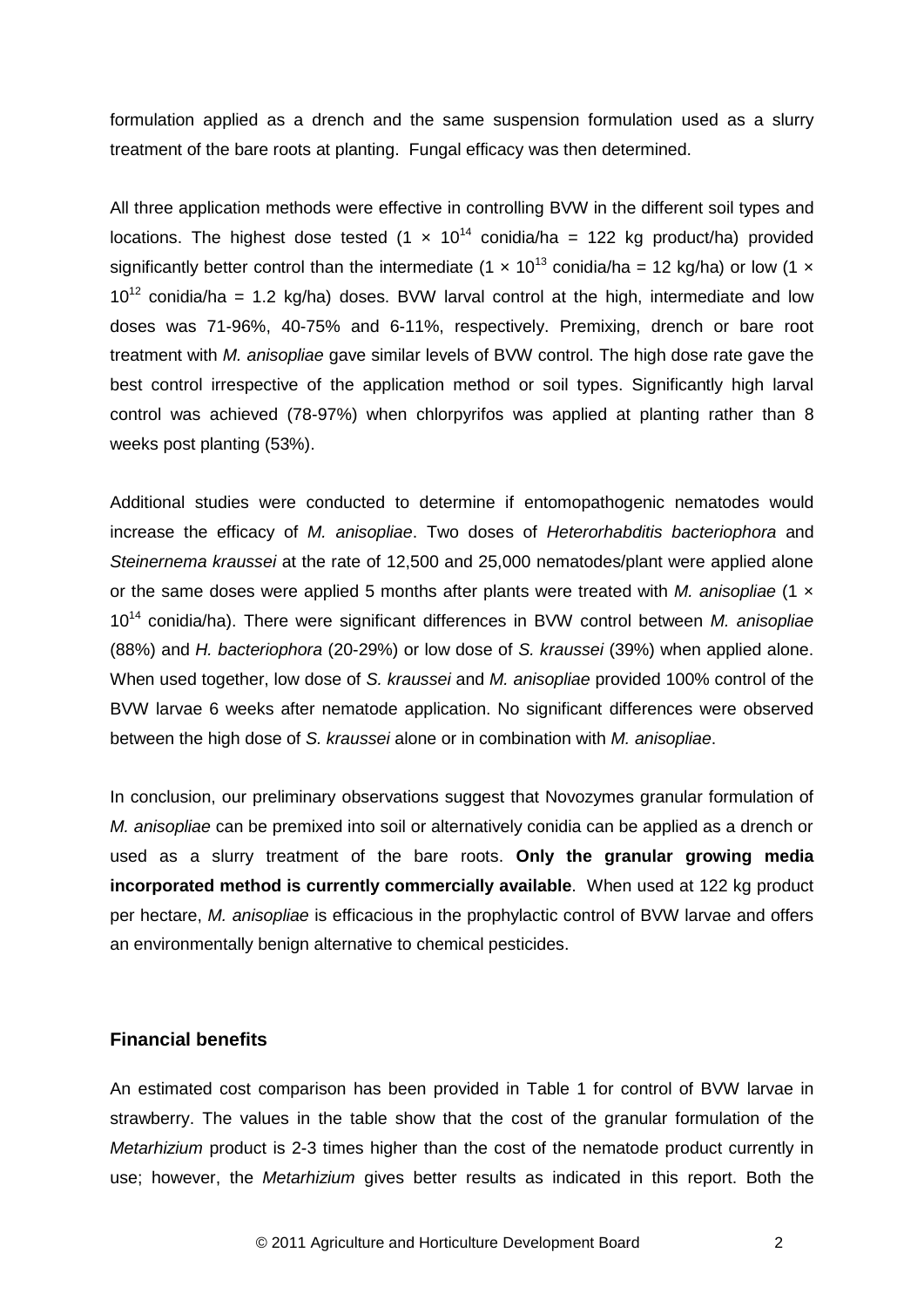fungus and nematode products are more costly than the currently recommended chemical insecticides. It is anticipated that the cost of the *Metarhizium* product will be much lower than the nematode product once application methods have been evaluated by growers. For example, the cost of treating bare roots with *Metarhizium* would be much more cost effective than premixing or drenching. However, considerable further research is required to establish the feasibility of treating bare roots with *Metarhizium*. A comparison of the different control methods and treatments is summarised in the table below.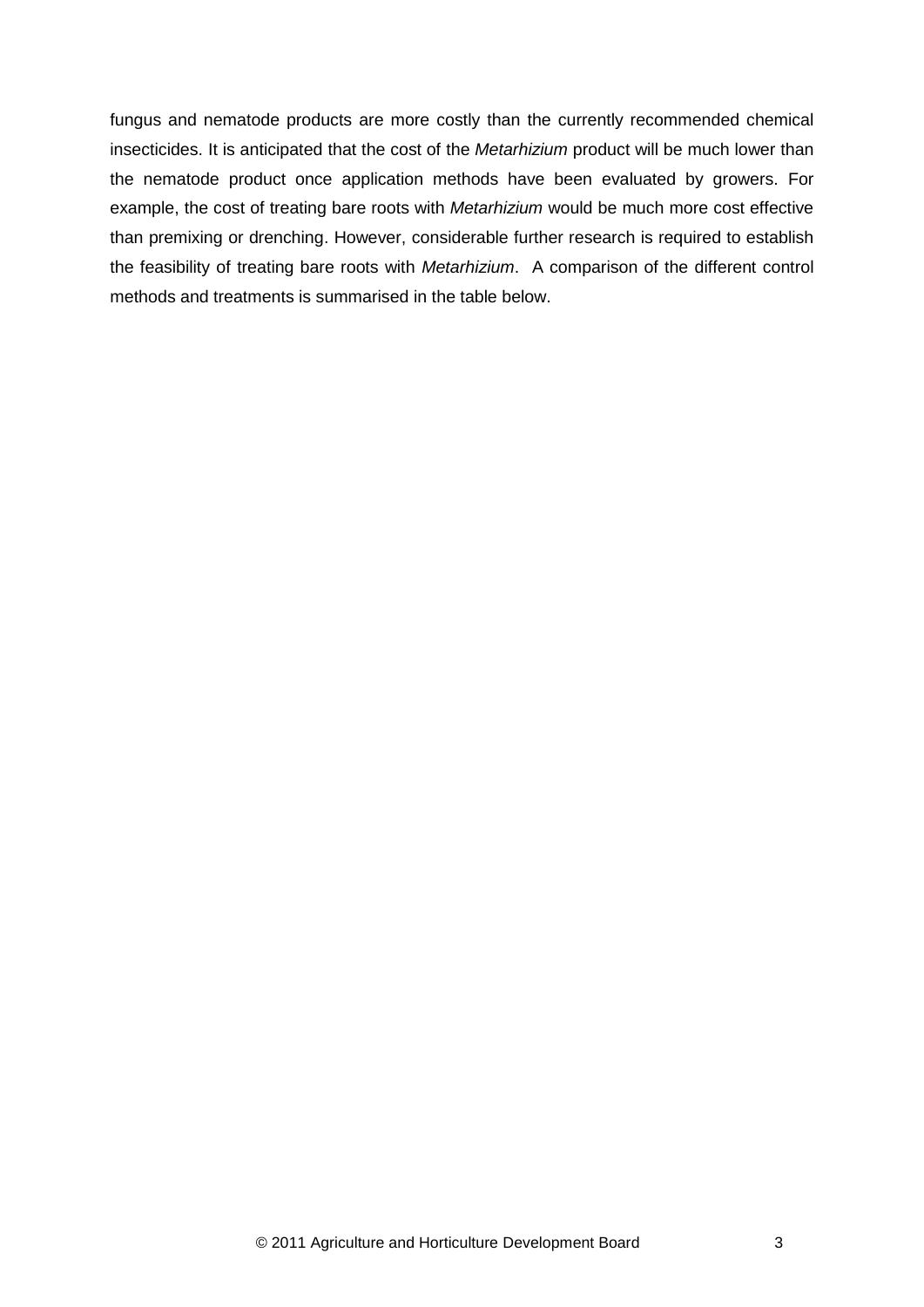**Table 1**. Comparison of different agents to control black vine weevil larvae in field grown strawberries.

| <b>Products</b>                             | <b>Equivalent product</b>     | <b>Product cost/ha</b> | <b>Application cost/ha</b>           | Total cost/ha |
|---------------------------------------------|-------------------------------|------------------------|--------------------------------------|---------------|
|                                             | or conidia/ha                 |                        |                                      |               |
| Metarhizium anisopliae F52- granular        | $1 \times 10^{14}$ CFU (= 50- | £26/kg                 | No application cost - granular       | £1300-2600    |
| formulation                                 | 100 kg)                       |                        | product can be incorporated in soil  |               |
|                                             |                               |                        | through strawberry BedMaker          |               |
|                                             |                               |                        | (Haygrove Fruits, UK)                |               |
|                                             |                               |                        |                                      |               |
| Nematodes- drench (Nemasys L <sup>™</sup> ) | 25,000                        | £0.07/plant =          | No application cost - product can    | £500-700      |
| (Steinernema kraussei)                      | nematode/plant                | £224/ha $\times$ 2-3   | be mixed in irrigation tank (general |               |
|                                             |                               | times = $£672$         | practice)                            |               |
|                                             |                               |                        |                                      |               |
| Nematodes- drench (nematop®)                | 25,000                        | £300/ha $\times$ 2-3   | No application cost - product can    | £600-900      |
| (Heterorhabditis bacteriophora)             | nematode/plant                | $times = £600-900$     | be mixed in irrigation tank (general |               |
|                                             |                               |                        | practice)                            |               |
|                                             |                               |                        |                                      |               |
| Chlorpyrifos- drench                        | 2 A                           | £250                   | Cost of drench application is about  | £650-750      |
|                                             | 285-570 ml/plant              |                        | £400-500/ha                          |               |
|                                             |                               |                        |                                      |               |

Approximately 32,000 strawberries plants/ha (source: Hargrove Fruits, Ledbury, Gloucestershire, UK. AI = Active ingredient).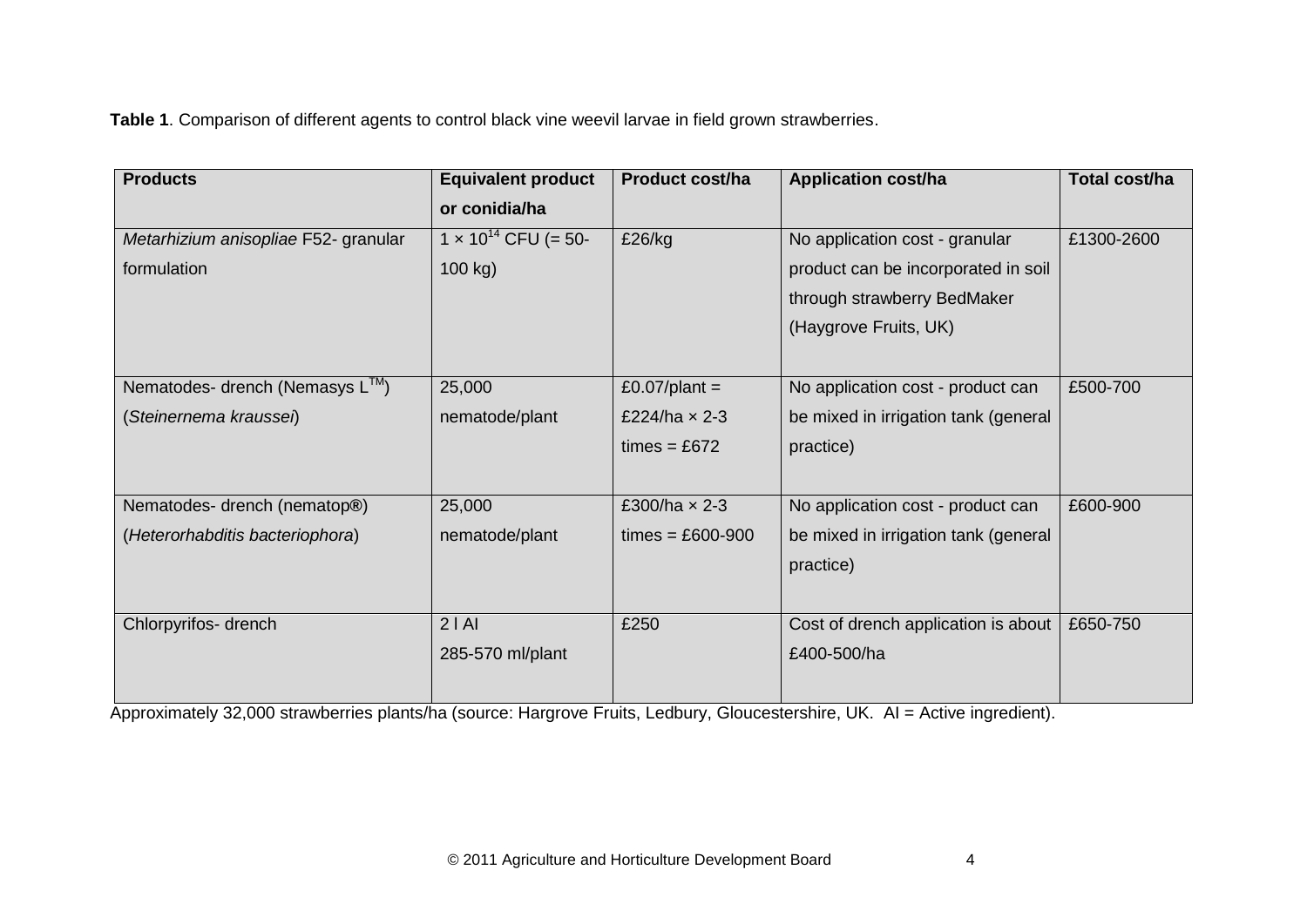# **Action points for growers**

- A granular formulation of *Metarhizium anisopliae* F52 (Met52, MAPP 15168) is available in the UK. The product launched  $1<sup>st</sup>$  February 2011, is produced by Novozymes and distributed through Fargro Ltd, Littlehampton, UK.
- This project shows that growers have a choice of delivery for the inoculum (**currently only the granular formulation is commercially available**).
- There is no additional cost for application of this product because granular formulations  $\bullet$ can be premixed in the soil during the strawberry bed preparation.
- Once other formulations become available, growers should evaluate different application systems to ascertain which best suits their production methods.
- Growers should acquaint themselves of the strengths and weaknesses of *Metarhizium* products and learn to use these products effectively.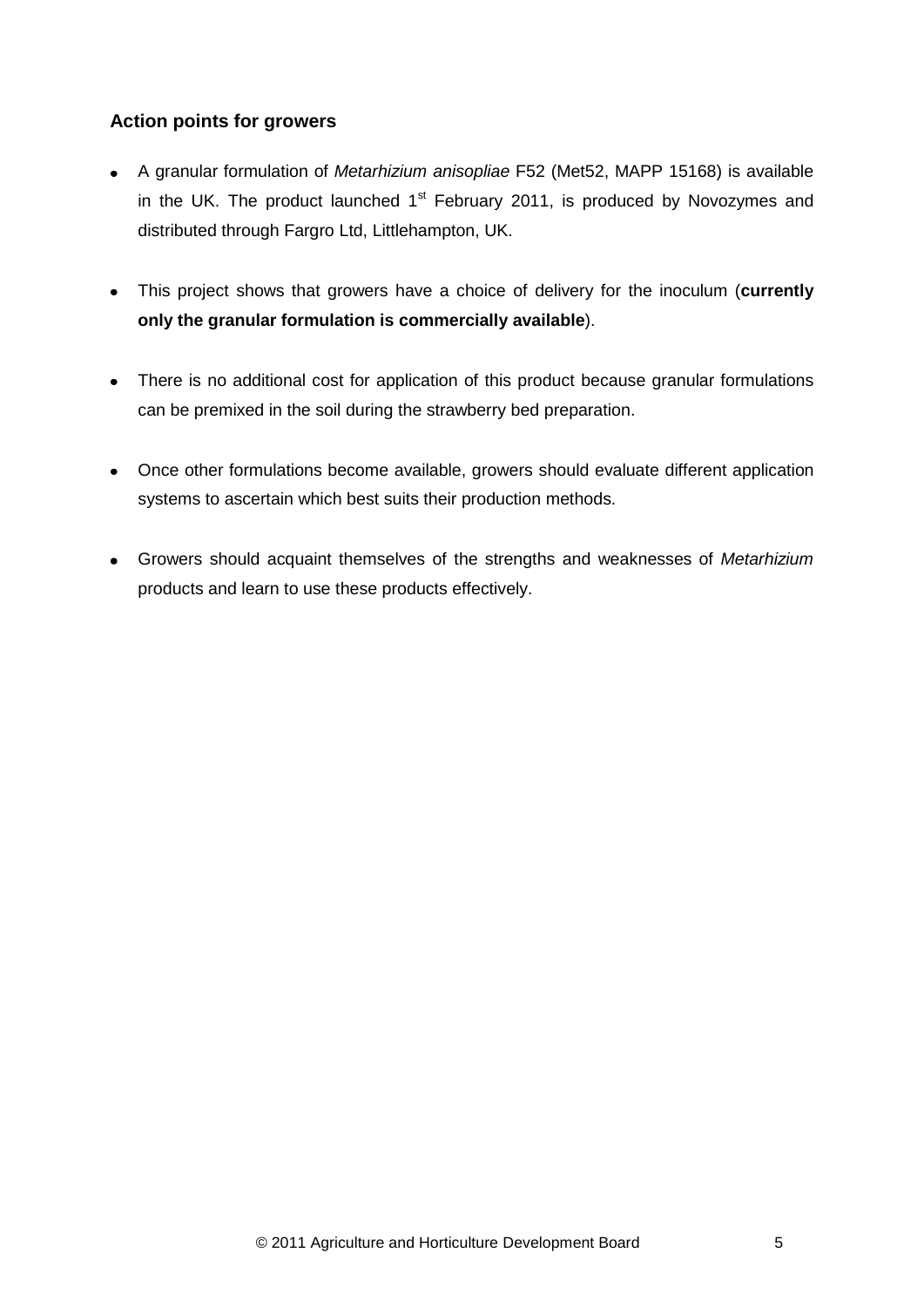# **SCIENCE SECTION**

## **Introduction**

Black vine weevil (BVW), *Otiorhynchus sulcatus* is a major pest of ornamental nursery stock and soft fruit (Cross and Burgess, 1997; Moorhouse *et al*., 1992, 1993; van Tol *et al*., 2004). Adult weevils feed on leaves causing mostly cosmetic damage whilst the larvae feed on plant root systems, which can lead to plants being stunted, or collapsing and dying. Current control is dependent on the use of chemical insecticides (e.g. imidacloprid, chlorpyrifos) or insect pathogenic nematodes. However there is considerable interest to reduce the input of chemical pesticides because of the potential risks they pose to humans and the environment. Furthermore, recent EU directives (e.g. Directive 128/2009/EC) make it obligatory for member states to develop and implement benign pest control strategies.

An earlier DEFRA HortLink project (HL0171, HNS 133) showed that the *M. anisopliae* V275 was highly efficacious in controlling BVW larvae and western flower thrips (*Frankliniella occidentalis*) pupae in hardy ornamental plants grown in a range of soil-less plant growing media (Ansari *et al*., 2007, 2008a; Shah *et al*., 2007). This strain was also effective in controlling BVW larvae in potted *Euonymus* and strawberries produced in grow bags; its efficacy was enhanced when used in combination with low dose chemicals (Shah *et al*., 2007) or insect-pathogenic nematodes, *Heterorhabditis bacteriophora* or *Steinernema kraussei* (Ansari *et al*., 2008b, 2010), respectively.

To date, most studies have focused on evaluating the efficacy of two formulations (granular *versus* wettable power) of *M. anisopliae* in soil-less media. The **overall aim** of the current project was to evaluate the efficacy of *M. anisopliae* for the control of BVW larvae in field grown strawberries as a biological alternative to chemical pesticides.

## **Specific objectives:**

- 1 Determine the optimum dose of two formulations (granular and conidial powder) of *M. anisopliae* for BVW control in field grown strawberries.
- 2 Determine the efficacy of *M. anisopliae* on a grower holding (i.e. commercial setting).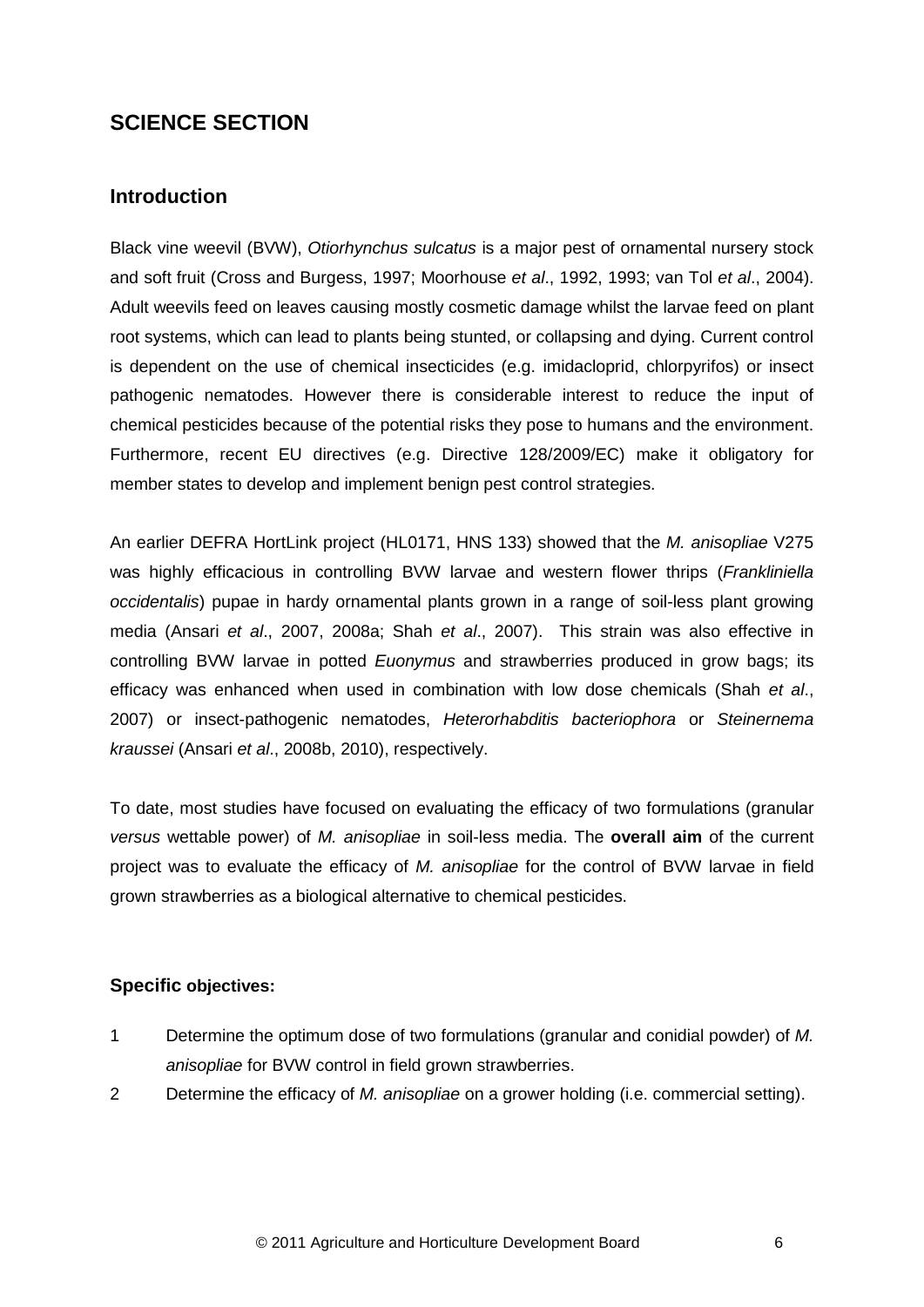## **Materials and Methods**

*First year field trials- 2009 Dose determination study*

#### **Fungus, insecticide and strawberry plants**

A granular formulation of *M. anisopliae* strain F52 (Met52 MAPP 15168), was supplied by Novozymes. The product contains 9.0  $\times$  10<sup>8</sup> conidia/g rice (= 9.0  $\times$  10<sup>11</sup> conidia/kg). This was stored at 5ºC until required. The conidium is the infective unit of *M. anisopliae*. One viable conidium will germinate on a suitable substrate to give rise to a single colony forming unit (CFU). Bare root strawberry plants cultivar "Elsanta" were purchased from Hargreaves Plants Ltd, Lincolnshire, UK. The chemical insecticide Cyren® (chlorpyrifos 46% w/w, MAPP 11028) was kindly provided by Cheminova, Denmark.

#### **Trial 1 (2009) Newent Site**

This trial was conducted in a polytunnel on a commercial strawberry farm at Newent, Gloucestershire, UK. The soil at this site was sandy loam. None of the sites had been treated with insecticides during the previous year. No natural populations of entomopathogenic nematodes and fungi were detected at the trial sites as determined using the "*Galleria* bait method". This method entails incubation of larvae of the greater wax moth (*Galleria mellonella*) in the soil where these readily succumb to entomopathogenic fungi and nematodes if present. This method provides a convenient way of studying natural and introduced populations of entomopathogenic fungi and nematodes.

The plots measured 1.5  $\times$  0.9 m with a 0.3 m buffer and were arranged in a complete randomized block design with 4 replicates per treatment (EPPO standard PP 1/181). The different treatments listed in Table 2, were applied on April 28, 2009. It was a partially cloudy day with the air and soil (at 7 cm depth) temperatures being 20°C and 17°C, respectively. The different doses of *M. anisopliae* were applied as premixed, drench or bare root treatments. The latter entailed dipping bare roots in a fungal suspension immediately prior to planting. Plants were destructively assessed on October 12, 2009 (air temperature 15°C; soil temperature at 5 cm depth14°C), 5 months after treatment.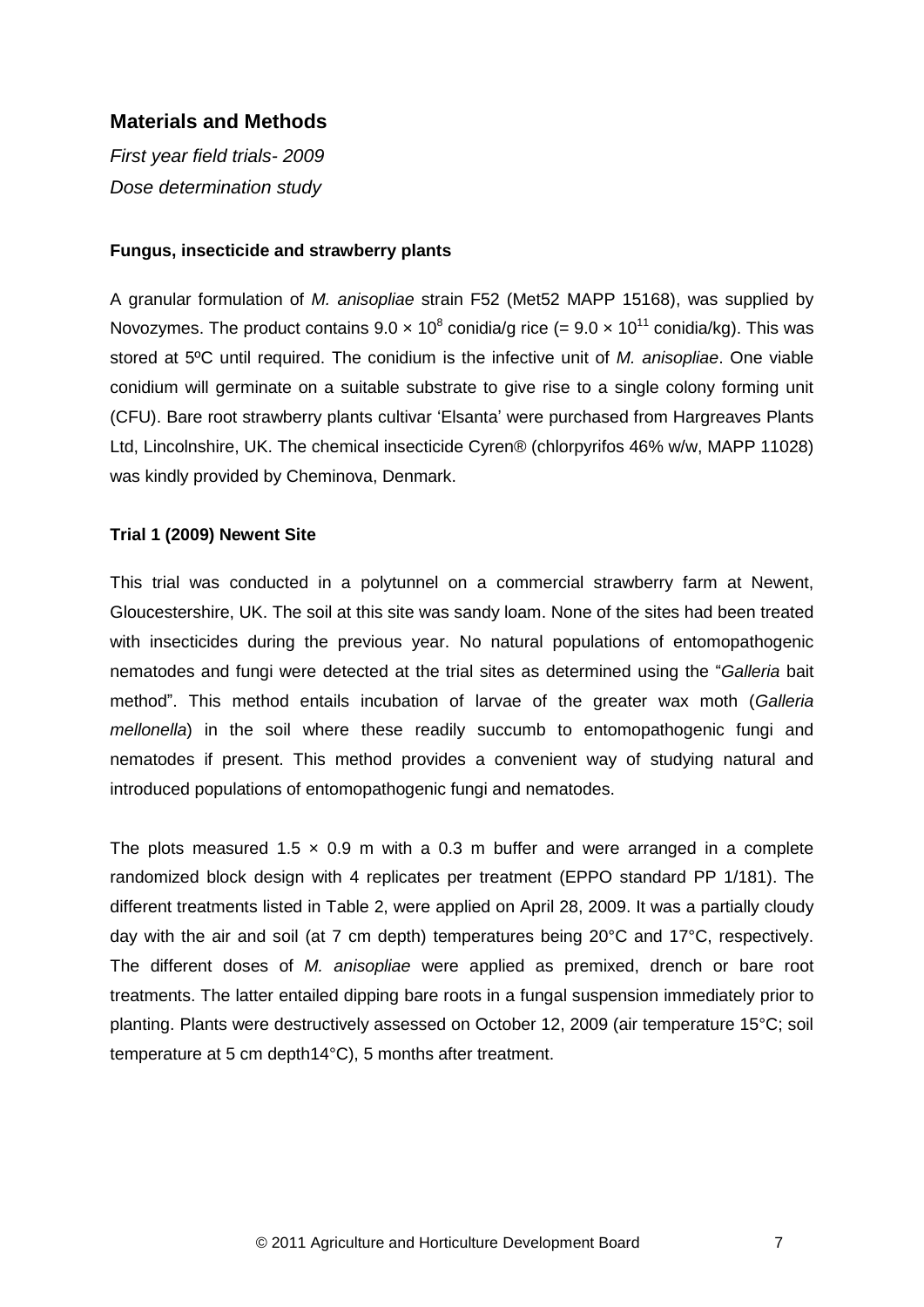### **Inoculation of BVW eggs**

Each plant was to be artificially inoculated with 20 BVW eggs but this was not possible during the summer of 2009 due to the lack of sufficient numbers of commercially produced eggs for trials. Plants were instead exposed to natural levels of BVW larvae in the plots. Two months after planting, a few plants from each plot and trial site (treated and untreated) were checked for natural infestation of BVW larvae. There was an average of 2 BVW larvae per plant (ca. ≤ 30 larvae/plot). Trials were allowed to proceed because there were significant natural BVW larval infestations of strawberry plants.

### **Application of** *M. anisopliae* **and insecticide**

*Please note that the drench and bare root treatments outlined below are not Novozymes' recommendations for their granular product but are experimental treatments.*

*Premixed application: M. anisopliae* was premixed into the soil using three doses 0.165g (= 1.35 x 10<sup>8</sup> conidia/plot = 1 x 10<sup>12</sup> conidia/ha), 1.65 g (= 1.35 x 10<sup>9</sup> conidia/plot = 1 x 10<sup>13</sup> conidia/ha) and 16.5 g (= 1.35 x 10<sup>10</sup> conidia/plot = 1 x 10<sup>14</sup> conidia/ha). The granular formulated product was first mixed in 1.0 litre of soil then vigorously shaken to dislodge the spores from the rice grain and spread over the soil surface before being mixed into the top 5cm of soil (the recommended application method is simply to incorporate in to the top 5cm of soil). The rates were in accordance with the manufacturer"s recommended rate for BVW control which ranges between 30. to 122/ha of product =  $4.5 \times 10^{13}$  to 1.35  $\times 10^{14}$  CFUs/ha (the UK approved rate is up to 61 kg/ha. of crop, **not treating paths and non-crop area**).

**Drench application:** The granular product was suspended in 3 litres of 0.03% Aq Tween 80 and transferred to 0.5 litre plastic bottles then vigorously shaken to dislodge the spores from the rice grain. The spore suspension was pooled and filtered through cheesecloth and the required doses prepared and validated using a haemocytometer. A 200 ml spore suspension was applied around the base of each plant with the application rates corresponding to 1  $\times$  $10^{12}$ ,  $10^{13}$  and  $10^{14}$  Conidia/ha.

**Bare root treatment:** The granular product (0.165g, 1.65 g and 16.5 g/plot) was suspended in 0.5 litre of 0.03% Aq. Tween, filtered through cheesecloth to separate the spores from the grain and spore doses validated as described above. Plant roots were dipped in the spore suspension prior to plantation.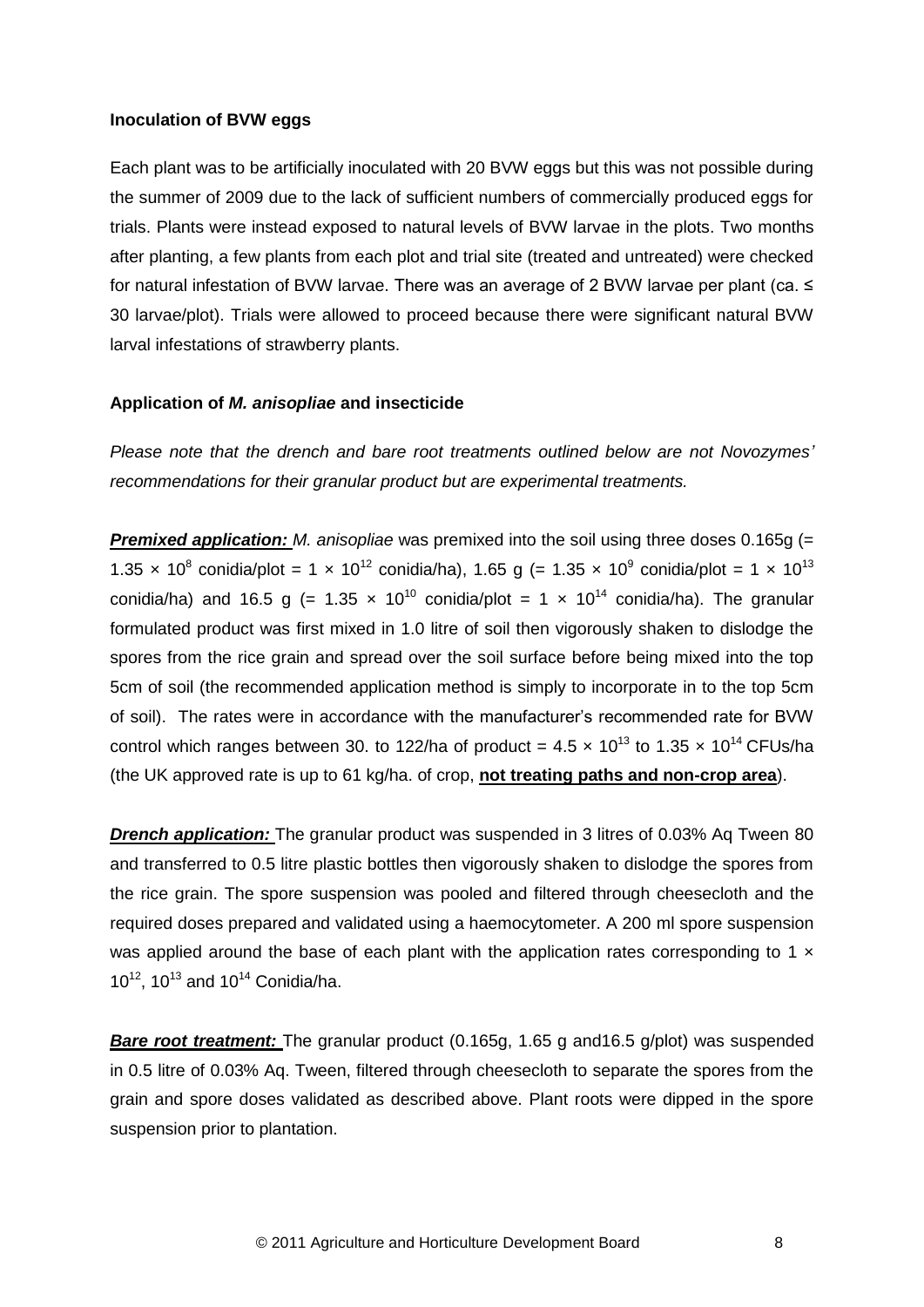**Other treatments:** 300 ml of chlorpyrifos (recommended rate 2 litres of product/1000 litres of water; apply 285-570 ml/plant) was applied as a drench around the base of each plant for BVW control while the untreated plots received water only.

During the trials, all plants received regular irrigation through capillary tubes. Plants were exposed to the same biotic (pest pressure, plant diseases, etc.) and abiotic (light intensity, temperature, water availability, etc) factors as the commercially grown plants at each location. Trials were conducted between June-October 2009. Each treatment was replicated 4 times with 15 plants per replicate. Treatments were arranged in a randomized complete block design with each plant adequately spaced to avoid cross-contamination. Plants were destructively assessed 5 months post-treatment in accordance with EPPO guidelines (EPPO standard PP 1/111 (2).

|                                      | Conidia/ha         | <b>Equivalent</b> | <b>Equivalent</b> |
|--------------------------------------|--------------------|-------------------|-------------------|
| <b>Treatments</b>                    |                    | product/plot      | Product/ha        |
|                                      |                    | (g)               | (kg)              |
| Untreated control                    |                    |                   |                   |
| M. anisopliae - applied as premixed  | $1 \times 10^{12}$ | 0.165             | 1                 |
| M. anisopliae - applied as premixed  | $1 \times 10^{13}$ | 1.65              | 12                |
| M. anisopliae - applied as premixed  | $1 \times 10^{14}$ | 16.5              | 122               |
| M. anisopliae - applied as drench    | $1 \times 10^{12}$ | 0.165             | 1                 |
| M. anisopliae - applied as drench    | $1 \times 10^{13}$ | 1.65              | 12                |
| M. anisopliae - applied as drench    | $1 \times 10^{14}$ | 16.5              | 122               |
| M. anisopliae - bare root treatment* | $1 \times 10^{12}$ | 0.165             | 1                 |
| M. anisopliae - bare root treatment* | $1 \times 10^{13}$ | 1.65              | 12                |
| M. anisopliae - bare root treatment* | $1 \times 10^{14}$ | 16.5              | 122               |
| Chlorpyrifos applied as drench at    |                    |                   |                   |
| recommended rate at planting         |                    |                   |                   |

**Table 2**. Treatments used to control black vine weevil in field grown strawberries in 2009.

Each treatment was replicated 4 times with 15 plants/treatment.

\* = Strawberry bare roots dipped in *M. anisopliae* conidial suspension prior to planting.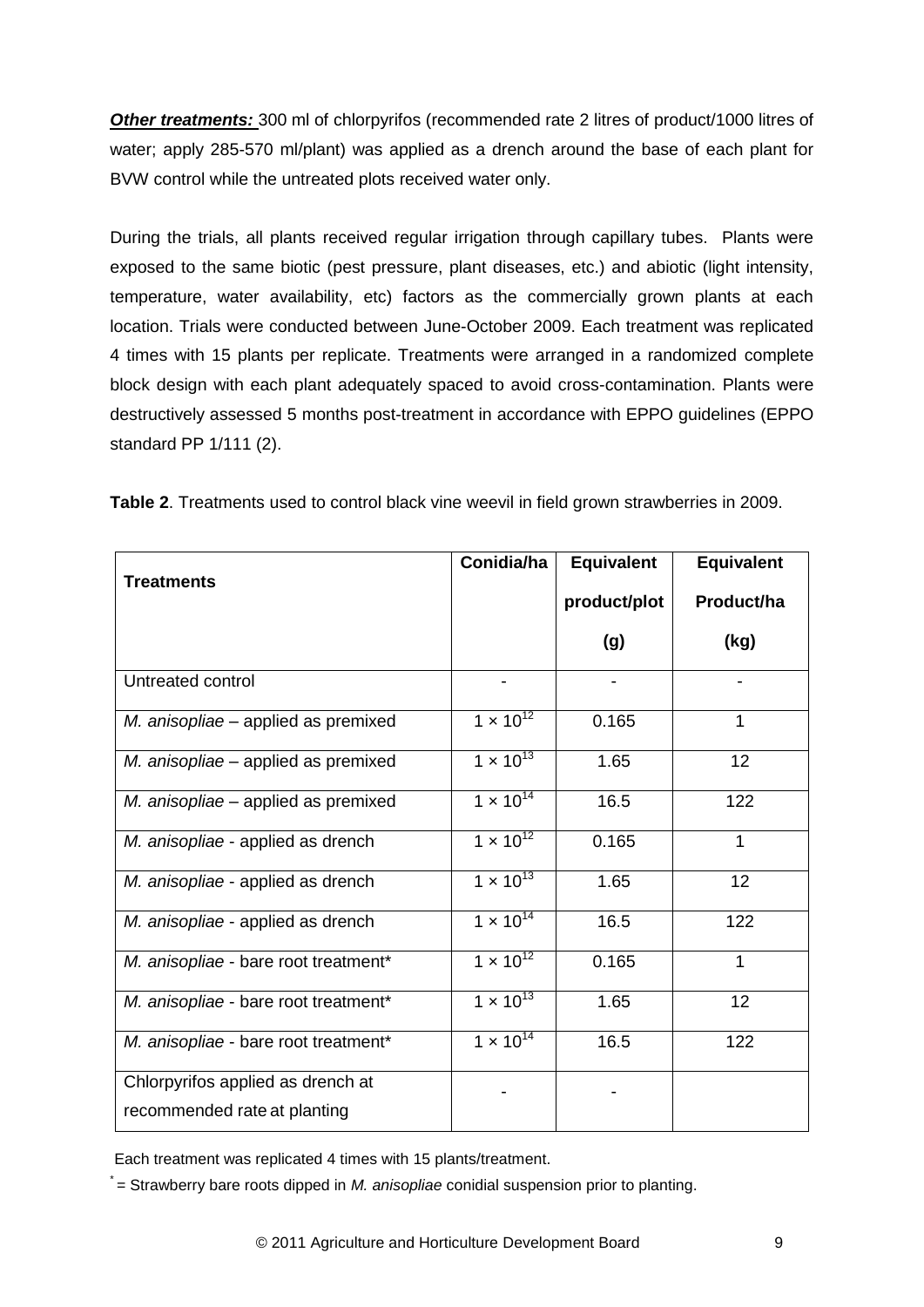#### **Trial 2 (2009) Ledbury Site**

A second trial was conducted in a polytunnel at the Ledbury site of Haygrove Farm, Gloucestershire, UK. Treatments were as described above except this site had a **clay loam** soil and treatments were applied on May 20, 2009 (air temperature 18°C; soil temperature at 7 cm depth 16°C; cloudy, light shower). The plots measured 1.5  $\times$  0.9 m with a 0.3 m buffer; these were arranged in a complete randomized block design with 4 replicates per treatment. Plants were destructively assessed on October 13, 2009 (air temperature 14°C; soil temperature at 5 cm depth13°C), 5 months after treatment.

#### **Second year field trials-2010**

In the first year trials, the highest dose (1 × 10<sup>14</sup> conidia/ha; hereafter referred as **optimum dose**) of *M. anisopliae* provided higher control of BVW than the intermediate  $(1 \times 10^{13})$ conidia/ha) or low (1 x 10<sup>12</sup> conidia/ha) doses in the different soil types (sandy *versus* clay loam). In the second year, trials were repeated with optimum dose of *M. anisopliae* with other higher doses at **Newent** and **Ledbury** sites in sandy and clay soil using the same methods outlined in the first year except additional fungal doses were included to compare optimum dose.

#### **Trial 1 (2010) Newent Site**

This trial was conducted in a polytunnel on a commercial strawberry farm at Newent, Gloucestershire, UK. The soil at this site was sandy loam. Treatments listed in Table 3 were applied on May 10, 2010 (soil temperature at 7 cm depth 18.5°C; air temperature 19.5°C; sunny, partial cloudy). Each plant was artificially inoculated with 10 BVW eggs around the roots at 2-3 cm deep in soil on August 18, 2010. Immediately after inoculation, each plant received 100 ml of irrigation water to protect eggs from desiccation. Plants were destructively assessed on October 27, 2010 (10 weeks after BVW eggs inoculation). The air and soil temperatures on the  $27<sup>th</sup>$  November were 13.0°C and 11.0°C, respectively.

#### **Trial 2 (2010) Ledbury Site**

A second trial was conducted in a polytunnel at the Ledbury site of Haygrove Farm, Gloucestershire, UK. Treatments were the same as described above in Table 3 except this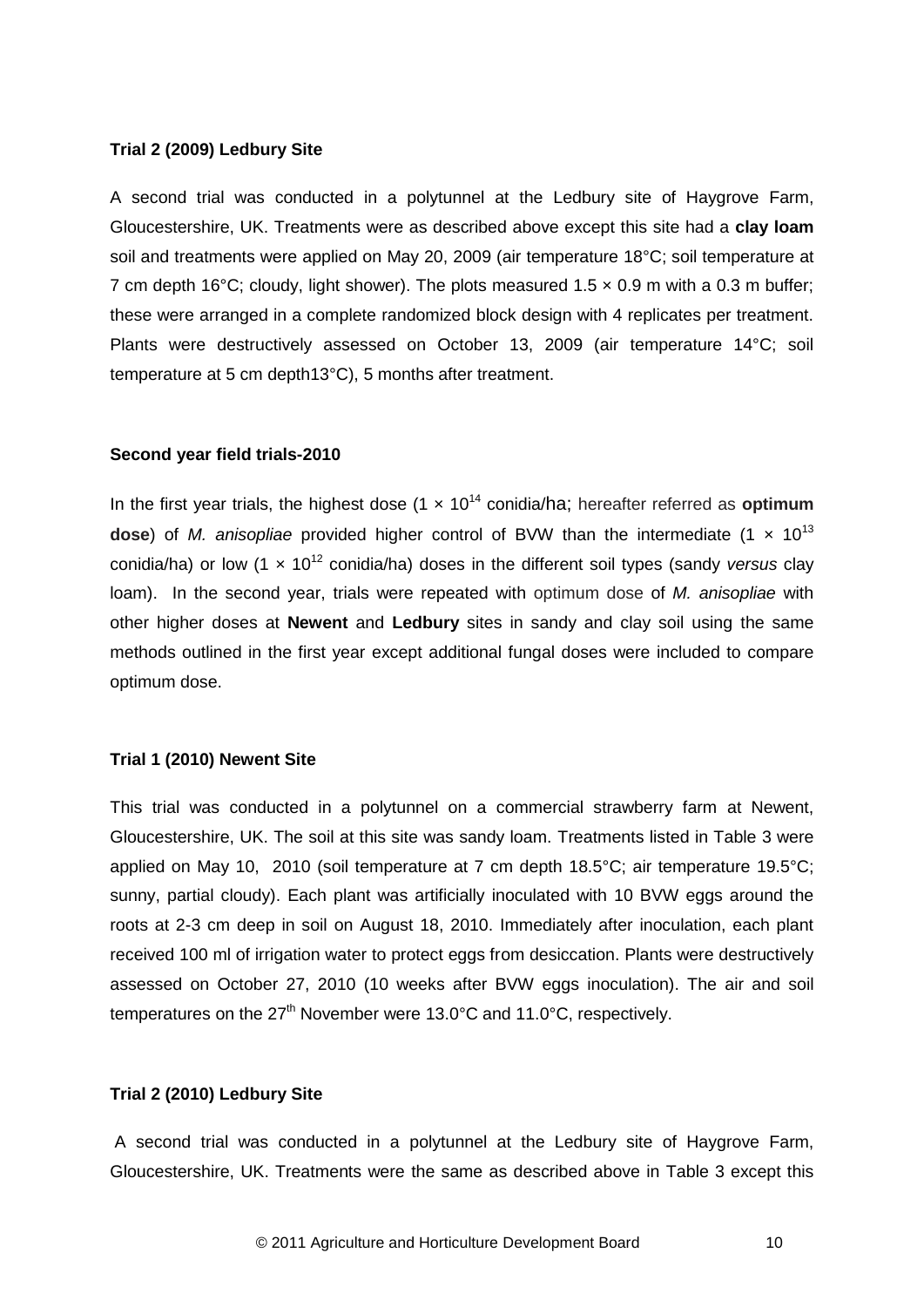site had a **clay loam** soil and treatments were applied on May 12, 2010 (air temperature 20.5°C; soil temperature at 7 cm depth 18.5°C; sunny; partial cloudy). Each plant was artificially inoculated with 10 BVW eggs around the roots at 2-3 cm deep in soil on September 17, 2010 (air temperature 18.0°C; soil temperature at 7 cm depth 17.0°C; sunny; partial cloudy). Immediately after inoculation, each plant received 100 ml of irrigation water to protect eggs from desiccation.

Unfortunately, the whole of the 2010 Ledbury trial site was accidentally ploughed in due to a misunderstanding between the farm supervisor and workers on 19<sup>th</sup> November 2010 before the planned assessment. Therefore it was not possible to undertake the destructive assessment.

| <b>Treatments</b>                   | Conidia/ha                            | <b>Equivalent</b> | <b>Equivalent</b> |
|-------------------------------------|---------------------------------------|-------------------|-------------------|
|                                     |                                       | product/plot      | product/ha        |
|                                     |                                       | (g)               | (kg)              |
| Untreated control                   |                                       |                   |                   |
| M. anisopliae – applied as premixed | $1 \times 10^{14}$                    | 16.5              | 122               |
| M. anisopliae - applied as drench   | $1 \times 10^{14}$                    | 16.5              | 122               |
| M. anisopliae - applied as premixed | $2 \times 10^{14}$                    | 33.0              | 244               |
| M. anisopliae - applied as drench   | $2 \times 10^{14}$                    | 33.0              | 244               |
| M. anisopliae - applied as premixed | $1 \times 10^{15}$                    | 165.0             | 1222              |
| M. anisopliae - applied as drench   | $1 \times 10^{15}$                    | 165.0             | 1222              |
| M. anisopliae - premixed + drench   | $1 \times 10^{14} + 1 \times 10^{14}$ | 33.0              | 244               |
| Chlorpyrifos applied as drench at   |                                       |                   |                   |
| recommended rate at planting        |                                       |                   |                   |
| Chlorpyrifos applied as drench at   |                                       |                   |                   |
| recommended rate 8 weeks post       |                                       |                   |                   |
| planting                            |                                       |                   |                   |

**Table 3**. Treatments used to control black vine weevil in field grown strawberries in 2010.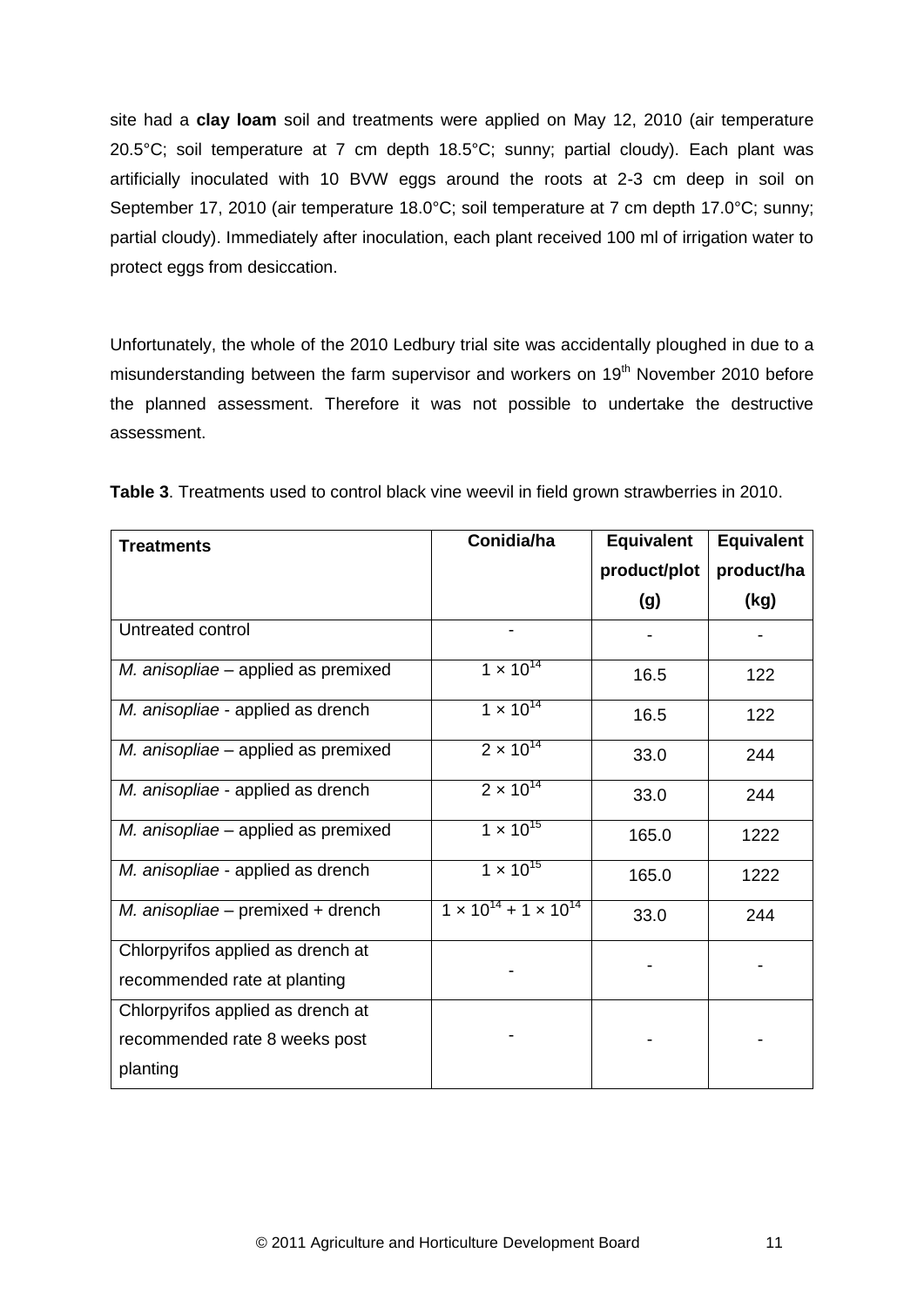# **Additional studies- Enhancement of fungal efficacy through the strategic use of reduced rates of entomopathogenic nematodes**

Previously, the combination of reduced rates of entomopathogenic nematodes, *Heterorhabditis bacteriophora* or *Steinernema kraussei* and *M. anisopliae* provided additive or synergistic mortality to third-instar BVW in potted *Euonymus fortunei* Blondy (Celastraceae) (Ansari et al., 2008b) and strawberry grow bags (Ansari et al., 2010) under greenhouse conditions. In the above studies, BVW larvae were exposed to various doses of *M. anisopliae*, and the nematodes were applied simultaneously, or 1 or 2 weeks after application of *M. anisopliae*. Throughout the experiment, the combined application of *M. anisopliae* with nematodes resulted in increased efficacy against BVW larvae compared with when applied alone. However, when the nematodes were applied 1 or 2 weeks after application of *M. anisopliae*, 100% larval mortality was obtained, even when both nematode and fungus were applied at reduced doses.

The aim of this study was to determine if *M. anisopliae* worked synergistically with the entomopathogenic nematodes, *H. bacteriophora* or *S. kraussei* in controlling BVW larvae infesting field grown strawberries in different soil types (sandy *versus* clay soil). The field soil environment is totally different from that of commercial soil-less plant growing media (i.e. commercial composts). Although soil-less media contain a range of microbes, these do not appear to influence the efficacy of *M. anisopliae* (Shah *et al*., 2008). In contrast, field soils contain a wide range of antagonistic organisms which could influence the efficacy of insect pathogenic fungi like *M. anisopliae* (Scheepmaker & Butt, 2010).

## **Materials and Methods**

#### **Nematodes**

The S. kraussei (Nemasys L™) was kindly provided by Becker Underwood, UK and H. *bacteriophora* (Nematop**®**) was provided from Enema, Germany. Both nematode species are recommended by their producers to be applied at the rate of 25,000 nematodes/plant for BVW larval control in the UK.

#### **The effect of exposure of BVW larvae to** *M. anisopliae* **prior to nematode application**

This trial was conducted at the Newent site only, as outlined above, except that nematode treatments mentioned in Table 4 were applied 5 months after *M. anisopliae* application. Two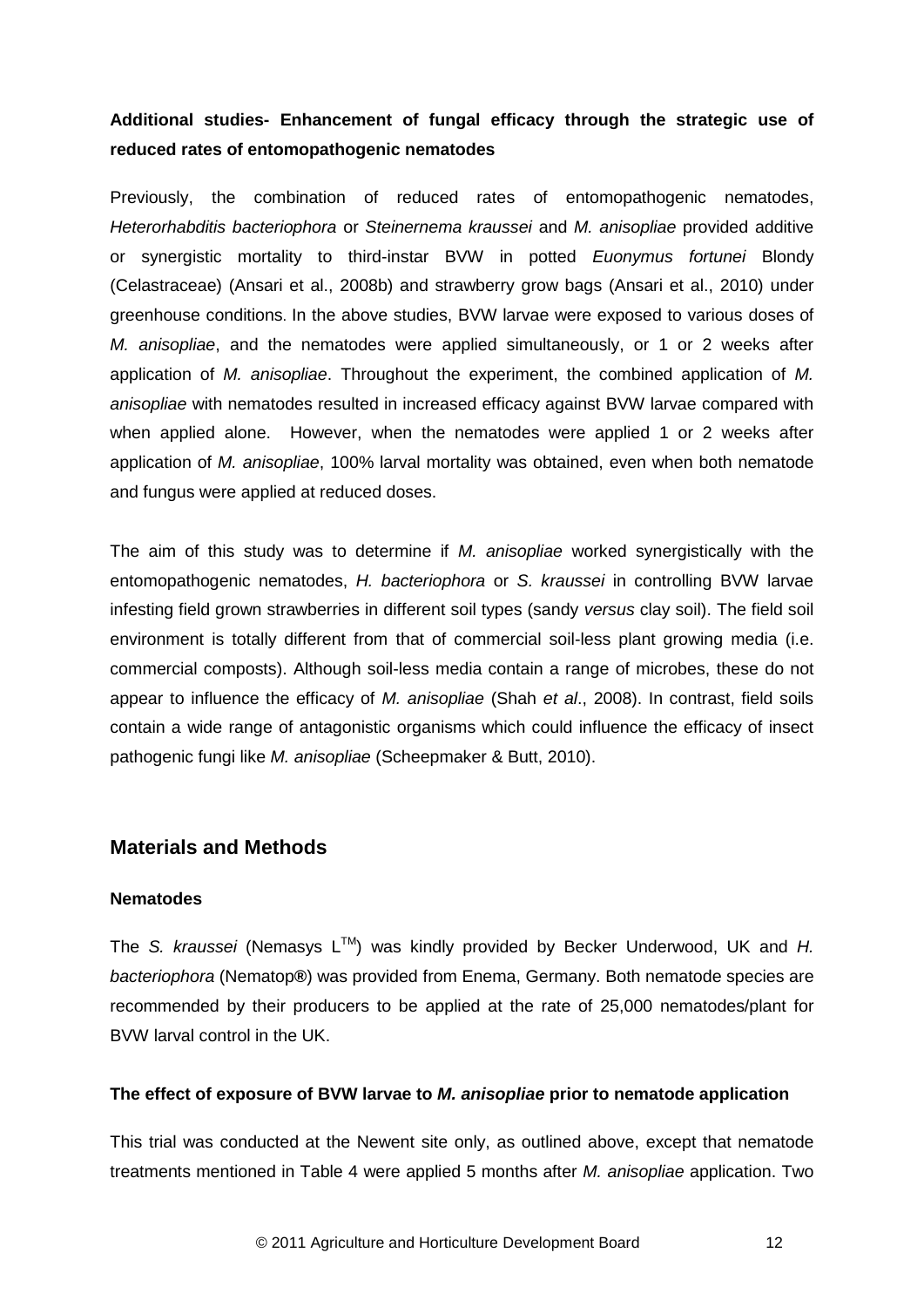doses of *H*. *bacteriophora* or *S. kraussei* (12,500 and 25,000 nematodes/plants = 0.56 to 1.25  $\times$  10<sup>9</sup> nematode/ha) were applied alone or the same doses applied to plants that were previously treated with *M. anisopliae*  $(1 \times 10^{14} \text{ conidia/ha})$  for 5 months. The nematode suspensions were applied in 100 ml of irrigation water/plant followed by another 100 ml of water to wash the nematodes into the soil. Control plants were treated with 200 ml of water only. Nematodes were applied on October 13, 2010 (air temperature 14°C; soil temperature at 7 cm depth 13°C; partial cloudy, light rain) and plants were destructively assessed on November 23, 2010 (6 weeks after nematode application). The soil and air temperatures on November 23, 2010 were 8.0°C and 11.5°C, respectively.

#### **Statistical analysis**

Plants were assessed destructively and the number of live larvae recovered per plot was recorded. The percentage efficacy of the treatments was calculated using the following formula and data were subjected to analysis of variance (ANOVA) using software for statistical analysis (SPSS v 16, 2007). Differences among treatments were compared using Tukey"s mean separation test using *P* < 0.05.

*% Efficacy = Number of live larvae in control - Number of live larvae in treatment X 100 Number of live larvae in control*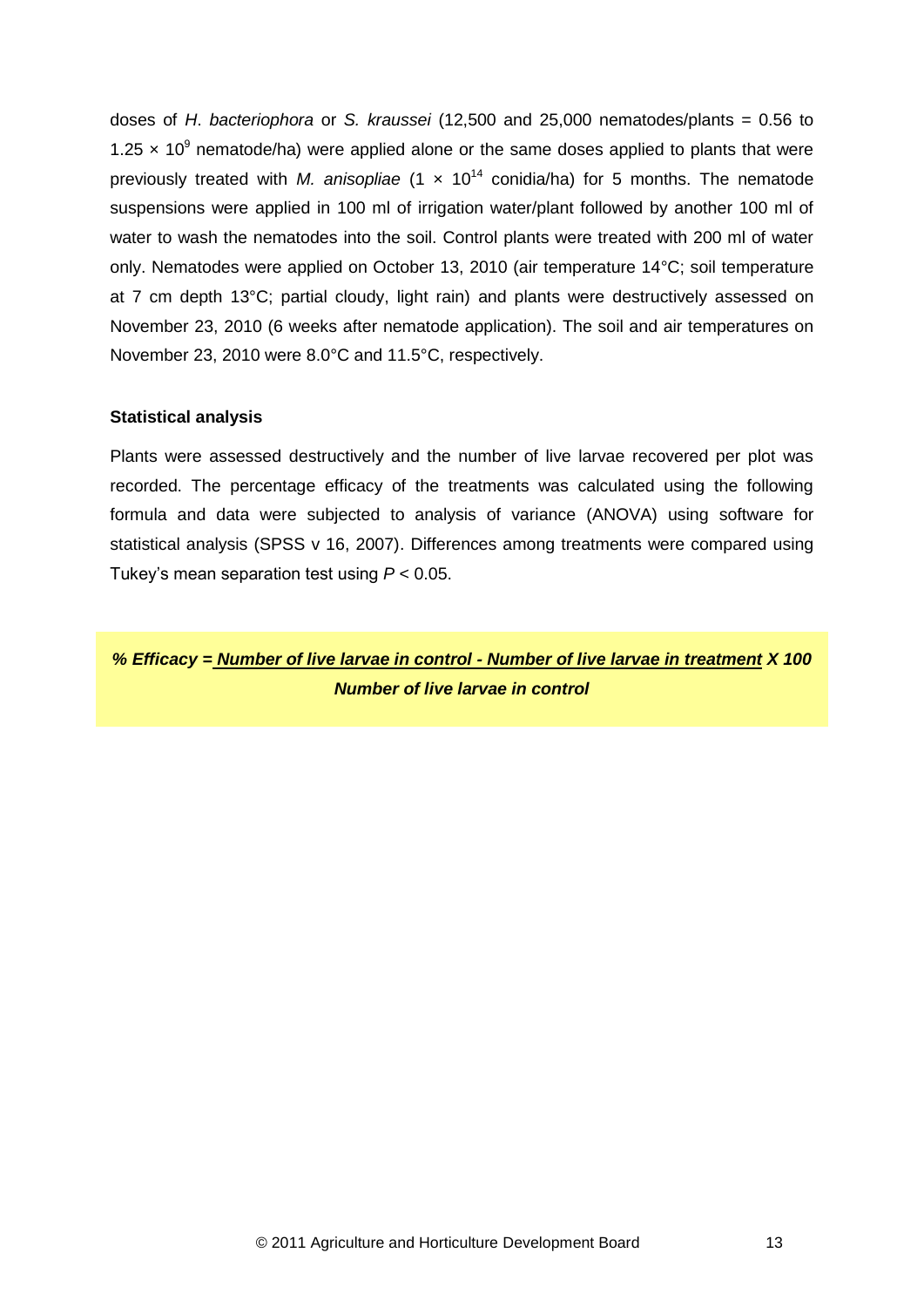**Table 4**. Treatments used to control black vine weevil in field grown strawberries in 2010.

|                                                                  | Conidia/ha               | Nematode/                | <b>Equivalent</b>        | Equivalent               |
|------------------------------------------------------------------|--------------------------|--------------------------|--------------------------|--------------------------|
| <b>Treatments</b>                                                |                          | Plant*                   | product/plot             | product/ha               |
|                                                                  |                          |                          | (g)                      | (kg)                     |
| Untreated control                                                | $\blacksquare$           | $\blacksquare$           | $\blacksquare$           |                          |
| M. anisopliae – applied as premixed                              | $1 \times 10^{14}$       |                          | 16.5                     | 122                      |
| M. anisopliae - applied as drench                                | $1 \times 10^{14}$       | $\overline{\phantom{a}}$ | 16.5                     | 122                      |
| H. bacteriophora - applied as drench                             | $\blacksquare$           | 12,500                   | $\overline{\phantom{0}}$ | $\overline{\phantom{0}}$ |
| H. bacteriophora - applied as drench                             | $\blacksquare$           | 25,000**                 | -                        |                          |
| M. anisopliae - premixed $+ H$ . bacteriophora applied as drench | $1 \times 10^{14}$       | 12,500                   | 16.5                     | 122                      |
| M. anisopliae - drench + H. bacteriophora applied as drench      | $1 \times 10^{14}$       | 25,000                   | 16.5                     | 122                      |
| S. kraussei - applied as drench                                  | $\blacksquare$           | 12,500                   | $\blacksquare$           |                          |
| S. kraussei - applied as drench                                  | $\overline{\phantom{a}}$ | 25,000                   | $\blacksquare$           | $\overline{\phantom{0}}$ |
| M. anisopliae - premixed + S. kraussei applied as drench         | $1 \times 10^{14}$       | 12,500                   | 16.5                     | 122                      |
| M. anisopliae - drench + S. kraussei applied as drench           | $1 \times 10^{14}$       | 25,000                   | 16.5                     | 122                      |

\* = *Heterorhabditis bacteriophora* and *Steinernema kraussei* were applied 5 months after *Metarhizium Anisopliae* application.

\*\* = This dose of nematode is recommended to apply 2-3 times in one crop season (25,000 x 3 = 75,000 nematodes/crop).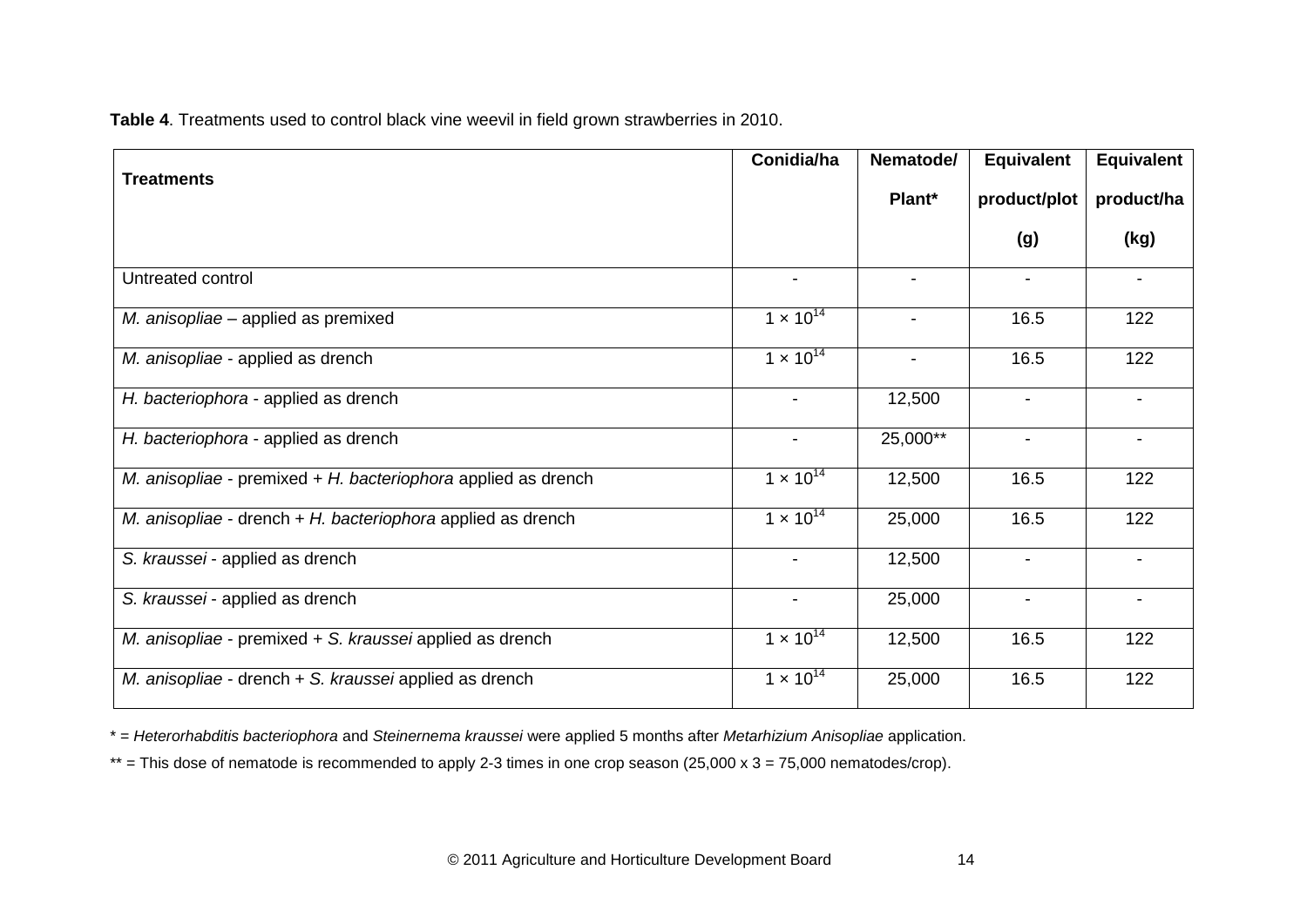## **Results**

### **First year trials-2009**

The overall efficacy of *M. anisopliae* against BVW larvae at the two sites differed nonsignificantly (*P >* 0.05), confirming that *M. anisopliae* was efficacious irrespective of trial site, soil type or application method (premix, drench, bare root treatments). However, larval control differed significantly with the different doses of the fungus (*P <* 0.05). Interactions among trial sites, application methods and doses were not significantly different (*P >* 0.05). The doses corresponding to 1  $\times$  10<sup>13</sup> and 10<sup>14</sup> conidia/ha consistently gave better control (60-96%) of BVW larvae than the lower (1  $\times$  10<sup>12</sup> conidia/ha) dose (6-11%) irrespective of the trial site, application method or soil type. We observed significantly high numbers of conidia colonising roots of strawberries when *M. anisopliae* was applied as drench or bare roots treatment than premixed (data not shown).

#### **Trial 1 (2009) Newent Site**

#### **Effect of different doses of** *M. anisopliae* **on BVW larvae**

Significantly low numbers of larvae were recovered from plants treated with *M. anisopliae* compared with untreated control (Fig. 1 and Table 5). A similar number of larvae were recovered from untreated plots and those treated with 1  $\times$  10<sup>12</sup> conidia/ha.

At the high dose, the drench application gave slightly better control (< 5 larvae/plot) than premixed (≤ 5 larvae/plot) or bare root treatments (≥10 larvae/plot). Lower numbers of BVW larvae were recovered from plants treated with premixed or drench application of high dose of *M. anisopliae* than chlorpyrifos.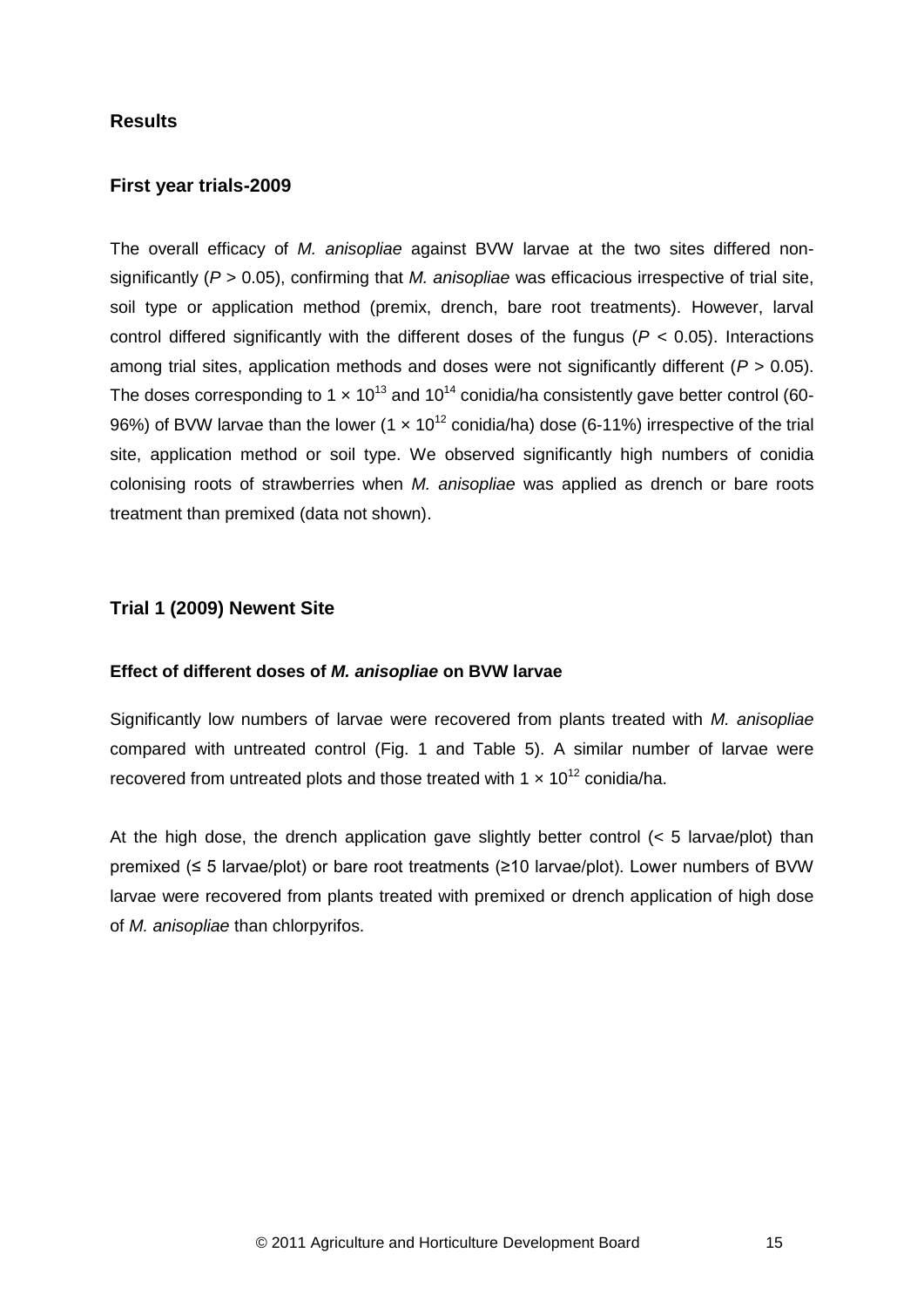

**Figure 1.** Average number of black vine weevil larvae recovered from each treatment. *Metarhizium anisopliae* applied at different doses in soil for the control of a natural infestation of black vine weevil in field grown strawberries. No treatment (control), *M. anisopliae* premixed (MaPM), *M. anisopliae* applied as drench (MaDR), *M. anisopliae*bare root treatment (Ma bare), chlorpyrifos applied as a drench at the recommended rate at planting (Chl@P). The trial was conducted in **sandy soil** under a polytunnel at Newent, Gloucestershire, UK between June and October 2009. Each strawberry plant was infested with 10 black vine weevil eggs and plants were destructively assessed 10 weeks post inoculation. Each treatment was replicated 4 times with 15 plants/treatment. Treatments are listed in Table 2.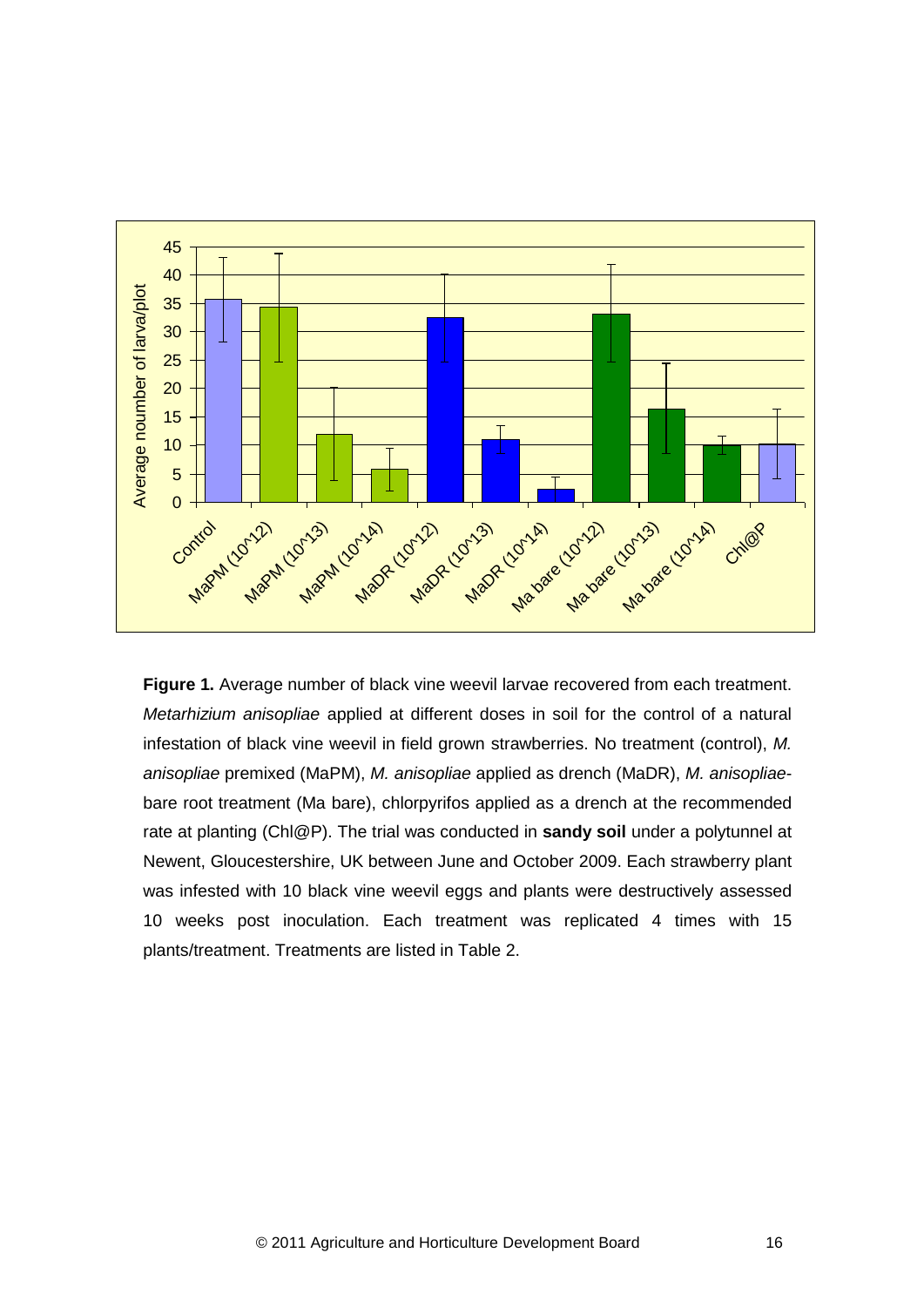**Table 5.** Average number of black vine weevil larvae recovered from each treatment. *Metarhizium anisopliae* applied at different doses in soil for the control of a natural infestation of black vine weevil in field grown strawberries. The trial was conducted in **sandy soil** under a polytunnel at Newent, Gloucestershire, UK between June and October 2009.

| <b>Treatments</b>                                                 | Conidia/ha         | Average number                 |
|-------------------------------------------------------------------|--------------------|--------------------------------|
|                                                                   |                    | of larvae/plot                 |
| Control                                                           |                    | $35.8 \pm 7.4^b$               |
| M. anisopliae - applied as premixed                               | $1 \times 10^{12}$ | $34.3 \pm 9.6^{ab}$            |
| M. anisopliae - applied as premixed                               | $1 \times 10^{13}$ | $12.0 \pm 8.2^{ab}$            |
| M. anisopliae - applied as premixed                               | $1 \times 10^{14}$ | $5.8 \pm 3.8^{ab}$             |
| M. anisopliae - applied a drench                                  | $1 \times 10^{12}$ | $32.5 \pm 7.8^{ab}$            |
| M. anisopliae - applied as drench                                 | $1 \times 10^{13}$ | $11.0 \pm 2.5^{ab}$            |
| M. anisopliae - applied as drench                                 | $1 \times 10^{14}$ | $2.3 \pm 2.3^{\circ}$          |
| M. anisopliae - bare root treatment                               | $1 \times 10^{12}$ | $33.3 \pm 8.6^{ab}$            |
| M. anisopliae - bare root treatment                               | $1 \times 10^{13}$ | $16.5 \pm 7.9^{ab}$            |
| M. anisopliae - bare root treatment                               | $1 \times 10^{14}$ | $10.0 \pm 1.6^{ab}$            |
| Chlorpyrifos applied as drench at recommended<br>rate at planting |                    | $10.3 \pm 6.\overline{1^{ab}}$ |
|                                                                   |                    |                                |

Within a column, values followed by the same letter are not significantly different ( $P > 0.05$ ; Tukey's test). Each treatment was replicated 4 times with 15 plants/treatment.

### **Efficacy of** *M. anisopliae* **against BVW larvae**

Control of BVW larvae differed non-significantly among different application methods (*P >* 0.05), however, larval control differed significantly among different doses of fungus (*P <* 0.05) 5 months after treatment (Fig. 2 and Table 6). Interactions between application methods and doses were not significantly different (*P >* 0.641). Irrespective of application methods, the medium and high doses of *M. anisopliae* were consistently more effective, providing between 60-75% and 71-96% larval control respectively, compared with 10% for the low dose.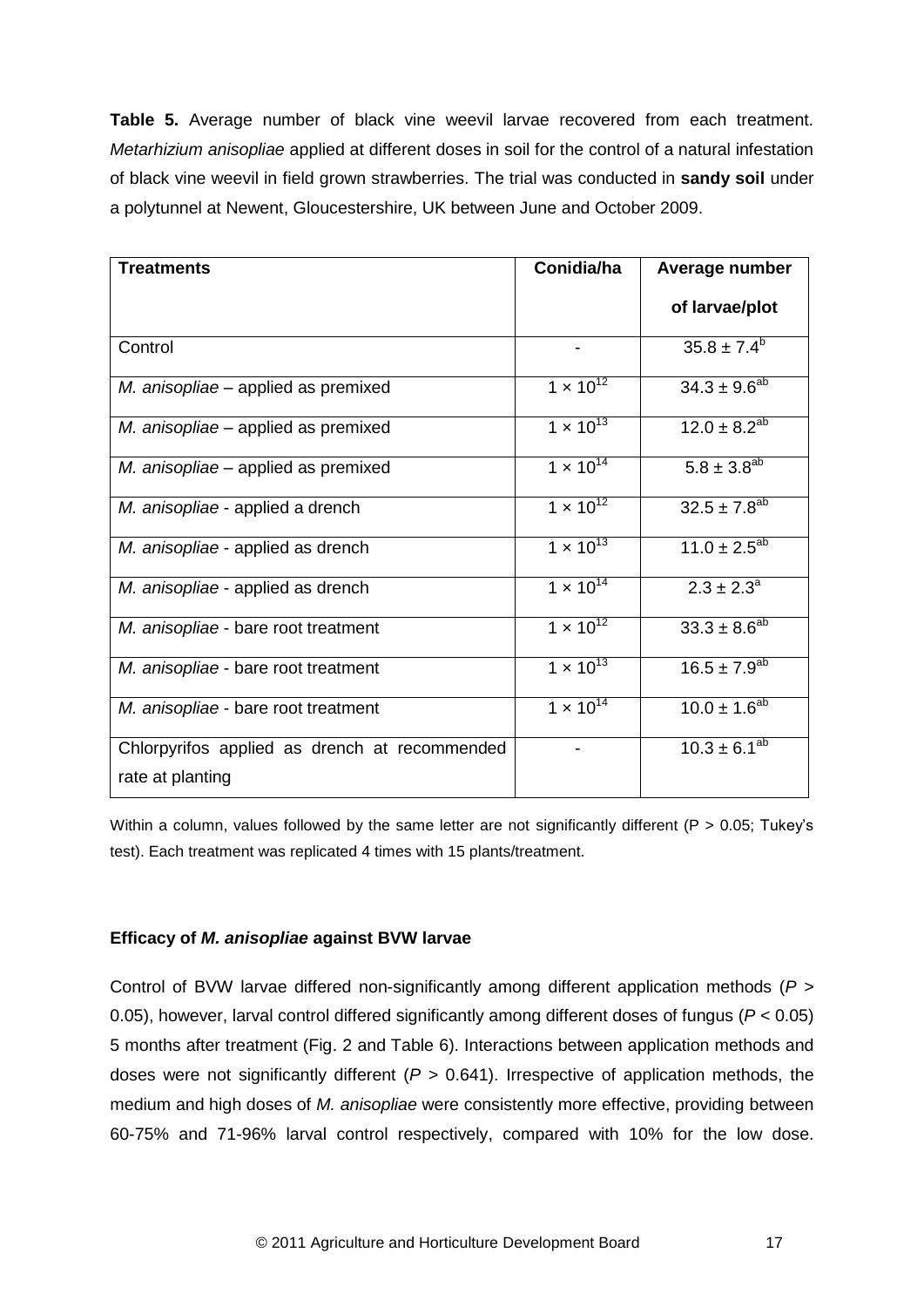Chlorpyrifos provided the same level of larval control (78 %) as the medium and high doses of *M. anisopliae* (Fig. 2).



**Figure 2**. Efficacy (%) of *Metarhizium anisopliae*, applied at different doses in soil for the control of a natural infestation of black vine weevil in field grown strawberries. *M. anisopliae* premixed (MaPM), *M. anisopliae* applied as drench (MaDR), *M. anisopliae*bare root treatment (Ma bare), chlorpyrifos applied as a drench at the recommended rate at planting (Chl@P). The trial was conducted in **sandy soil** under a polytunnel at Newent, Gloucestershire, UK between June and October 2009. Each strawberry plant was infested with 10 black vine weevil eggs and plants were destructively assessed 10 weeks post inoculation. Bars displaying the same letters are not significantly different (*P* > 0.05; Tukey"s test). Each treatment was replicated 4 times with 15 plants/treatment. Treatments are listed in Table 2.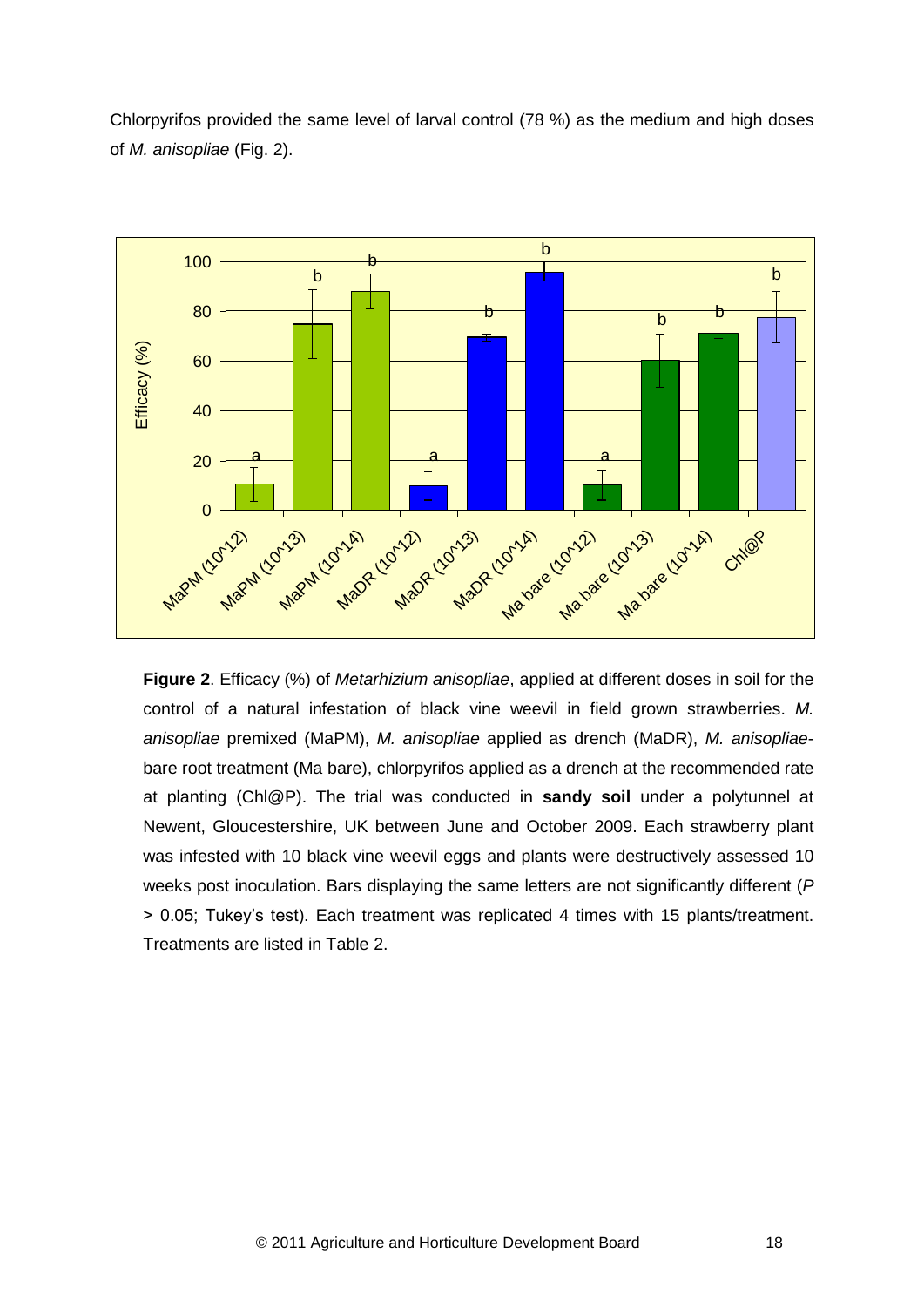**Table 6.** Efficacy (%) of *Metarhizium anisopliae*, applied at different doses in soil for the control of a natural infestation of black vine weevil in field grown strawberries. The trial was conducted in **sandy soil** under a polytunnel at Newent, Gloucestershire, UK between June and October 2009.

| <b>Treatments</b>                                                  | Conidia/ha                  | Mean $\pm$ SE      |
|--------------------------------------------------------------------|-----------------------------|--------------------|
| M. anisopliae – applied as premixed                                | $1 \times 10^{12}$          | $10.5 \pm 6.8^a$   |
| M. anisopliae – applied as premixed                                | $1 \times 10^{13}$          | $75.0 \pm 13.9^b$  |
| M. anisopliae – applied as premixed                                | $1 \times 10^{14}$          | $88.0 \pm 7.2^b$   |
| M. anisopliae - applied a drench                                   | $1 \times 10^{12}$          | $9.8 \pm 5.6^a$    |
| M. anisopliae - applied as drench                                  | 1 $\times$ 10 <sup>13</sup> | $69.5 \pm 1.4^b$   |
| M. anisopliae - applied as drench                                  | $1 \times 10^{14}$          | $96.0 \pm 4.0^{b}$ |
| M. anisopliae - bare root treatment                                | $1 \times 10^{12}$          | $10.1 \pm 6.0^a$   |
| M. anisopliae - bare root treatment                                | $1 \times 10^{13}$          | $60.2 \pm 10.7^b$  |
| M. anisopliae - bare root treatment                                | $1 \times 10^{14}$          | $71.2 \pm 2.1^b$   |
| Chlorpyrifos applied as drench at recommended rate<br>at planting* |                             | $77.6 \pm 10.3^b$  |
|                                                                    |                             |                    |

Within a column, values followed by the same letter are not significantly different (*P* > 0.05; Tukey"s test). Each treatment was replicated 4 times with 15 plants/treatment.

Plants treated with *M. anisopliae* had a well developed root system compared with that of the untreated control plants because the control roots had been eaten by BVW larvae (Fig. 3). Some of the larvae recovered from treated plots were visibly infected with the fungus *M. anisopliae* (Fig 3. bottom right picture).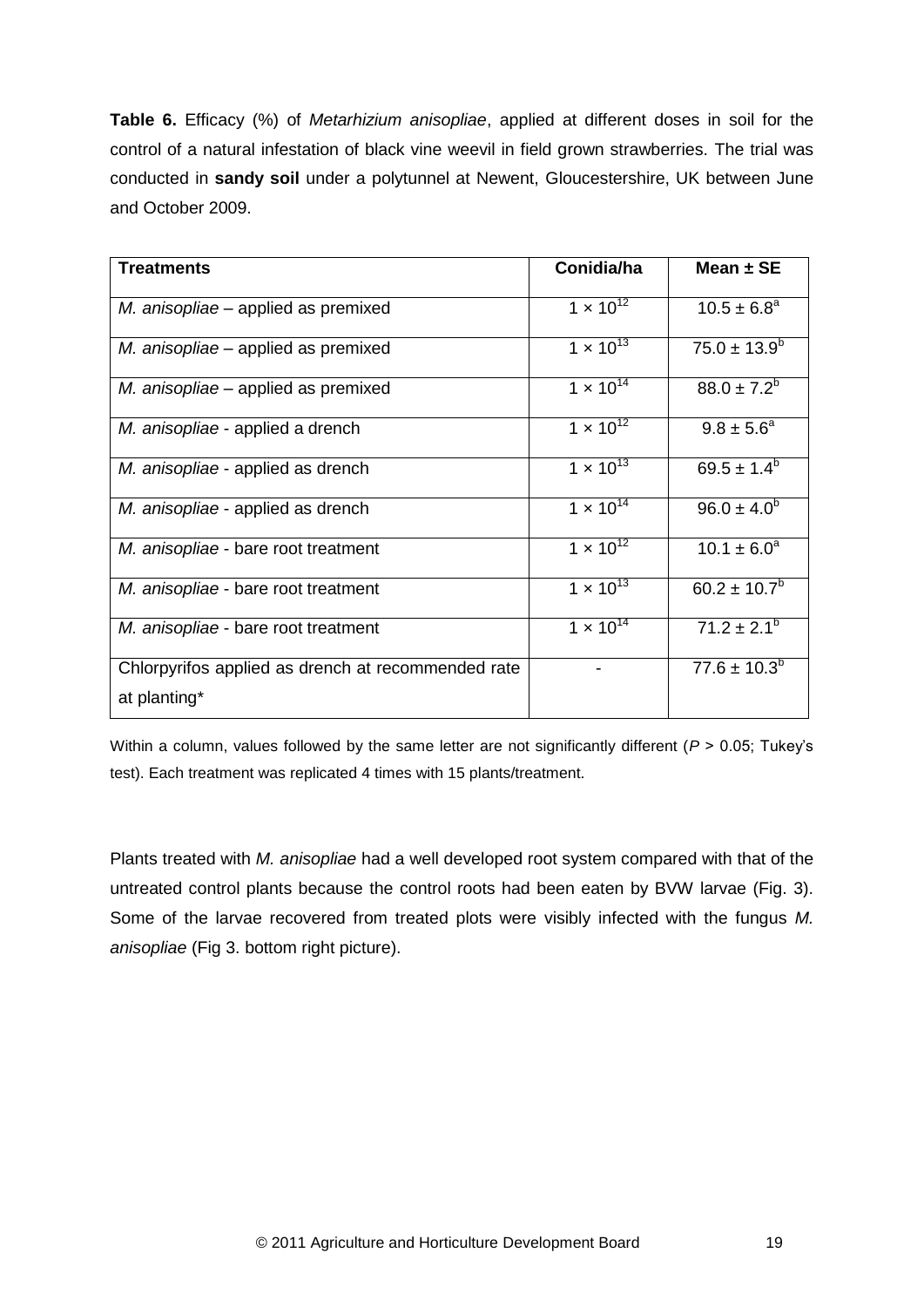



Preparation for planting Preparation for premixing of fungus



Trial site before assessment Trial site before assessment





Untreated plant Treated plants



**Figure 3**. Trial conducted at Haygrove Farms, Gloucestershire, UK to control black vine weevil between May and October 2009.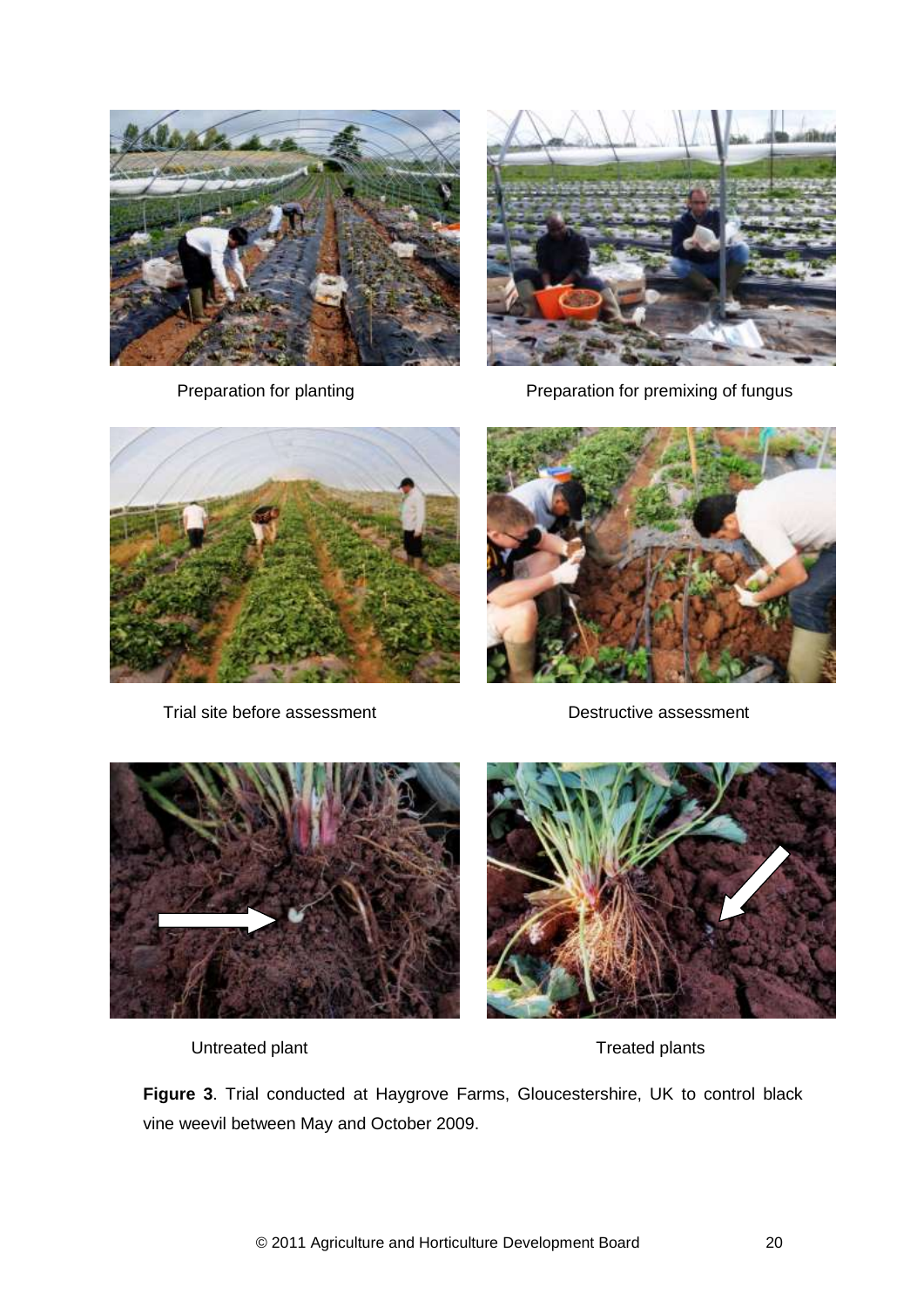## **Trial 2 (2009) Ledbury Site**

#### **Effect of different doses of** *M. anisopliae* **against BVW larvae**

Significantly lower numbers of larvae were recovered from plants treated with the two higher rates of *M. anisopliae* than the untreated control (Fig. 4 and Table 7). A similar number of larvae were recovered from untreated plots and those treated with 1  $\times$  10<sup>12</sup> conidia/ha. At the high dose, the drench application gave slightly better control  $\left($  < 5 larvae/plot) than premixed ( $\leq 10$  larvae/plot) or bare root treatments ( $\geq 10$  larvae/plot).



**Figure 4**. Average number of black vine weevil larvae recovered from each treatment. *Metarhizium anisopliae* applied at different doses for the control of a natural infestation of black vine weevil in field grown strawberries. No treatment (control), *M. anisopliae*  premixed (MaPM), *M. anisopliae* applied as drench (MaDR), *M. anisopliae* -bare root treatment (Ma bare), chlorpyrifos applied as a drench at the recommended rate at planting (Chl@P). The trial was conducted in clay loam soil under a polytunnel at Ledbury, Gloucestershire, UK between June and October 2009. Each strawberry plant was infested with 10 black vine weevil eggs and plants were destructively assessed 10 weeks post inoculation. Each treatment was replicated 4 times with 15 plants/treatment. Treatments are listed in Table 2.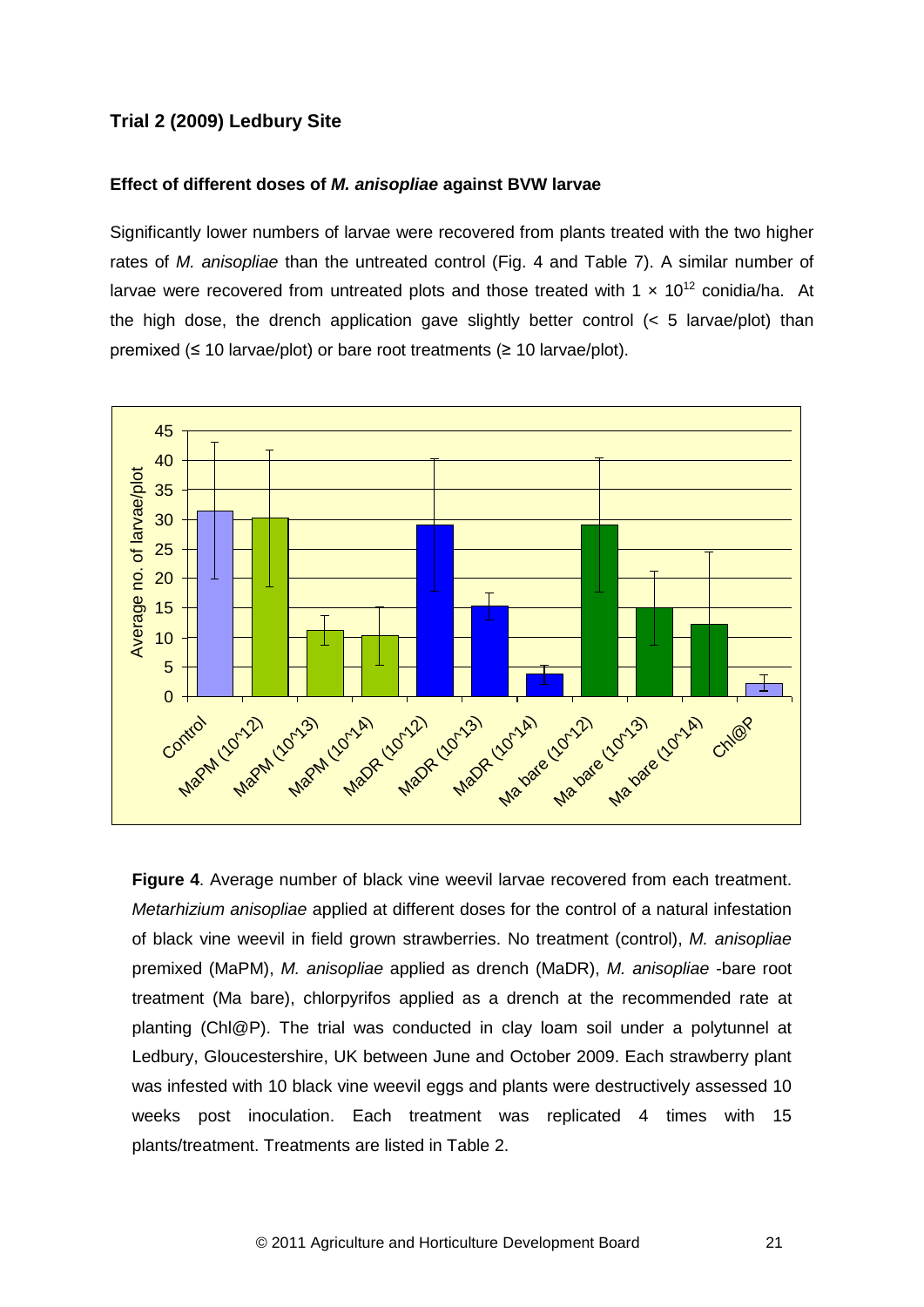**Table 7.** Average number of black vine weevil larvae recovered from each treatment. *Metarhizium anisopliae* applied at different doses for the control of a natural infestation of black vine weevil in field grown strawberries. The trial was conducted in **clay loam** soil under a polytunnel at Ledbury, Gloucestershire, UK between June and October 2009.

| <b>Treatments</b>                                  | Conidia /ha                   | Mean $\pm$ SE   |
|----------------------------------------------------|-------------------------------|-----------------|
|                                                    |                               |                 |
| Control                                            |                               | $31.5 \pm 11.6$ |
| M. anisopliae – applied as premixed                | $1 \times 10^{12}$            | $30.3 \pm 11.6$ |
| M. anisopliae – applied as premixed                | $1 \times \overline{10^{13}}$ | $11.3 \pm 2.5$  |
| M. anisopliae – applied as premixed                | $1 \times 10^{14}$            | $10.3 \pm 4.9$  |
| M. anisopliae - applied a drench                   | $1 \times 10^{12}$            | $29.0 \pm 11.2$ |
| M. anisopliae - applied as drench                  | $1 \times 10^{13}$            | $15.3 \pm 2.3$  |
| M. anisopliae - applied as drench                  | $1 \times 10^{14}$            | $3.8 \pm 1.7$   |
| M. anisopliae - bare root treatment                | $1 \times 10^{12}$            | $29.0 \pm 11.4$ |
| M. anisopliae - bare root treatment                | $1 \times 10^{13}$            | $15.0 \pm 6.3$  |
| M. anisopliae - bare root treatment                | $1 \times 10^{14}$            | $12.3 \pm 12.3$ |
| Chlorpyrifos applied as drench at recommended rate |                               | $2.3 \pm 1.3$   |
| at planting                                        |                               |                 |

Each treatment was replicated 4 times with 15 plants/treatment. Within a column, values followed by the same letter are not significantly different (*P* > 0.05; Tukey"s test).

### **Efficacy of** *M. anisopliae* **against BVW larvae**

BVW larval control differed non-significantly among different application methods (*P >* 0.05), however, larval control differed significantly among different doses (*P <* 0.05) 5 months after treatment (Fig. 5 and Table 8). Interaction between application methods and doses were not significantly different (*P >* 0.05). Irrespective of application methods, higher doses of *M. anisopliae* proved to be the most effective, providing between 73 and 89% larval control, compared to medium dose (40-58%) and low dose (6-10%). Chlorpyrifos provided the same level of larval control (94%) as observed in the high dose of *M. anisopliae* (Fig. 5).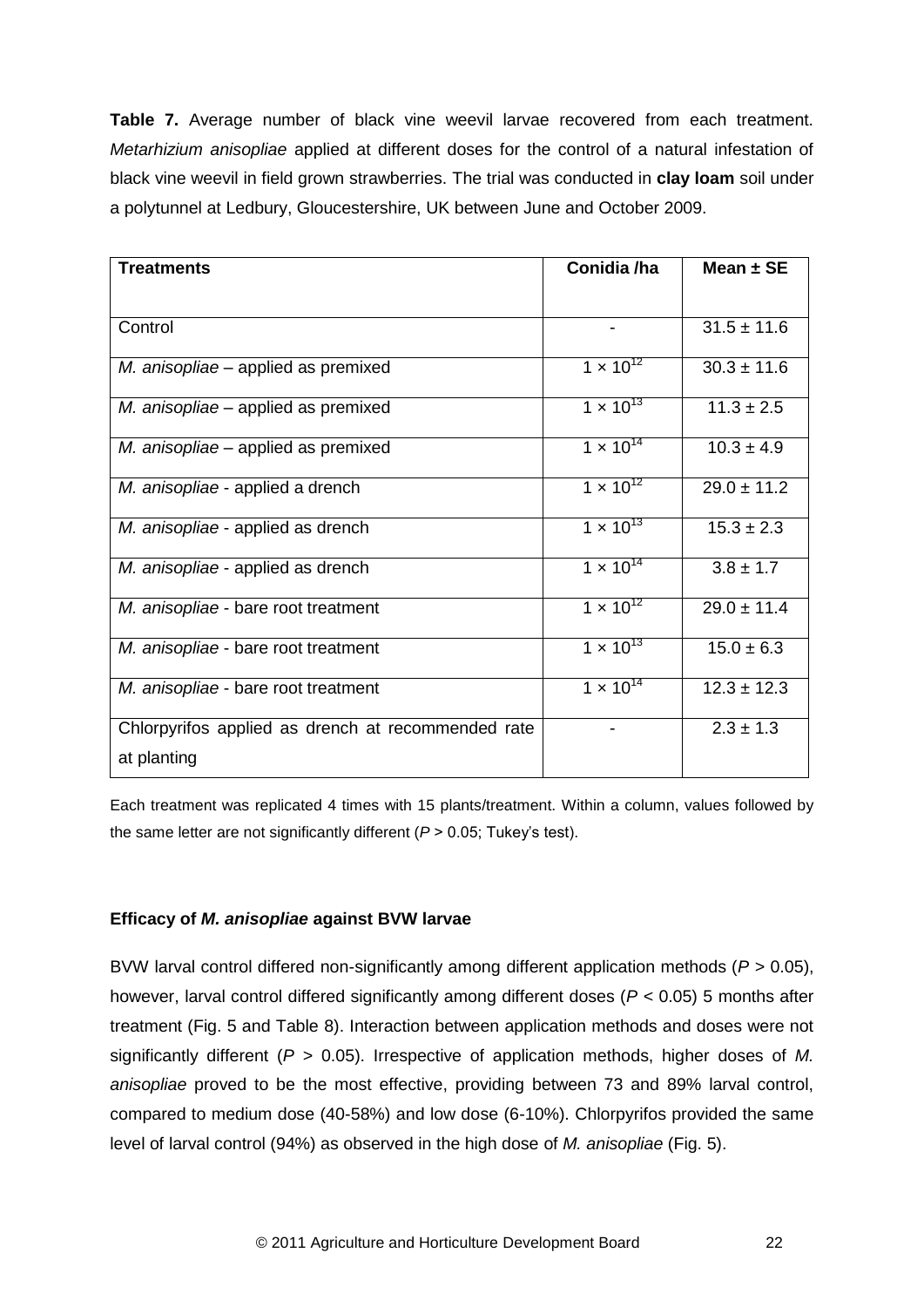

**Figure 5.** Efficacy (%) of *Metarhizium anisopliae*, applied at different doses in soil for the control of a natural infestation of black vine weevil in field grown strawberries. *M. anisopliae* premixed (MaPM), *M. anisopliae* applied as drench (MaDR), *M. anisopliae*bare root treatment (Ma bare), chlorpyrifos applied as a drench at the recommended rate at planting (Chl@P). The trial was conducted in **clay loam** soil under a polytunnel at Ledbury, Gloucestershire, UK between June 2009 and October 2009. Each strawberry plant was infested with 10 black vine weevil eggs and plants were destructively assessed 10 weeks post inoculation. Each treatment was replicated 4 times with 15 plants/treatment. Bars displaying the same letters are not significantly different ( $P > 0.05$ ; Tukey's test). Treatments are listed in Table 2.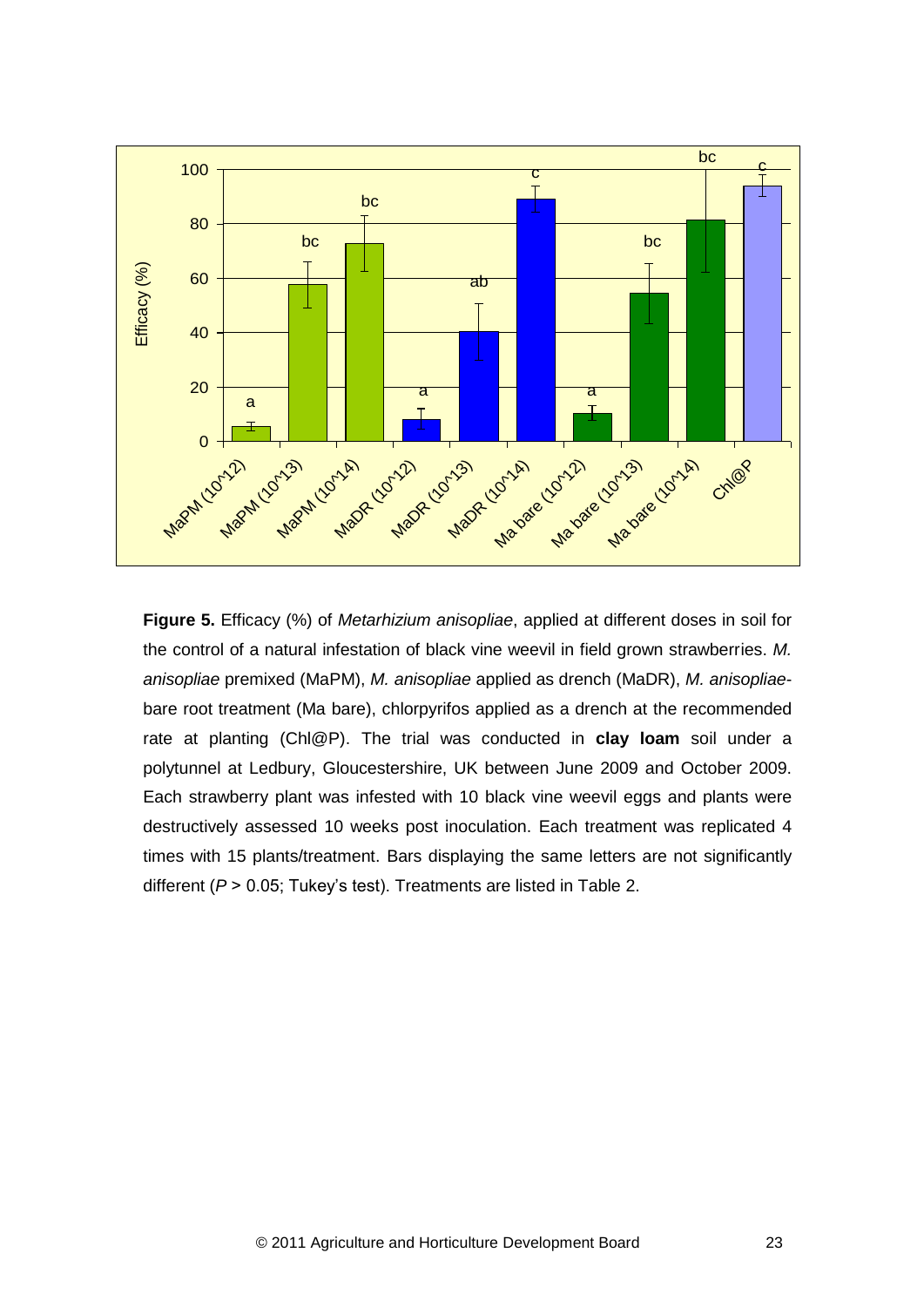**Table 8.** Efficacy (%) of *Metarhizium anisopliae*, applied at different doses in soil for the control of a natural infestation of black vine weevil in field grown strawberries. The trial was conducted in clay loam soil under a polytunnel at Ledbury, Gloucestershire, UK between June 2009 and October 2009.

| <b>Treatments</b>                                                 | Conidia/ha         | Mean $\pm$ SE             |
|-------------------------------------------------------------------|--------------------|---------------------------|
|                                                                   |                    |                           |
| M. anisopliae – applied as premixed                               | $1 \times 10^{12}$ | $5.5 \pm 1.6^a$           |
| M. anisopliae – applied as premixed                               | $1 \times 10^{13}$ | $57.6 \pm 8.6^{bc}$       |
| M. anisopliae – applied as premixed                               | $1 \times 10^{14}$ | $72.9 \pm 10.2^{bc}$      |
| M. anisopliae - applied as drench                                 | $1 \times 10^{12}$ | $8.3 \pm 3.7^{\circ}$     |
| M. anisopliae - applied as drench                                 | $1 \times 10^{13}$ | $40.5 \pm 10.5^{ab}$      |
| M. anisopliae- applied as drench                                  | $1 \times 10^{14}$ | $89.2 \pm 4.5^{\circ}$    |
| M. anisopliae - bare root treatment                               | $1 \times 10^{12}$ | $10.5 \pm 2.6^{\text{a}}$ |
| M. anisopliae - bare root treatment                               | $1 \times 10^{13}$ | $54.5 \pm 11.2^{bc}$      |
| M. anisopliae - bare root treatment                               | $1 \times 10^{14}$ | $81.2 \pm 18.9^{bc}$      |
| Chlorpyrifos applied as drench at recommended rate<br>at planting |                    | $94.1 \pm 3.8^{\circ}$    |

Each treatment was replicated 4 times with 15 plants/treatment. Within a column, values followed by the same letter are not significantly different  $(P > 0.05$ ; Tukey's test).

## **Second year trials-2010**

### **Trial 1 (2010) Newent Site**

### **Effect of** *M. anisopliae* **against larval number**

Significantly fewer larvae were recovered from plants treated with *M. anisopliae* compared with the untreated control, 5 months post-treatment (Fig. 6 and Table 9). There were no significant differences among doses but fewer larvae were recovered from plants treated with the highest dose of *M. anisopliae* (1 x 10<sup>15</sup> conidia/ha) and double application of *M. anisopliae* (1 x 10<sup>14</sup> + 1 x 10<sup>14</sup> conidia/ha). At the same dose (1 x or 2 x 10<sup>14</sup> conidia/ha), the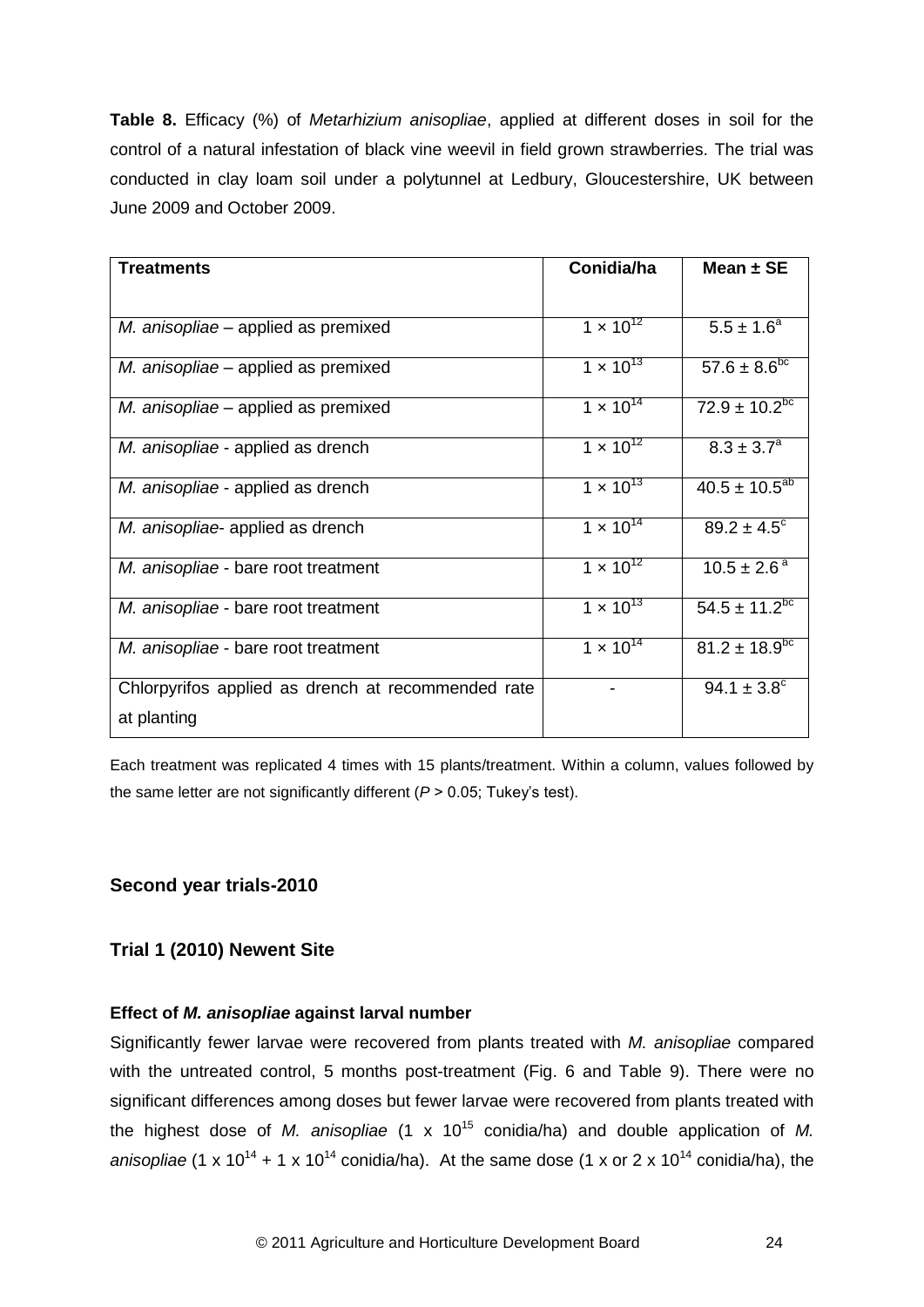premixed gave slightly better control (0.5 larvae/plot) than the drench application (1.5 larvae/plot).

Plants treated with chlorpyrifos at planting had fewer larvae (0.05/plot) than plants treated 8 weeks post planting (4.5/plot).



**Figure 6**. Average number of BVW larvae recovered following different treatments in field grown strawberries. The fungus, *M. anisopliae* was tested at different application rates. Treatments consisted of: no treatment (control), *M. anisopliae*  premixed (MaPM), *M. anisopliae* applied as drench (MaDR), chlorpyrifos applied as a drench at the recommended rate at planting (Chl@P), chlorpyrifos applied as a drench at the recommended rate 8 weeks post planting (Chl-8w-Post-P). The trial was conducted in **sandy soil** under a polytunnel at Newent, Gloucestershire, UK between May and November of 2010. Each strawberry plant was infested with 10 black vine weevil eggs and plants were destructively assessed 10 weeks post inoculation. Each treatment was replicated 4 times with 15 plants/treatment. Bars displaying the same letters are not significantly different ( $P > 0.05$ ; Tukey's test). Treatments are listed in Table 3.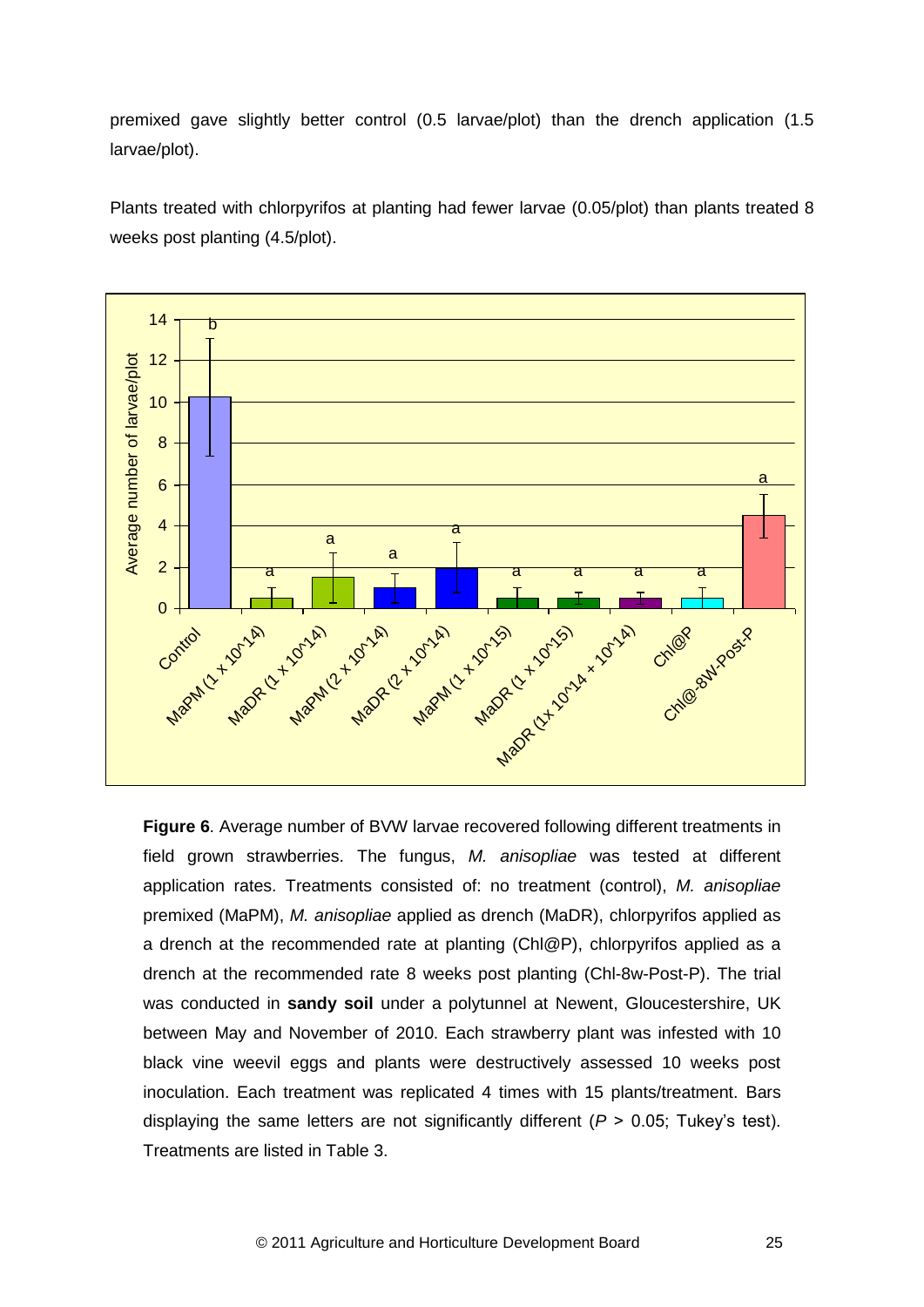**Table 9.** Average number of BVW larvae recovered following different treatments in field grown strawberries. The fungus, *M. anisopliae* was tested at different application rates. The trial was conducted in **sandy soil** under a polytunnel at Newent, Gloucestershire, UK between May and November 2010.

| <b>Treatments</b>                                    | Conidia /ha                           | Average number             |
|------------------------------------------------------|---------------------------------------|----------------------------|
|                                                      |                                       | of larvae/plot             |
| Control                                              |                                       | $10.3 \pm 2.9^{b}$         |
| M. anisopliae – applied as premixed                  | $1 \times 10^{14}$                    | $0.5 \pm 0.5^{\text{a}}$   |
| M. anisopliae - applied as drench                    | $1 \times 10^{14}$                    | $1.5 \pm 1.2^{\text{a}}$   |
| M. anisopliae – applied as premixed                  | $2 \times 10^{14}$                    | $1.0 \pm 0.7^{\text{a}}$   |
| M. anisopliae - applied as drench                    | $2 \times 10^{14}$                    | $2.0 \pm 1.2$ <sup>a</sup> |
| M. anisopliae – applied as premixed                  | $1 \times 10^{15}$                    | $0.5 \pm 0.5^{\text{a}}$   |
| M. anisopliae - applied as drench                    | $1 \times 10^{15}$                    | $0.5 \pm 0.3^{\text{a}}$   |
| M. anisopliae - premixed + drench*                   | $1 \times 10^{14} + 1 \times 10^{14}$ | $0.5 \pm 0.3^{\text{a}}$   |
| Chlorpyrifos<br>drench<br>applied<br>at<br><b>as</b> |                                       | $0.5 \pm 0.5^{\text{a}}$   |
| recommended rate at planting                         |                                       |                            |
| Chlorpyrifos<br>drench<br>applied<br>at<br>as        |                                       | $4.5 \pm 1.0^{\text{a}}$   |
| recommended rate -8 weeks post planting              |                                       |                            |

Each treatment was replicated 4 times with 15 plants/treatment. Within a column, values followed by the same letter are not significantly different (*P* > 0.05; Tukey"s test).

\* = A second application *M. anisopliae* was made 8 weeks after first application.

### **Efficacy of** *M. anisopliae* **against BVW larvae**

All treatments provided significantly higher BVW control (87-97%) than chlorpyrifos (53%) that was applied 8 weeks post planting. All three doses  $(1 \times 10^{14} \text{ conidia/ha})$ ,  $(1 \times 10^{14} \text{ cm}^2)$ conidia/ha +1  $\times$  10<sup>14</sup> conidia/ha) and (1  $\times$  10<sup>15</sup> conidia/ha) provided same level of BVW control. Plants treated with chlorpyrifos at planting provided higher level of larval control (97%) than when applied 8 weeks post planting (Fig. 7 and Table 10).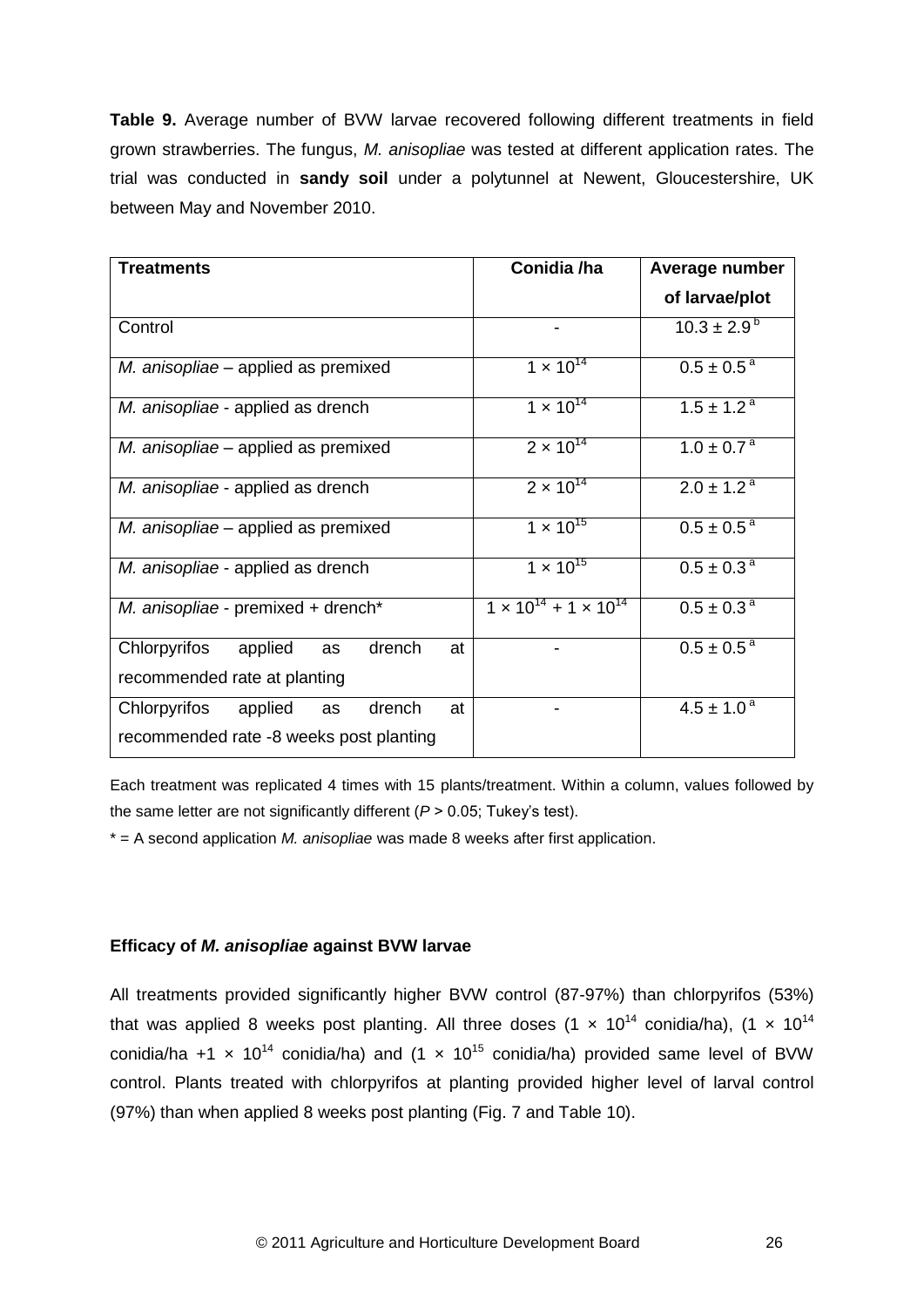Plants treated with *M. anisopliae* or insecticides appeared healthy and had extensive root systems while untreated plants were stunted and had poorly developed root systems because control roots had incurred feeding damage by BVW larvae (Figure 8)



**Figure 7**. Efficacy (%) of *Metarhizium anisopliae*, applied at different doses in soil for the control of BVW in field grown strawberries. *M. anisopliae* applied as premixed (MaPM), *M. anisopliae* applied as drench (MaDR), chlorpyrifos applied as a drench at the recommended rate at planting (Chl@-P) , chlorpyrifos applied as a drench at the recommended rate 8 weeks post planting (Chl-8w-Post-P). The trial was conducted in **sandy soil** under a polytunnel at Newent, Gloucestershire, UK between May and November 2010. Each strawberry plant was infested with 10 black vine weevil eggs and plants were destructively assessed 10 weeks post inoculation. Each treatment was replicated 4 times with 15 plants/treatment. Bars displaying the same letters are not significantly different ( $P > 0.05$ ; Tukey's test). Treatments are listed in Table 3.

**Table 10.** Efficacy (%) of *Metarhizium anisopliae*, applied at different doses in soil for the control of black vine weevil in field grown strawberries. The trial was conducted in **sandy soil** under a polytunnel at Newent, Gloucestershire, UK between May and November 2010.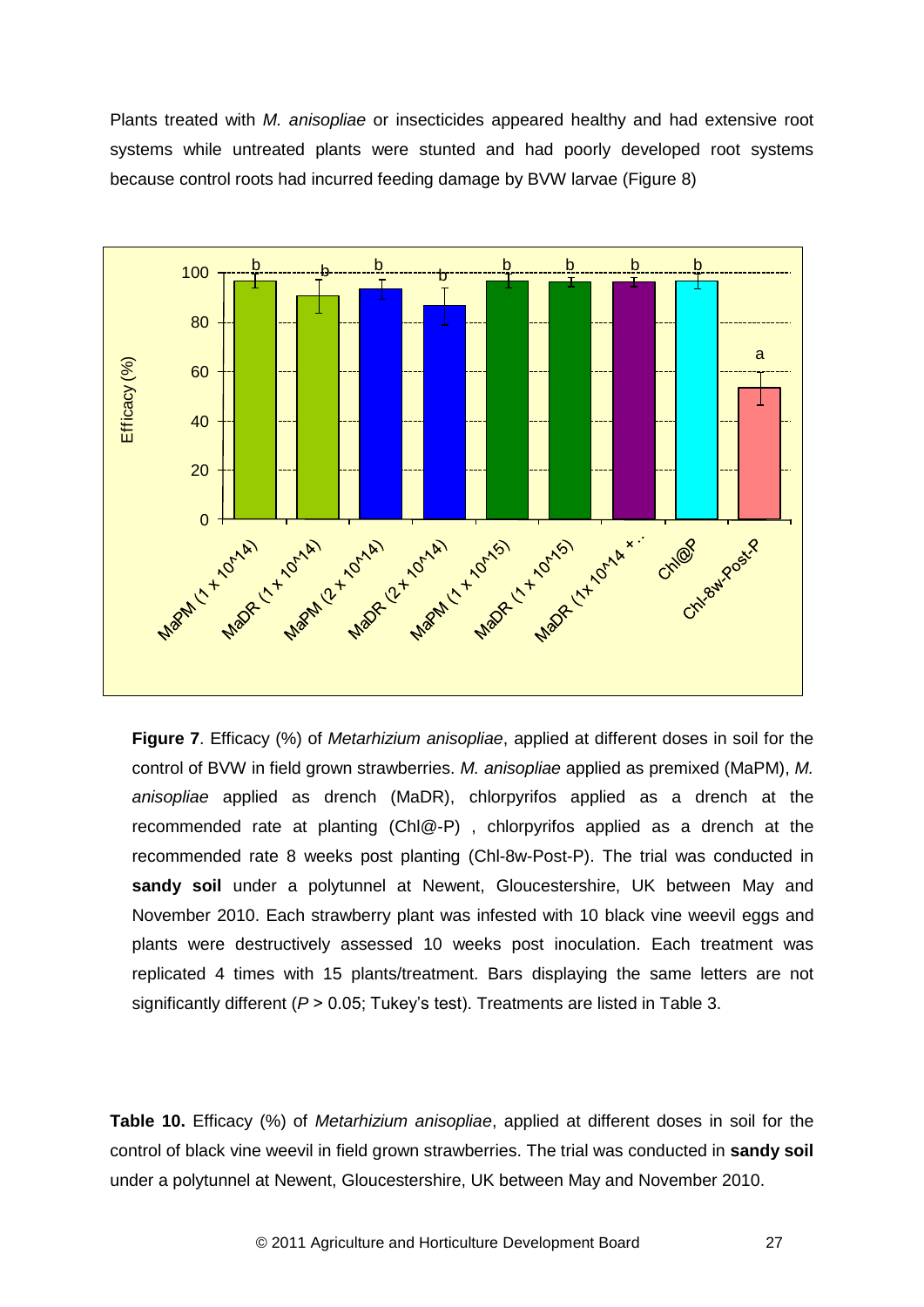| <b>Treatments</b>                                  | Conidia/ha                            | Mean $\pm$ SE               |
|----------------------------------------------------|---------------------------------------|-----------------------------|
|                                                    |                                       |                             |
| M. anisopliae – applied as premixed                | $1 \times 10^{14}$                    | $97.1 \pm 2.9^b$            |
| M. anisopliae - applied as drench                  | $1 \times 10^{14}$                    | $90.7 \pm 7.0^{\circ}$      |
| M. anisopliae – applied as premixed                | $2 \times 10^{14}$                    | $93.7 \pm 4.2^{\circ}$      |
| M. anisopliae - applied as drench                  | $2 \times 10^{14}$                    | $86.9 \pm 7.7^{\circ}$      |
| M. anisopliae – applied as premixed                | $1 \times 10^{15}$                    | 97.1 $\pm$ 2.9 <sup>b</sup> |
| M. anisopliae - applied as drench                  | $1 \times 10^{15}$                    | $96.6 \pm 2.0^{b}$          |
| M. anisopliae – premixed + drench <sup>*</sup>     | $1 \times 10^{14} + 1 \times 10^{14}$ | $96.6 \pm 2.0^{\circ}$      |
| Chlorpyrifos applied as drench at recommended rate |                                       | 97.1 $\pm$ 3.0 <sup>b</sup> |
| at planting                                        |                                       |                             |
| Chlorpyrifos applied as drench at recommended rate |                                       | 53.4 $\pm$ 6.7 <sup>a</sup> |
| 8 weeks post planting                              |                                       |                             |

Each treatment was replicated 4 times with 15 plants/treatment. Within a column, values followed by the same letter are not significantly different (*P* > 0.05; Tukey"s test).

\* = A second application *M. anisopliae* was made 8 weeks after first application.

# **Trial 2 (2010) Ledbury site**

Unfortunately, the whole of the 2010 Ledbury trial site was accidentally ploughed in due to a misunderstanding between the farm supervisor and workers on 19<sup>th</sup> November 2010 before the planned assessment. Therefore it was not possible to undertake the destructive assessment.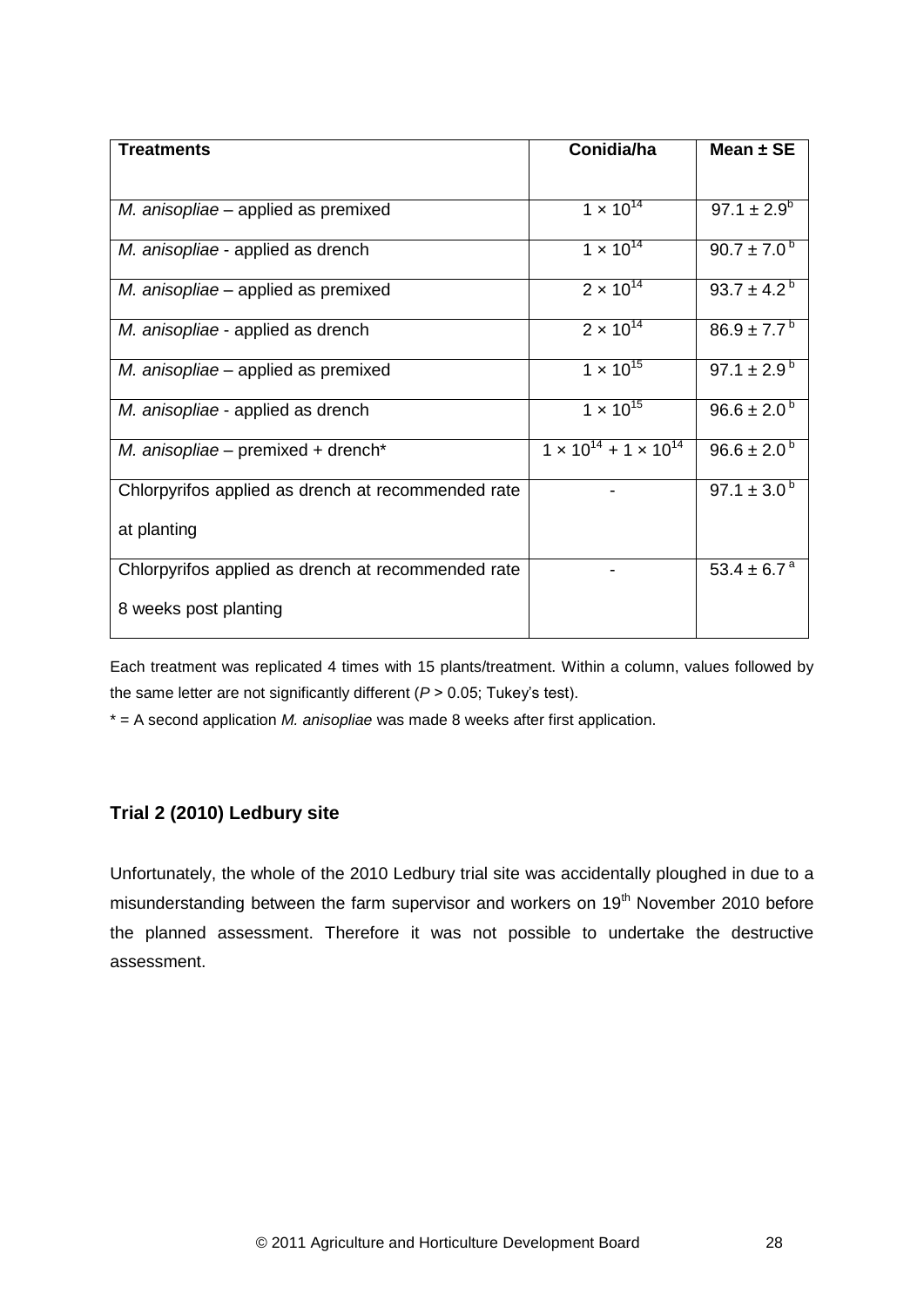

Granular formulation of *Metarhizium*



*Metarhizium* spread on the soil surface before mixing in soil





Searching for black vine weevil larvae



Treated plant



Untreated plant. Arrow points to BVW larva

**Figure 8.** Trial conducted at Haygrove Farms, Newent, Gloucestershire, UK to control black vine weevil between May and November 2010.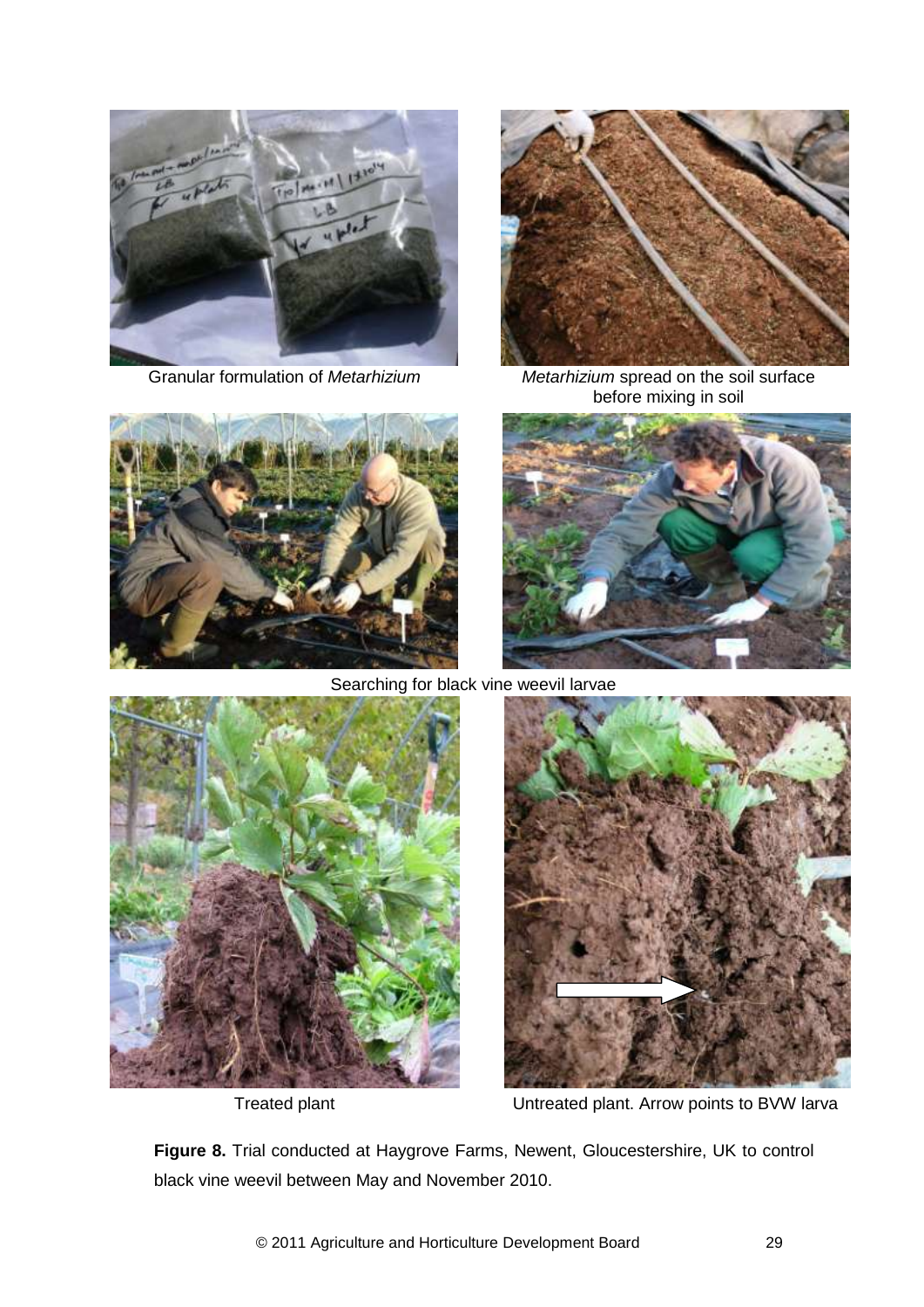# **Additional studies- Enhancement of fungal efficacy through the strategic use of reduced rates of entomopathogenic nematodes**

### **Effect of combined application of nematodes and fungus against larval number**

Significantly low numbers of larvae were recovered from plants treated with *M. anisopliae* alone or when combined with *H. bacteriophora* or *S. kraussei* than from the untreated control (Fig. 9 and Table 11). No significant difference in larval number was found between the low dose of *H. bacteriophora* and *S. kraussei*. However, significantly low numbers of BVW larvae were recovered in plants treated with the high dose of *H. bacteriophora* (7.0 larvae/plot) than *S. kraussei* (≤ 3.0 larvae/plot). No larvae were found when *S. kraussei* was applied 5 months after plants were treated with *M. anisopliae*.



**Figure 9.** Average number of black vine weevil larvae recovered from *Metarhizium anisopliae* and entomopathogenic nematodes, used alone or in combination, for the control of an artificial inoculation of black vine weevil in field grown strawberry. No treatment (control), *M. anisopliae* premixed (MaPM), *M. anisopliae* applied as drench (MaDR), *Heterorhabditis bacteriophora* applied as drench at 12,500 and 25,000 nematode/plant (HbDR) and *Steinernema kraussei* applied as drench at 12,500 and 25,000 nematode/plant (SkDR). Nematodes were applied alone or same doses applied to plants that were previously treated with *M. anisopliae* for 5 months and plants were destructively assessed 6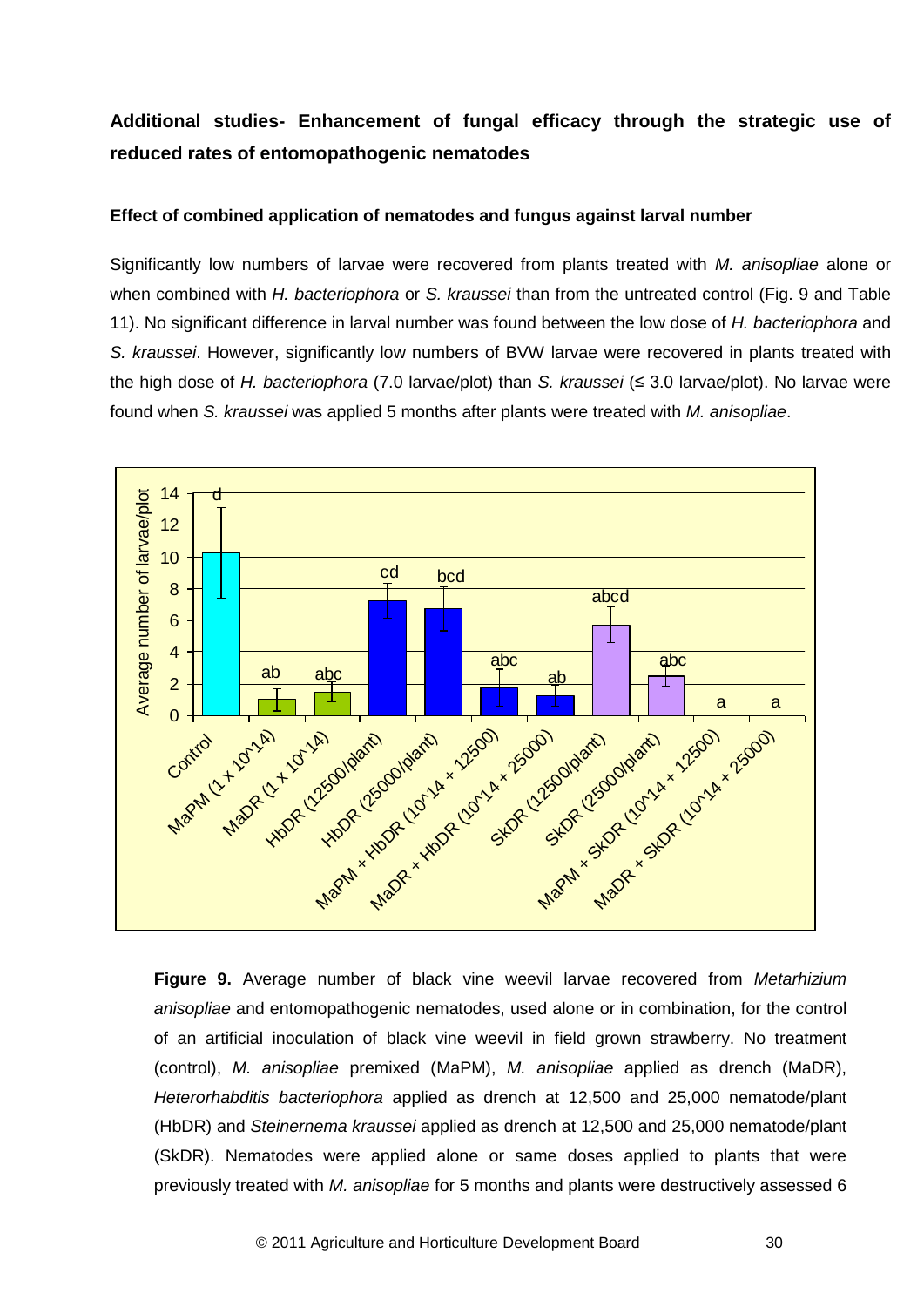weeks after nematode application. The trial was conducted in sandy soil under a polytunnel at Newent, Gloucestershire, UK between May 2010 and November 2010. Each treatment was replicated 4 times with 15 plants/treatment. Each strawberry plant was infested with 10 BVW eggs and plants were destructively assessed 10 weeks post inoculation. Bars displaying the same letters are not significantly different (*P* > 0.05; Tukey"s test). Treatments are mentioned in the Table 4.

**Table 11.** Average number of black vine weevil larvae recovered from *Metarhizium anisopliae* and entomopathogenic nematodes, used alone and in combination for the control of an artificial inoculation of black vine weevil in field grown strawberry. The trial was conducted in sandy soil under a polytunnel at Newent, Gloucestershire, UK between May 2010 and November 2010.

| <b>Treatments</b>                                 | Conidia/ha         | <b>Nematode</b><br>$(x 10^9/ha)$ | Average<br>number of          |
|---------------------------------------------------|--------------------|----------------------------------|-------------------------------|
|                                                   |                    |                                  | larvae/plot                   |
| Control                                           |                    |                                  | $10.3 \pm 2.9^{\circ}$        |
| M. anisopliae - applied as premixed               | $1 \times 10^{14}$ |                                  | $1.0 \pm 0.7^{ab}$            |
| M. anisopliae - applied as drench                 | $1 \times 10^{14}$ |                                  | $1.5 \pm 0.6^{\rm abc}$       |
| H. bacteriophora – applied as drench              |                    | 12,500                           | $7.3 \pm 1.1^{\overline{cd}}$ |
| H. bacteriophora – applied as drench              |                    | 25,000                           | $6.8 \pm 1.4^{bcd}$           |
| M. anisopliae – premixed + H. bacteriophora -     | $1 \times 10^{14}$ | 12,500                           | $1.8 \pm 1.2^{abc}$           |
| drench                                            |                    |                                  |                               |
| M. anisopliae - drench + H. bacteriophora -       | $1 \times 10^{14}$ | 25,000                           | $1.3 \pm 0.6^{ab}$            |
| drench                                            |                    |                                  |                               |
| S. kraussei-applied as drench                     |                    | 12,500                           | $5.8 \pm 1.1a^{bcd}$          |
| S. kraussei - applied as drench                   |                    | 25,000                           | $2.5 \pm 0.6^{\text{abc}}$    |
| M. anisopliae – premixed $+$ S. kraussei - drench | $1 \times 10^{14}$ | 12,500                           | $0.0 \pm 0.0^a$               |
| M. anisopliae – drench + S. kraussei - drench     | $1 \times 10^{14}$ | 25,000                           | $0.0 \pm 0.0^a$               |

Nematodes were applied alone or the same doses were applied to plants that were previously treated with *M. anisopliae* for 5 months and plants were destructively assessed 6 weeks after nematode application. Each treatment was replicated 4 times with 15 plants/treatment. Within a column, values followed by the same letter are not significantly different  $(P > 0.05$ ; Tukey's test).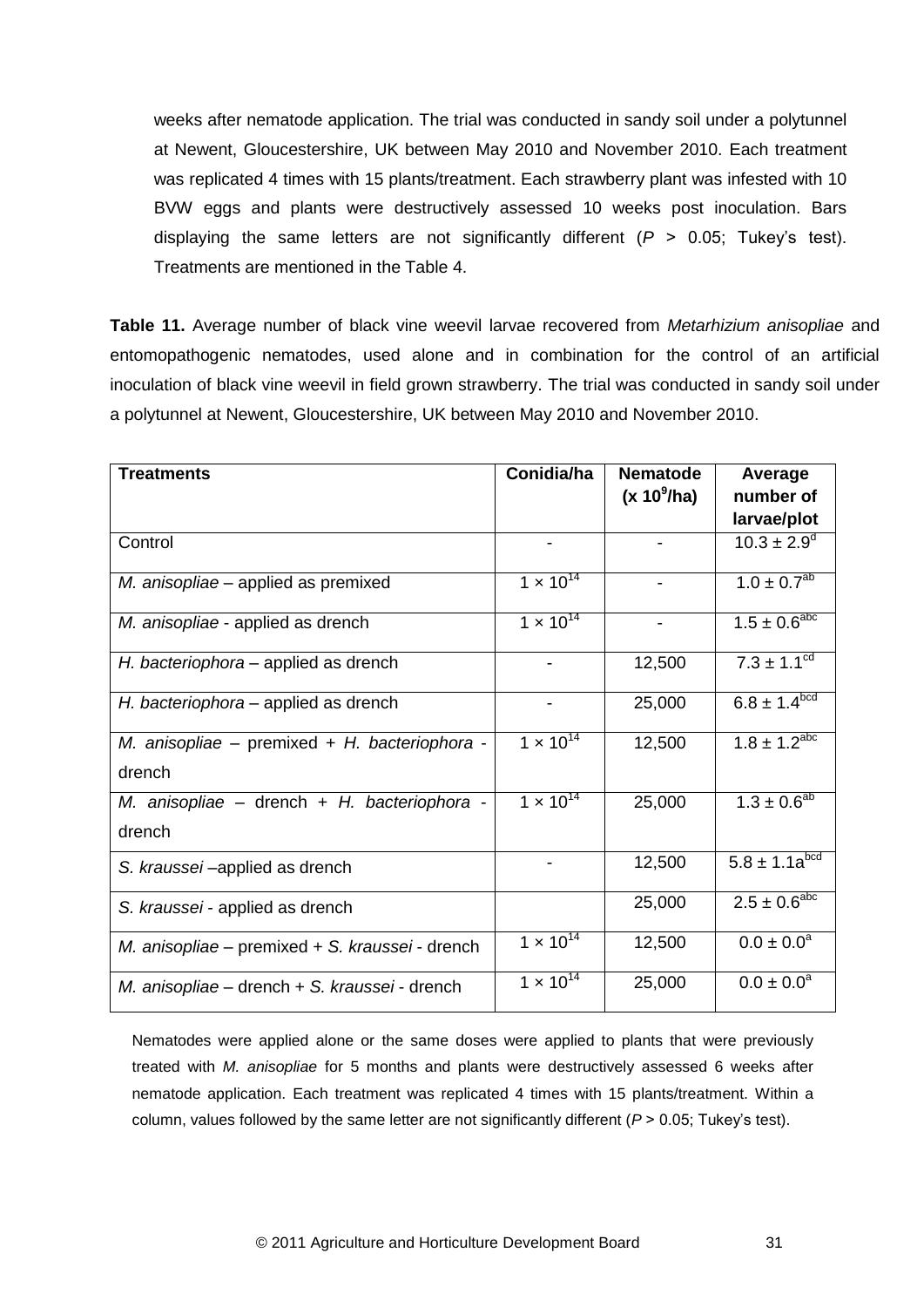### **Efficacy of combined application of nematodes and fungus to control BVW**

Significant differences were observed among treatments (*P* < 0.05) against BVW (Fig 10 and Table 12). There were significant differences in BVW control between *M. anisopliae* (88%) and *H. bacteriophora* (20-29%) or low dose of *S. kraussei* (39%) when applied alone. When used together, the low dose of *S. kraussei* plus *M. anisopliae* gave 100% control of the larvae 6 weeks after nematode application. No significant differences were observed between the high dose of *S. kraussei* alone or in combination with *M. anisopliae*.



**Figure 10.** Efficacy (%) of *Metarhizium anisopliae* and entomopathogenic nematodes, applied alone or in combination for the control of black vine weevil in field grown strawberry. *M. anisopliae* premixed (MaPM), *M. anisopliae* applied as drench (MaDR), *Heterorhabditis bacteriophora* applied as drench at 12,500 and 25,000 nematodes/plant (HbDR) and *Steinernema kraussei* applied as drench at 12,500 and 25,000 nematodes/plant (SkDR). Nematodes were applied alone or the same doses were applied to plants that were previously treated with *M. anisopliae* for 5 months and plants were destructively assessed 6 weeks after nematode application. The trial was conducted in sandy soil under a polytunnel at Newent, Gloucestershire, UK between May 2010 and November 2010. Each strawberry plant was infested with 10 black vine weevil eggs and plants were destructively assessed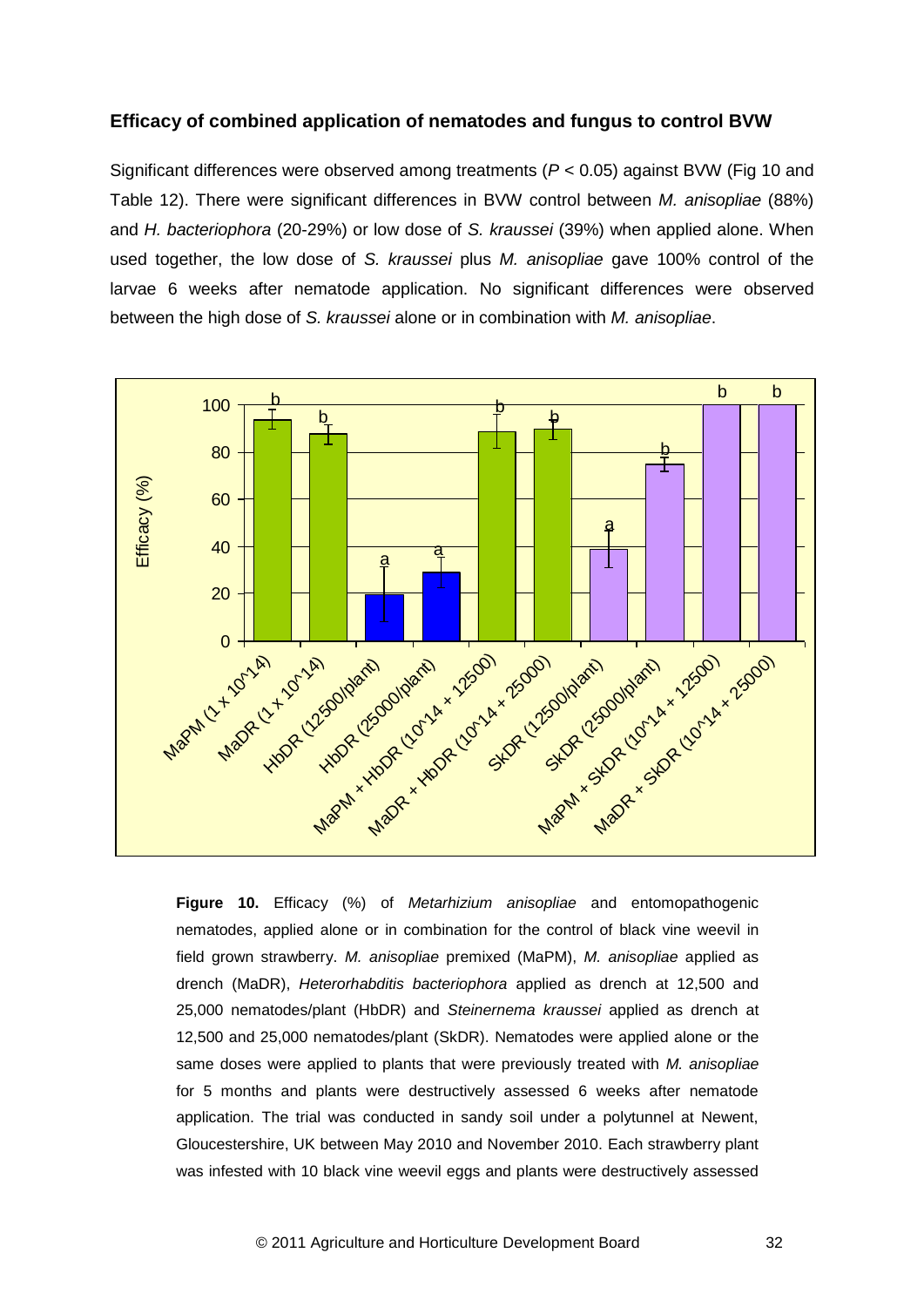10 weeks post inoculation. Each treatment was replicated 4 times with 15 plants/treatment. Bars displaying the same letters are not significantly different (*P* > 0.05; Tukey"s test). Treatments are mentioned in Table 4.

**Table 11.** Efficacy (%) of *Metarhizium anisopliae* and entomopathogenic nematodes, applied alone or in combination for the control of black vine weevil in field grown strawberry. The trial was conducted in sandy soil under a polytunnel at Newent, Gloucestershire, UK between May 2010 and November 2010.

| Treatments                                  | Conidia/ha         | Nematode/                | Mean $±$ SE           |
|---------------------------------------------|--------------------|--------------------------|-----------------------|
|                                             |                    | plant                    |                       |
|                                             |                    |                          |                       |
| M. anisopliae – applied as premixed         | $1 \times 10^{14}$ |                          | $93.7 \pm 4.2^b$      |
| M. anisopliae - applied as drench           | $1 \times 10^{14}$ | $\overline{\phantom{a}}$ | $87.6 \pm 4.2^b$      |
| H. bacteriophora – applied as drench        |                    | 12,500                   | $19.9 \pm 11.5^a$     |
| H. bacteriophora – applied as drench        |                    | 25,000                   | $29.1 \pm 6.3^a$      |
| M. anisopliae – premixed + $H$ .            | $1 \times 10^{14}$ | 12,500                   | $88.8 \pm 7.1^b$      |
| bacteriophora-drench                        |                    |                          |                       |
| M. anisopliae - drench + H. bacteriophora - | $1 \times 10^{14}$ | 25,000                   | $89.5 \pm 4.2^b$      |
| drench                                      |                    |                          |                       |
| S. kraussei - applied as drench             |                    | 12,500                   | $39.0 \pm 7.9^a$      |
| S. kraussei – applied as drench             |                    | 25,000                   | $75.0 \pm 2.9^b$      |
| M. anisopliae – premixed + S. kraussei -    | $1 \times 10^{14}$ | 12,500                   | $100 \pm 0.0^b$       |
| drench                                      |                    |                          |                       |
| M. anisopliae - drench + S. kraussei -      | $1 \times 10^{14}$ | 25,000                   | $100 \pm 0.0^{\circ}$ |
| drench                                      |                    |                          |                       |

Nematodes were applied alone or the same doses were applied to plants that were previously treated with *M. anisopliae* for 5 months and plants were destructively assessed 6 weeks after nematode application. Each treatment was replicated 4 times with 15 plants/treatment. Within a column, values followed by the same letter are not significantly different (*P* > 0.05; Tukey"s test).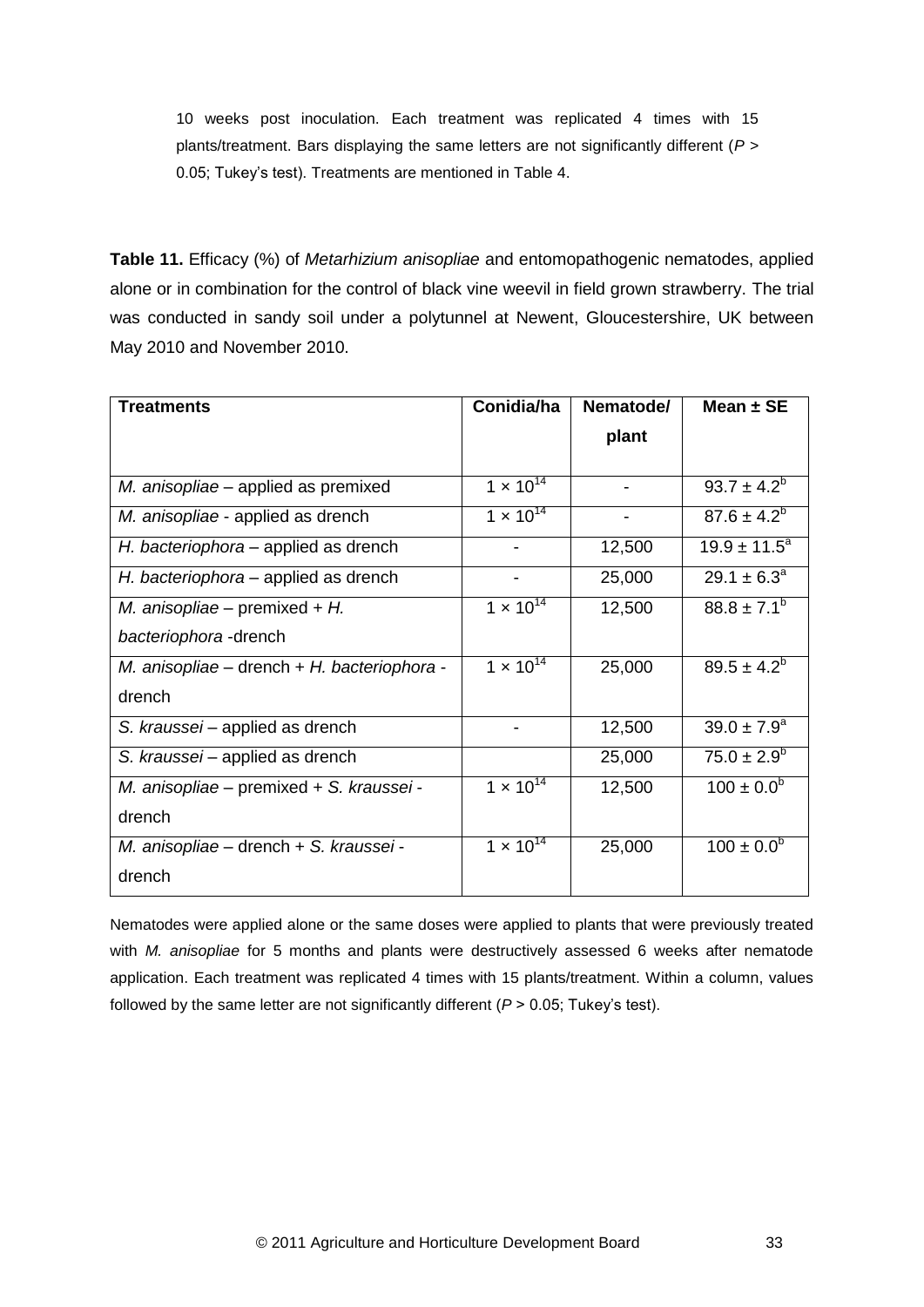### **Discussion**

This study showed that Novozymes granular formulation of *M. anisopliae* F52 (Met52, MAPP 15168) can be premixed into soil or alternatively experimental suspension formulations of conidia can be applied as a drench or used as a slurry treatment of the bare roots to control BVW in field grown strawberries. Although *M. anisopliae* efficacy on its own was dose dependant, we showed for the first time that *M. anisopliae* can provide 71-96% control of BVW larvae when applied at 1  $\times$  10<sup>14</sup> conidia/ha using the above methods in soil. Prior to this study, no detailed studies had been done to evaluate *M. anisopliae* for control of BVW in the soil environment. However, field applications of granular formulations of *M. anisopliae* are typically made to control other soil inhibiting insect pests at doses of 6.6  $\times$  10<sup>13</sup> conidia/ha (Logan *et al*., 2000). In addition to soil application, *M. anisopliae* has also been successfully used to control BVW in soil-less potting media in glasshouse and outdoor studies (on a range of ornamentals) at the rate of  $5.1 \times 10^{13}$ /ha to  $1 \times 10^{14}$  conidia/ha (Moorhouse *et al.*, 1993; Bruck and Donahue, 2007). Similarly, when *M. anisopliae* was premixed thoroughly in the composts or applied as drench at the rate of 1  $\times$  10<sup>9</sup> conidia/l or 1  $\times$  10<sup>10</sup> conidia/l compost, controlled 85-100% BVW larvae on a range of container grown hardy nursery stock (Moorhouse *et al*., 1993; Shah *et al*., 2007) and strawberries in grow bags (Ansari *et al*., 2010). Together with our findings, this data show that *M. anisopliae* can be applied at 1 x 10<sup>14</sup> conidia/ha, the recommended rate, to control BVW in field grown strawberries.

In the current study, the efficacy of *M. anisopliae* was influenced by the method of application. For example, the level of control was consistently 8-16% better using drench application than premixing into soil or bare root treatment. This supports earlier work where we showed that between 15 and 25% higher control was achieved when applying *Metarhizium* as a drench to soil-less potting media (Shah *et al*., 2007).

Laboratory studies revealed that significantly more conidia colonised roots of strawberries when *M. anisopliae* was applied as a drench or as bare root treatment than if the inoculum was premixed into the soil (data not shown). This suggests that the application method that ensures better distribution of conidia in the rhizosphere or the rhizoplane (root surface) gives better pest control. Several studies show that *M. anisopliae* survival is better in the rhizosphere of many plant species (e.g. *Picea abies*, Cabbage) than the surrounding soil (Hu and St. Leger, 2002; Bruck, 2005, 2010). There is no clear explanation at the moment why this is so. Root exudates provide nutrition for many micro-organisms (Butler *et al*., 2003) but there is no evidence that they sustain conidia of *Metarhizium*.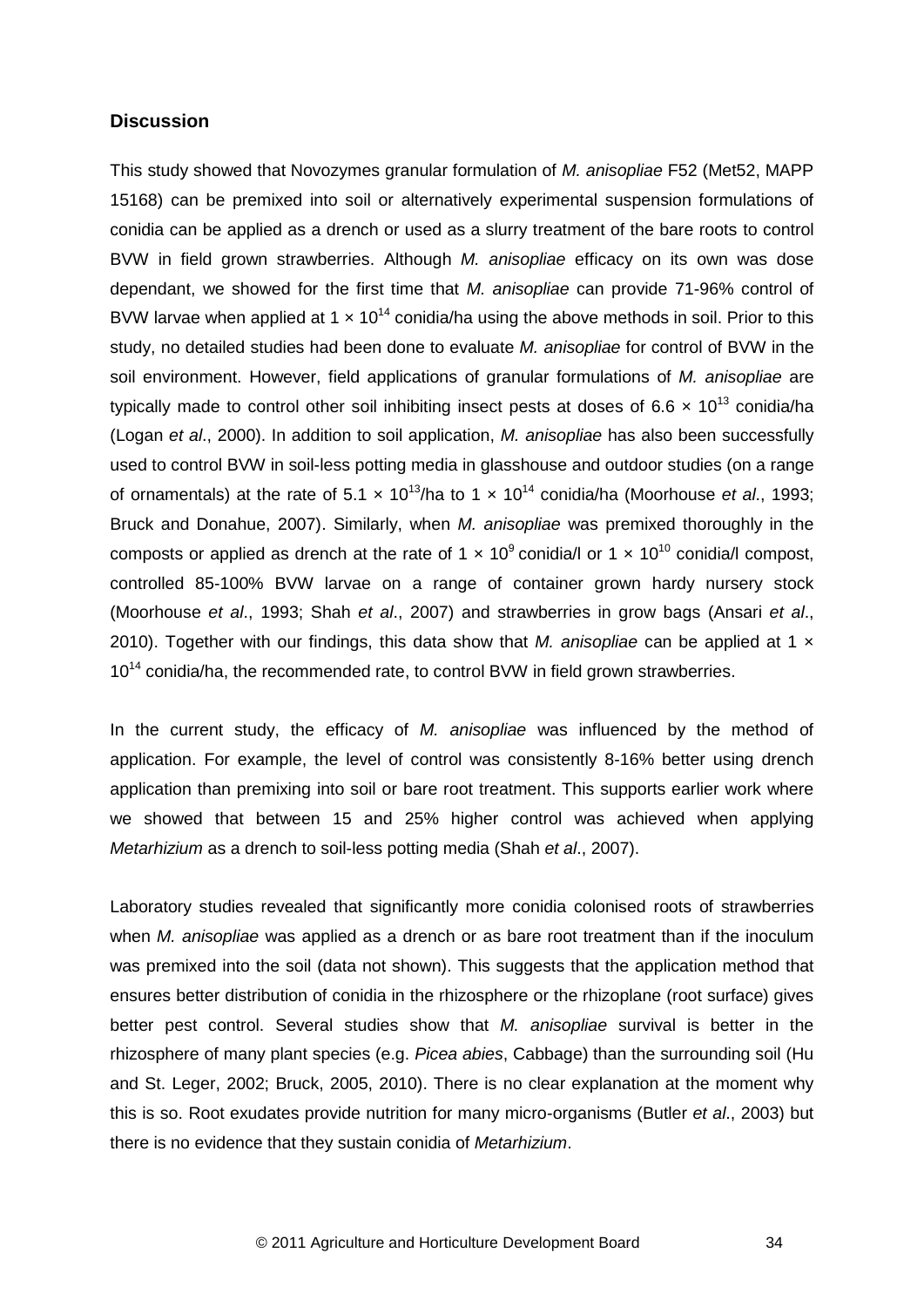In our opinion, drench applications ensure uniform distribution of conidia around the base of plant and close to where BVW eggs would be laid. Premixing the conidia ensures broader distribution, and since pest mortality is dose-dependent, this may slightly dilute the impact of the fungal BCA. In other words, there may be less inoculum in the root zone where BVW eggs are laid or where larvae normally feed.

Whatever the application method used, of the live larvae recovered from plants treated with the high dose of *M. anisopliae* in 2010, 25% of these died of the fungus within one week of incubation at 25°C in the laboratory. In the 2009 trials all the larvae recovered from *M. anisopliae* treated plots ultimately died of infection with *Metarhizium* (data not shown). The differences in larval mortality may be due to the low soil temperature (11°C) at the time of destructive assessment in 2010 compared to a comparatively higher soil temperature (14°C) in 2009. Temperature does influence the speed of kill. Indeed, Moorhouse *et al*., (1994) reported that *M. anisopliae* provided 98% control of BVW larvae at 25°C, but only 93%, 87% and 49% control at 20°C, 15°C and 10°C, respectively. It is not known if the live larvae recovered would have died in the field either over the winter or in the following spring, but it is clear that a large proportion were infected with the fungus.

In additional studies, *S. kraussei* provided better BVW larvae control at low and high doses (39-75%) whereas the efficacy of *H. bacteriophora* was more variable (20-29%), confirming that the *H. bacteriophora* is more sensitive to temperature fluctuations. Indeed one of the greatest limitations in using *Heterorhabditis* species in field grown strawberries is temperature, with temperatures below 12°C severely impairing their efficacy (Fitters *et al*., 2001). However, *H. bacteriophora* provided 90-100% control of BVW larvae in *Epimedum* x *rubrum* at temperatures ranging between 15-28°C (Gill *et al*., 2001). In contrast, Willmott *et al*., (2002) showed that *S. kraussei* was fairly efficacious in controlling BVW larvae in pots at temperatures ranging from -1.5 to 7.3°C. Long *et al.,* (2000) reported that *S. kraussei* caused 37% mortality of early instar of BVW at 6°C. Recently, Ansari *et al*., (2010) reported 60-69% of BVW control by *S. kraussei* at temperatures ranging between -1.5 and 13.5°C. Although *S. kraussei*, *H. bacteriophora* or *M. anisopliae* alone are unlikely to provide 100% control of BVW, this study shows that control is greatly improved (100%) when *S. kraussei* is applied 5 months after *M. anisopliae*. This preliminary study suggests that growers have a choice to combine *S. kraussei* with *M. anisopliae* when temperatures reach below 10°C and *H. bacteriophora* when temperatures are above 15°C. Additional benefits of using the *S. kraussei*-*M. anisopliae* combination would be the control of the older, overwintering BVW larvae infesting strawberries. These results support our previous studies where a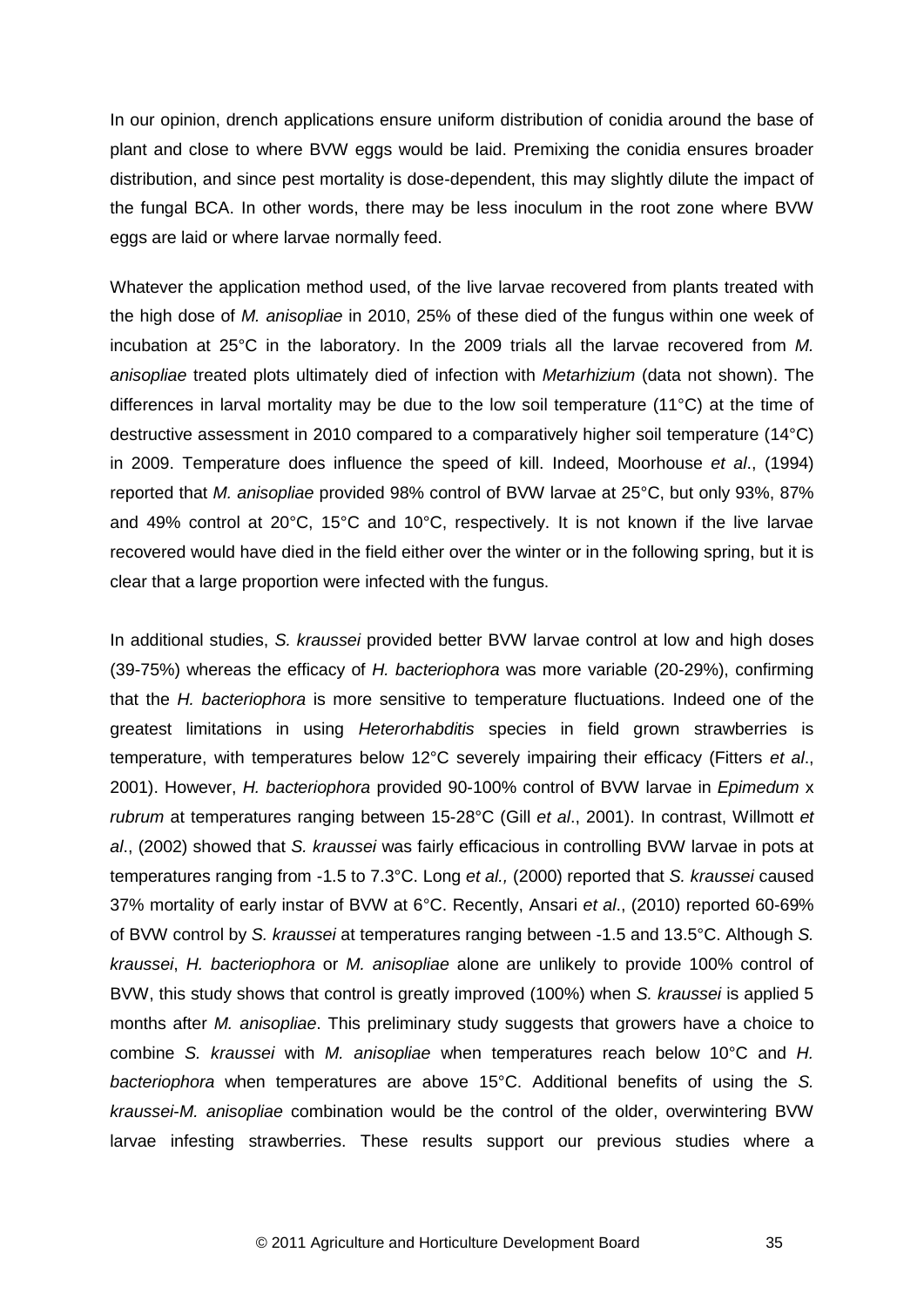simultaneous application of *S. kraussei* and *M. anisopliae* provided 100% control of overwintering BVW larvae in strawberry grow bags (Ansari *et al*., 2010).

It should be noted that control from the application of *H. bacteriophora* was marginally lower than *S. kraussei*. The reason for the lack of higher control may be due to low soil temperatures between the period of nematode application (13°C) and destructive assessment (8°C). Previously, a delayed application of *H. bacteriophora* in rooted cuttings of *Euonymus fortunei* treated with *M. anisopliae* has resulted in 100% BVW control in potting media (average media temperature 16.5°C) under glasshouse conditions. These observations suggest that *H. bacteriophora* could significantly reduce BVW populations if used in conjunction with *M. anisopliae* only at temperatures above 15°C.

At present, when protecting plants from BVW using *M. anisopliae*, efforts are focused on applying huge amounts of inoculum to increase the fungal population throughout the soil. This method presents many problems such as: (i) a requirement for large quantities of fungal inoculum, possibly making application uneconomical, (ii) difficulty in getting the fungal conidia applied to the soil surface to penetrate into the soil more than a few centimeters and (iii) a large amount of time, money and effort is spent protecting areas of the field where the pest is absent or is not of concern. As demonstrated in this project, targeted delivery of inoculum would be more cost effective. For example, treating bare roots with *M. anisopliae*, the costs and logistics of doing so would be greatly reduced. However, this may have to be followed by drench application of the fungus or even delivery *via* irrigation lines. There is no doubt that more work needs to be done to establish cost-effective application/delivery systems of *M. anisopliae* for BVW control in field strawberries.

Finally, the granular formulation of *M. anisopliae* shows potential for controlling BVW in field grown strawberries at the recommended dose  $(1 \times 10^{14} \text{ conidia/ha})$ . At the tested rate, growers would benefit from the continued protection given by the fungus against fresh infestations of BVW in the second year after planting. This obviously affects the economic equation for crops kept in the soil for more than a year. Another permutation, revealed in this study, is the application of entomopathogenic nematodes at significantly reduced rates to plots pre-treated with *M. anisopliae* for improved BVW control. However, the efficacy and cost benefits need to be verified through future studies.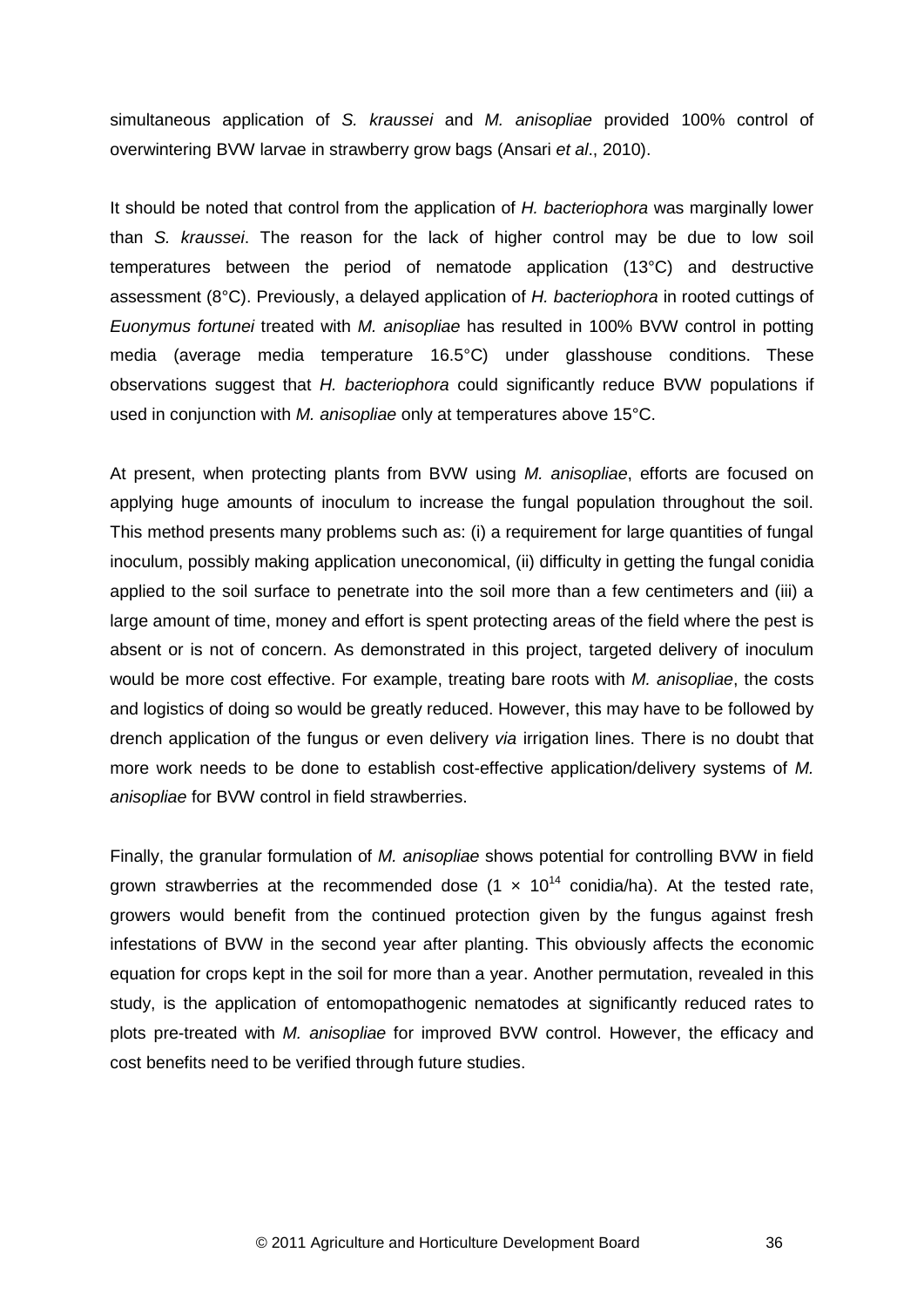# **Conclusions**

- This study shows that *Metarhizium anisopliae* F52 (=V275 = BIPESCO 5) is highly efficacious for the control of black vine weevil larvae in different soil types.
- The level of control appears to be similar to the recommended insecticide (e.g. chlorpyrifos).
- Premixing, drenching or bare root treatment with *M. anisopliae* all gave similar levels of black vine weevil control.
- The highest dose tested (1  $\times$  10<sup>14</sup> conidia/ha) gave significantly better control than the low or intermediate doses.
- These observations suggest that Novozymes granular formulation (Met52, MAPP 15168), can be premixed into the soil or the spores removed and applied as a drench or as a slurry treatment of the bare roots and when used at 1  $\times$  10<sup>14</sup> conidia/ha is efficacious in the prophylactic control of BVW larvae. *The removal of spores in this way would not be a permitted use of the product. It as an experimental technique but cannot be recommended at present.*
- This study shows that full rates of *S. kraussei*, *H. bacteriophora* or *M. anisopliae* alone are unlikely to provide 100% control of black vine weevil; however, control in the autumn/winter is greatly improved (100%) when reduced rates of the cold-tolerant nematode *S. kraussei* is applied 5 months after application of *M. anisopliae*.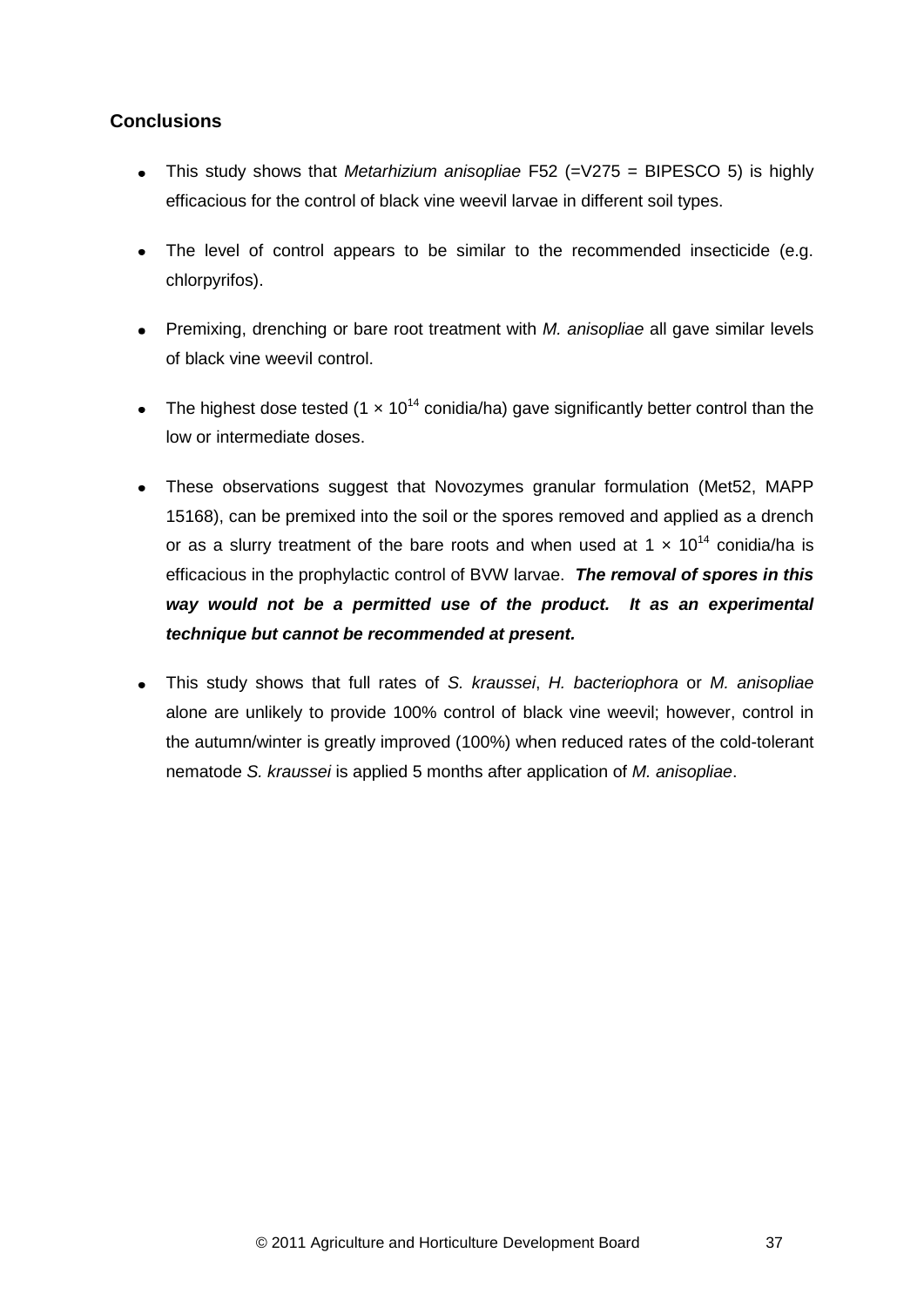## **Technology transfer**

HDC members in the soft fruit sector were informed of progress in the 2009-2011 and 2010- 2011 Soft Fruit Review publications produced by HDC in December 2009 and 2010 respectively. The work also featured at the Soft Fruit Agronomists' day in February 2010 and February 2011 and the associated handbook produced each year. The work also contributed to the Met 52 launch at WHRI, Wellesbourne on 1 February 2011.

## **References**

- 1. Ansari, M.A., Brownbridge, M., Shah, F.A. and Butt, T.M. (2008a). Efficacy of entomopathogenic fungi against soil-dwelling life stages of western flower thrips, *Frankliniella occidentalis* (Thysanoptera: Thripidae) in plant growing media. Entomologia Experimentalis et Applicata 127: 80-87.
- 2. Ansari, M.A., Shah, F.A. and Butt, T.M. (2010). The entomopathogenic nematode *Steinernema kraussei* and *Metarhizium anisopliae* work synergistically in controlling overwintering larvae of the black vine weevil, *Otiorhynchus sulcatus*, in strawberries growbags. Biocontrol Science and Technology 20: 99-105.
- 3. Ansari, M. A, Shah, F. A., Whittaker, M., Prasad, M. and Butt, T.M. (2007). Control of western flower thrips (*Frankliniella occidentalis*) pupae with *Metarhizium anisopliae* in peat and peat alternative growing media. Biological Control 40: 293-297.
- 4. Ansari, M.A., Shah, F.A. and Butt, T.M. (2008b). Combined use of entomopathogenic nematodes and *Metarhizium anisopliae* as a new approach for black vine weevil, *Otiorhynchus sulcatus* (Coleoptera: Curculionidae) control. Entomologia Experimentalis et Applicata 129: 340-247.
- 5. Bruck, D.J. (2005). Ecology of *Metarhizium anisopliae* in soilless potting media and the rhizosphere: implications for pest management. Biological Control 32: 155-163.
- 6. Bruck, D.J. and Donahue, K.M. (2007). Persistence of *Metarhiziumanisopliae*  incorporated into soilless potting media for control of the black vine weevil, *Otiorhynchus sulcatus* in container grown ornamentals. Journal of Invertebrate Pathology 95: 146–150.
- 7. Bruck, D.J. (2010). Fungal entomopathogens in the rhizosphere. BioControl 55:103-112.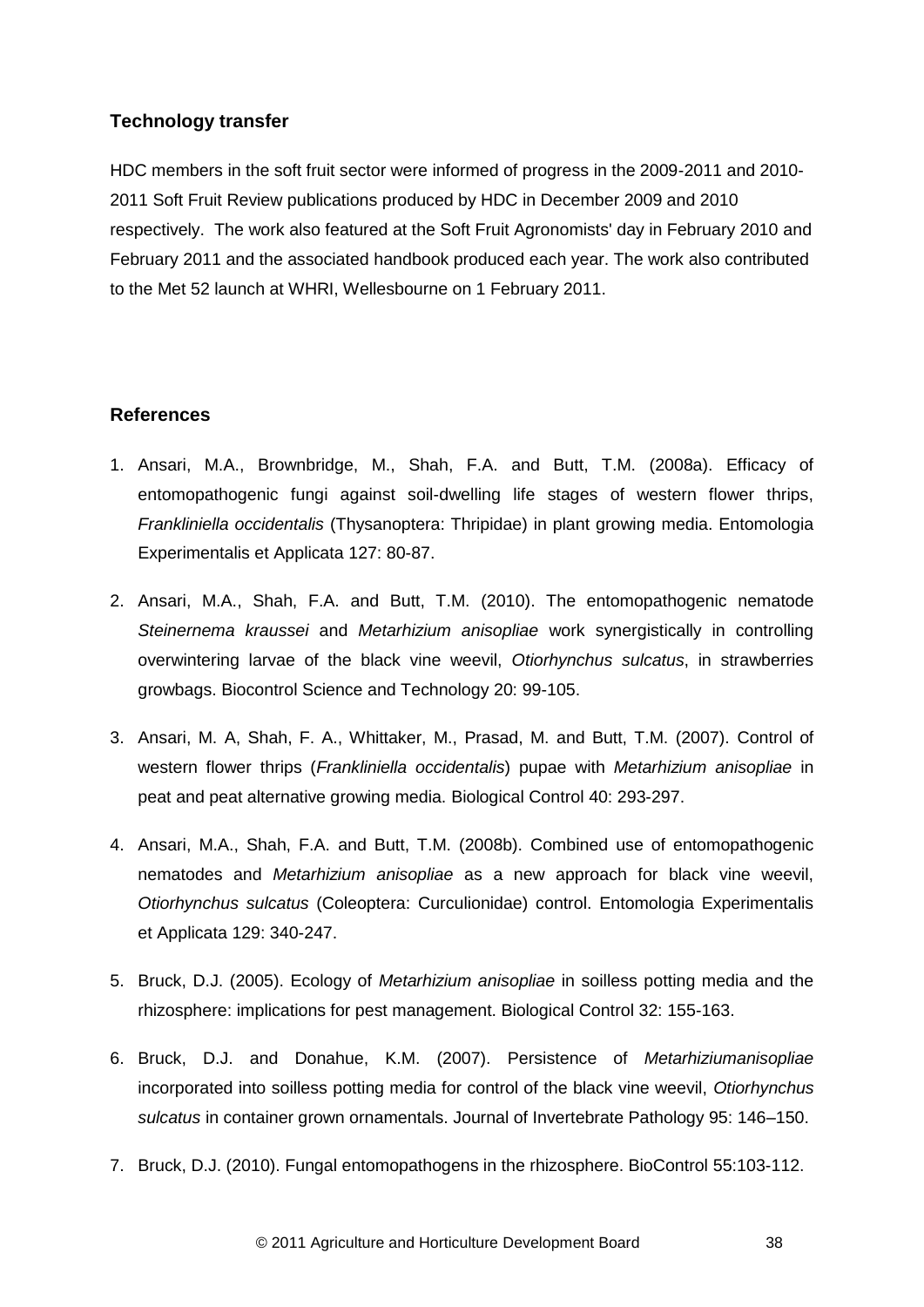- 8. Cross, J.V. and Burgess, C.M. (1997). Localised insecticide treatment for the control of vine weevil larvae (*Otiorhynchus sulcatus)* on field-grown strawberry. Crop Protection 16: 565-574.
- 9. Butler, J.L., Williams, M.A. Bottomley, P.J., and Myrold, D.D. (2003). Microbial community dynamics associated with rhizosphere carbon flow. Applied and Environmental Microbiology 69: 6793-6800.
- 10. Fitters, P.F.I., Dunne, R., and Griffin, C.T. (2001). Improved Control of *Otiorhynchus sulcatus* at 9°C by Cold-stored *Heterorhabditis megidis* UK211. Biocontrol Science and Technology 11: 483-492.
- 11. Gill, S., Lutz, J., Shrewsbury, P., and Raupp, M. (2001). Evaluation of biological and chemical control methods for black vine weevil, *Otiorhynchus sulcatus* (Fabricius) (Coleoptera: Curculionidae), in container grown perennials. Journal of Environmental Horticulture 19: 166-170.
- 12. Hu, G. and Leger, R.J. (2002). Field trials using a recombinant mycoinsecticide (*Metarhizium anisopliae*) reveal that it is rhizosphere competent. Applied and Environental Microbiology 68: 6383-6387.
- 13. Logan, D.P., Robertson, L.N., and Milner, R.J. (2000). Review of the development of *Metarhizium anisopliae* as a microbial insecticide BioCane™, for control of greyback canegrub *Dermolepida albohirtum*, Waterhouse (Coleoptera: Scarabaeidae) in Queensland sugarcane. IOBC/WPRS Bulletin 23 (8), 131-137.
- 14. Moorhouse, E R., Charnley, A.K. and Gillespie, A.T. (1992). A review of the biology and control of the vine weevil, *Otiorhynchus sulcatus* (Coleoptera: Curculionidae). Annals of Applied Biology 121: 431-454.
- 15. Moorhouse, E.R., Gillespie, A.T., and Charnley, A.K. (1993). Application of *Metarhizium anisopliae* (Metsch.) Sor. conidia to control *Otiorhynchus sulcatus* (F.) (Coleoptera: Curculionidae) larvae on glasshouse pot plants. Annals of Applied Biology 122: 623-636.
- 16. Moorhouse, E.R., Gillespie, A.T., and Charnley, A.K. (1994). The Influence of Temperature on the Susceptibility of Vine Weevil, *Otiorhynchus sulcatus* (Fabricius) (Coleoptera: Curculionidae), Larvae to *Metarhizium anisopliae* (Deuteromycotina: Hyphomycetes). Annals of Applied Biology 124: 185-193.